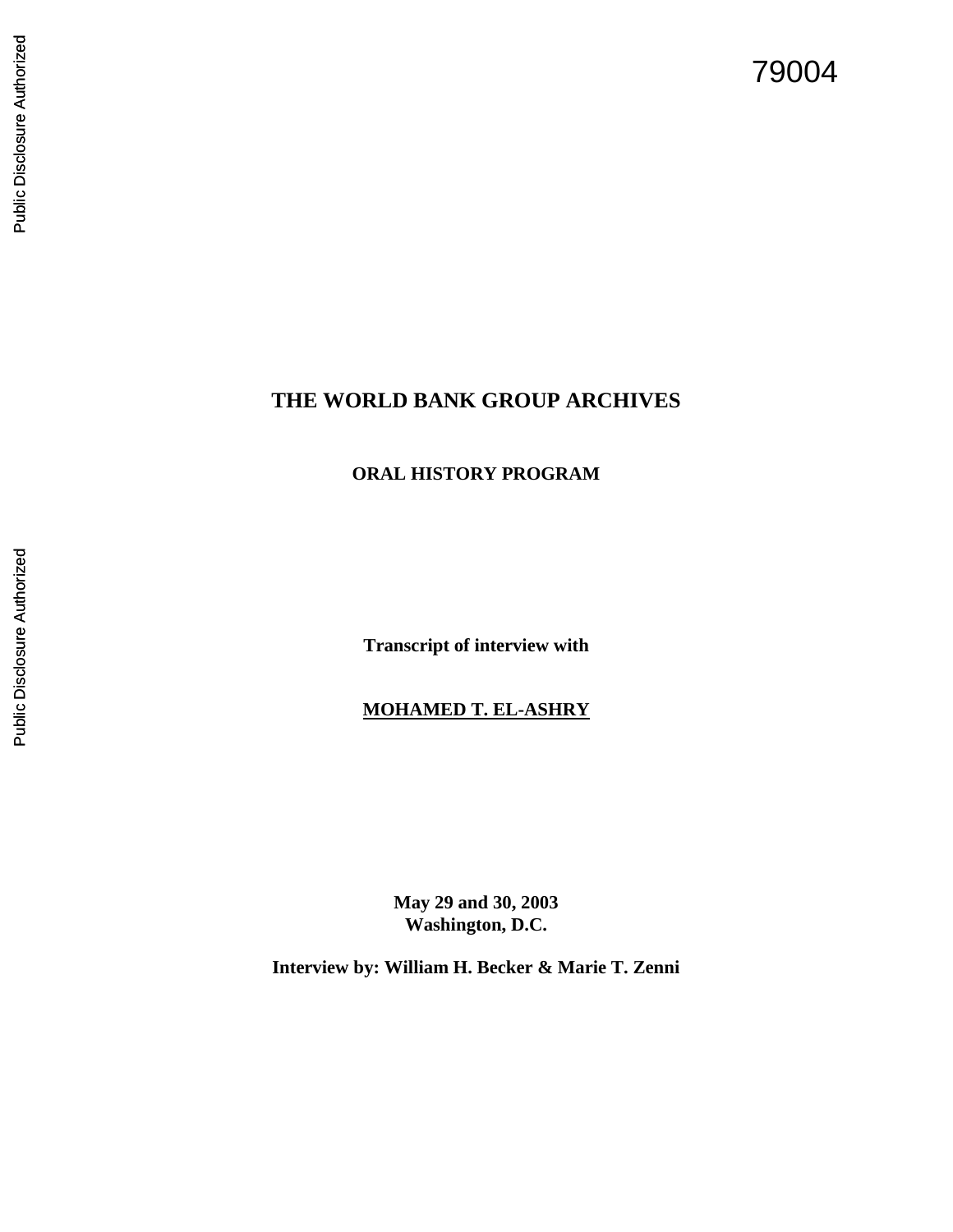#### **Session 1 May 29, 2003 Washington, D.C.**

**Q:** Good morning. Today is Thursday, May 29th, 2003, and I'm William Becker with the Business History Group and the George Washington University.

**Q:** And I'm Marie Zenni, Task Manager of the Bank's Oral History Program.

**Q:** We are here today to interview Mohamed T. El-Ashry, prior to his imminent retirement in July of this year from his current post as Chief Executive Officer and Chairman of the Global Environment Facility (GEF), and from the World Bank Group, having previously served as Chief Environmental Adviser to the Bank President as well as Director of the Environment Department. We'd like to begin talking a little bit about your background and ask if you would please discuss your educational background and especially your interest in geology.

**EL-ASHRY:** I graduated in 1959 with a Bachelor of Science degree with honors from the University of Cairo in geology, and then following that I came to the U.S. and went to graduate school at the University of Illinois in Urbana-Champaign and received a Master's degree in 1963 and a Ph.D. in 1966, all in geology.

How did I get to geology in the first place? Well, like many young boys, in particular in the culture that I grew up in, your parents wanted you to be a doctor, a doctor of medicine. And so during high school I took the science track, science and math track, but in my senior year of high school, I was only 15, and that was when they started some discoveries of oil in Egypt, and I thought that would be an interesting field to go to. Not that I wasn't interested in medicine, but I gathered that if I go to the faculty of science, it's only four years, I'd graduate at the age of 19, and then I'd get a scholarship to go abroad and get a Ph.D. I'd still become a doctor, but it's something that I'd really want to do. And that's how it worked out.

**Q:** OK. Could you talk a little bit about your career and the focus of your work prior to joining the World Bank group?

**EL-ASHRY:** All right. After receiving my Ph.D. in 1966, I went back to Egypt and I became assistant professor in the geology department that I graduated from at Cairo University.

Unfortunately, a year later the '67 war started, which restricted tremendously any effort at research. Everything became military secret. I was trained to use aerial photographs and space photographs. You could not get a single one of them because now it's a military secret. You could not get geographic maps either. So it was only a matter of teaching and that's about it. So many of my friends that were educated in the U.S. or in Europe left a year later in 1968. But I stuck it out till 1969, and when I realized that things are not changing anytime soon or fast, I thought three years had been wasted without any research, without a single paper published, so I decided to leave.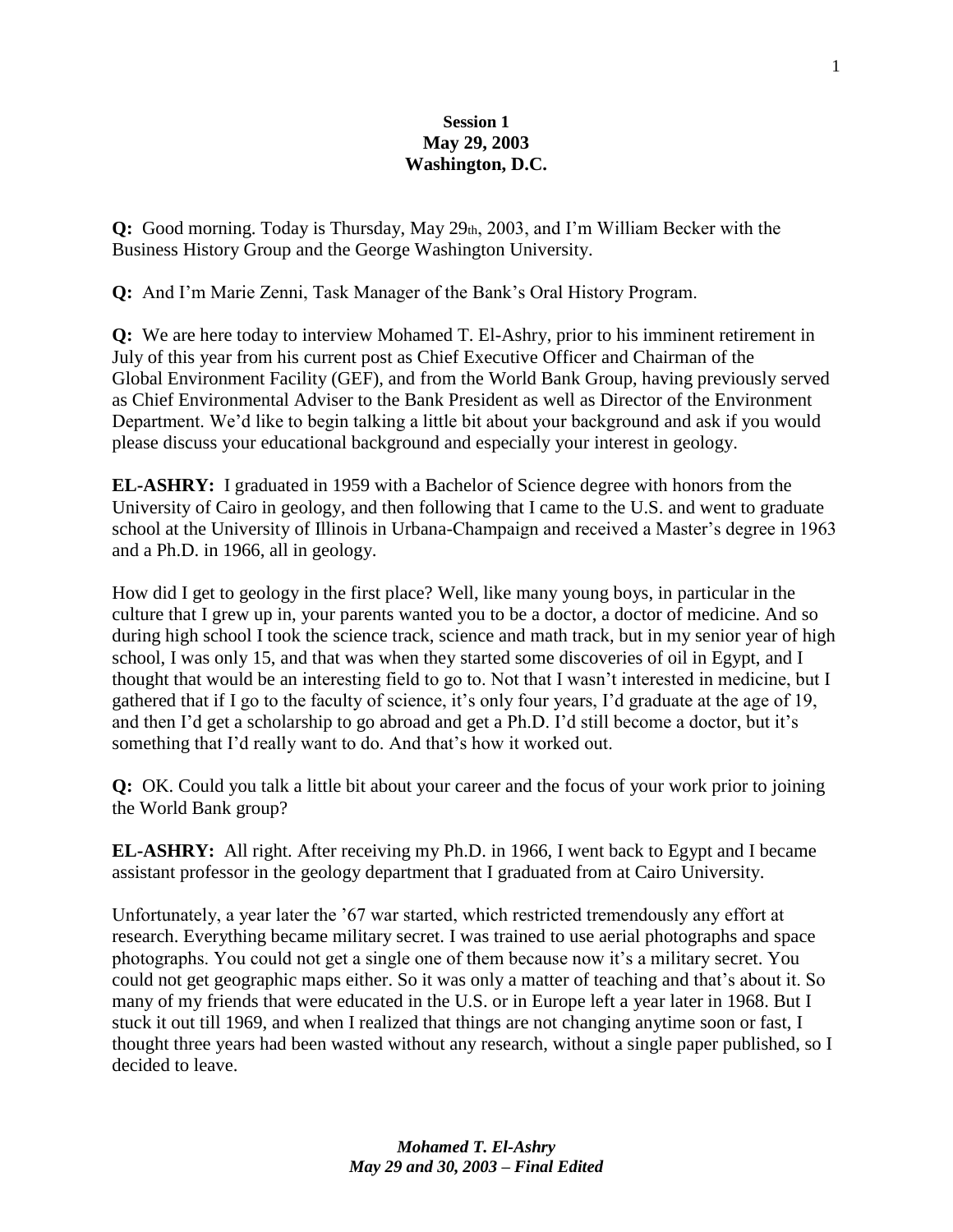I left in '69, came back to the U.S., and then I decided to accept an offer from a small university in Pennsylvania called Wilkes University, in Wilkes-Barre, and it was mainly because the person who was hiring wanted someone who would be interested in the environment. It was something new. It was a year before Earth Day; the first Earth Day was April 1970. So we put together the first two courses in environmental science, Environmental Science 101, Environmental Science 102, and geology was a very convenient background to actually develop that. Environmental Science is more like earth science. You talk about what's happening on the surface of the earth, and how human beings interfere with these processes and affect them one way or the other, which relates again to what I did in my Masters' and Ph.D. dissertations. That's really what got me interested in the whole area of the environment. I dealt with shoreline changes along the Atlantic and the Gulf Coasts of the U.S., and very quickly, even though I was looking at geologic processes and the movement of sand and so on, you realize how much human intervention has actually accelerated shore erosion in areas where the Army Corps of Engineers was building jetties and so on, and trapping the sand that should have replenished to other parts of the coast. So that was my first interest in addressing these processes in greater depth. In 1972, I turned the environmental science program at Wilkes into a Department of Environmental Sciences, which probably was the first degree-offering department in environmental sciences in the United States.

In 1975 I decided that when I graduated my first class, that perhaps it's time to do something else. So I had an offer from the University of California at Santa Barbara, which would have been in geology and environmental studies, and we had collaborated with them in the environmental studies area. But at the same time, I had an offer from an environmental group. They were new at the time, and this group was unique in the sense that it hired only Ph.D. scientists and lawyers. The scientists would do the research; the lawyers would sue the government for the purpose of improving environmental conditions in the United States, particularly in ensuring the implementation of the Clean Water Act and the Clean Air Act and addressing a number of other major environmental issues. So, I decided maybe I should take a year or two out of academia just to know how these things happen in the real world in the first place. Mainly, what is the politics behind them? We teach these things to the students, but we don't really know how they came about in the first place. And I never got back to teaching since then. So I stayed there for four years, worked out of the Denver office on water resources, in particular, water resource management in the western U.S.

**Q:** And what group was that?

**EL-ASHRY:** That was the Environmental Defense Fund (EDF). Now it's called Environmental Defense, but still carries EDF as its acronym.

In 1979 I was recruited by the Tennessee Valley Authority. President [Jimmy] Carter was leaning more and more towards the environment, and TVA was known as the biggest polluter in the United States because of its power plants and because of all the dams, reservoirs, and the poor water quality in there. David Freeman was appointed TVA's Chairman of the Board, and he decided that the only way he was going to make some changes internally was to recruit someone from outside who knows about the environment. So through friends they contacted me. Eventually, I took the job in 1979 and built an Environmental Quality Staff, as it was called, EQS. There was also an environmental Compliance Staff that I headed as well, and we started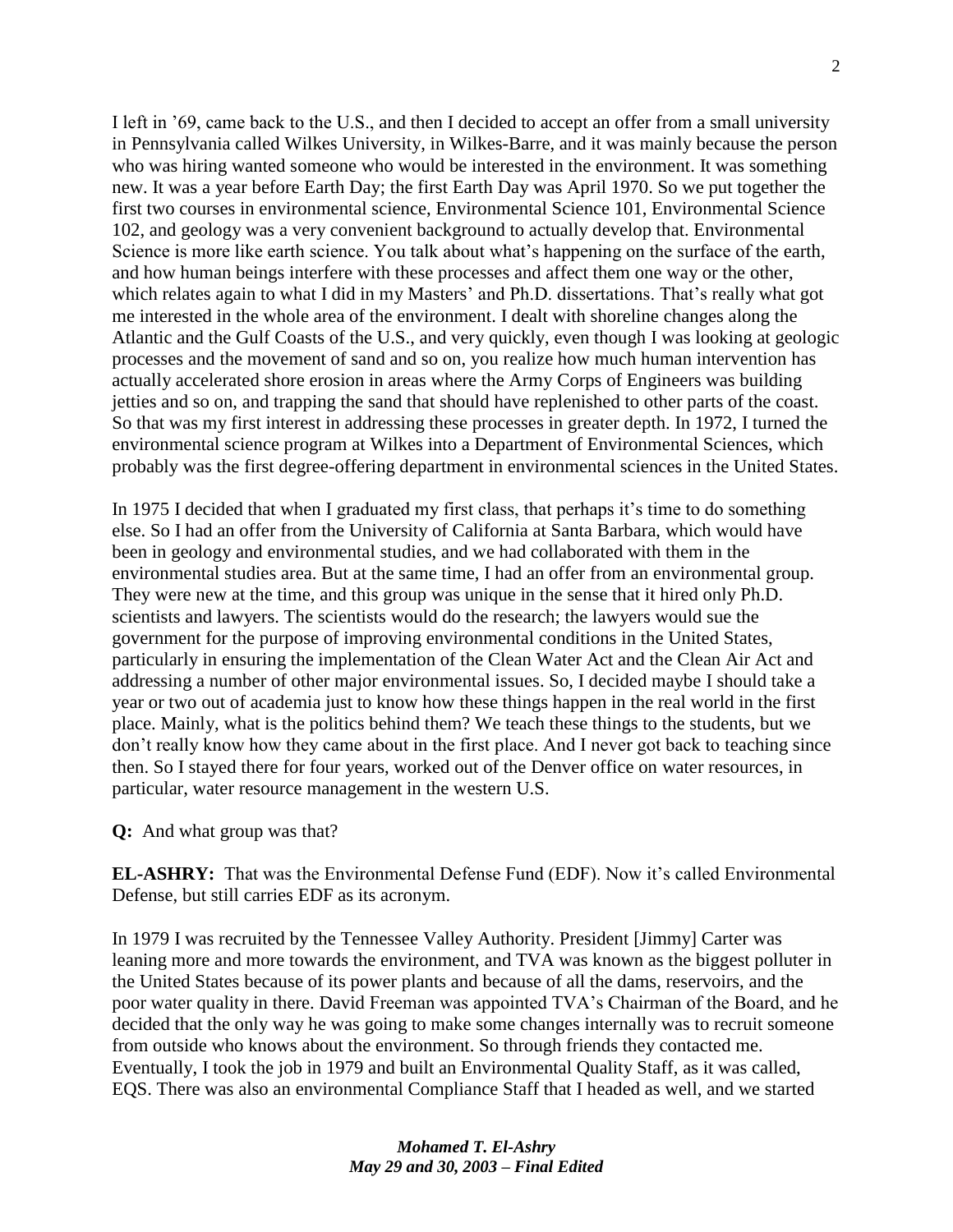moving towards improving the conditions of the environment in the valley through the actions of the TVA itself. And, in fact, we got on the map in a big way by becoming the first utility, if you will, that adopted a policy on acid rain. That was the time when utilities in the U.S. were fighting against acid rain legislation, but we came out with a policy that would reduce actually by 50 percent the sulfur emissions of the power plants of TVA.

In 1982 a friend of mine, his name is Gus [J. Gustave] Speth, who was Chairman of the President's Council on Environmental Quality under President Carter, received the largest single grant ever for any NGO, \$15 million from the MacArthur Foundation, to establish the World Resources Institute. WRI was unique in that it would deal with global environmental issues and not just national environmental ones. He called me and said that he wants me to come and join and help in putting that thing together. I said, "Well, I really cannot join until the end of this year,"—'83 by then--"because I have some unfinished business at TVA." Eventually, in October '83, I joined the World Resources Institute as a senior associate, but very quickly I started helping in building the whole institute. I became the Vice-President for policy and then Vice-President for policy and research and then became the Senior Vice-President.

In 1991 the World Bank was recruiting a director for its Environment Department that was established in 1987, during the reorganization of '87, and they approached me. I came and talked to them. It's a long story, but I accepted the position on May 30, 1991. The story of accepting the job in itself, I think, is a telling story about how the environment was perceived in the Bank at that time.

**Q:** That would be good. Aside from the reorganization in 1987, the Bank had faced a great deal of criticism for a number of environmental disasters. Did that have something to do with your being hired as well?

**EL-ASHRY:** I'm absolutely sure that that's the case because the Environment Department, when it was established in '87, did not seem to really change much as far as the outside world is concerned. It seemed like business as usual, but the Department was being touted by the Bank as a change towards environmental sensitivity and environmental action.

The President at the time was Barber Conable, and the pressure from the NGOs translated into pressure from Congress, because Congress started to push some of these environmental provisions into IDA [International Development Association] appropriations. And Barber Conable, having been a former Congressman, as I hear it secondhand, was being told by his colleagues, "You know, you are going around giving all these speeches about the importance of the environment, but nothing is happening internally in the Bank on the environment." So in 1990 he decided that what he needed is someone from outside the Bank who knows about the environment to head the Environment Department and to start making whatever changes that were needed.

So in my first visit, I was asked by Wilfried Thalwitz, who was then Senior Vice-President for where the Environment Department resides, what are my thoughts; coming from the outside and observing the Bank from the outside? I told him what I thought an Environment Department ought to do, along the line of my experience from the Environmental Quality Staff or the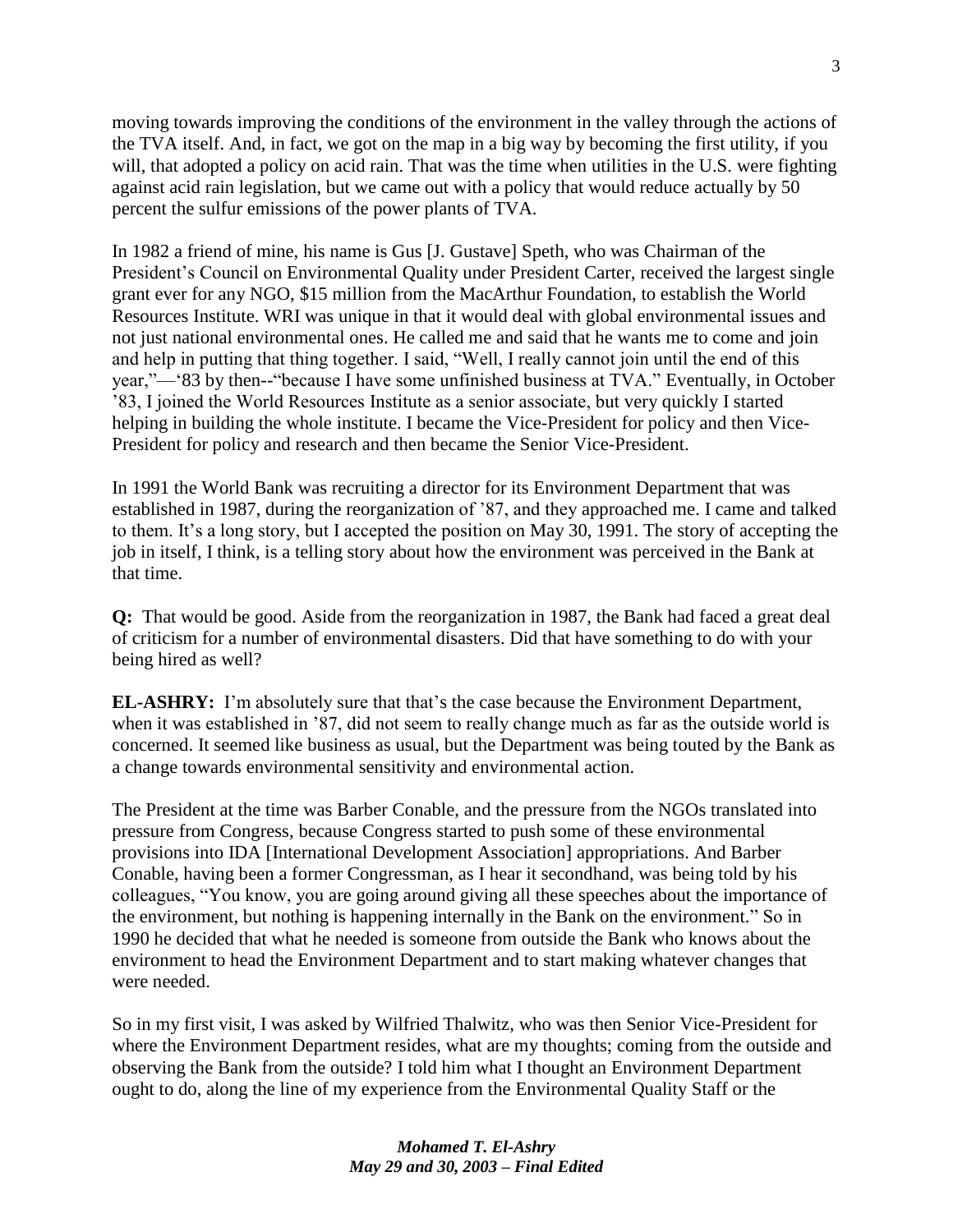Environment Department of TVA, so to speak. And he was interested. We kept talking and talking, and he kept taking notes, and then he said, "Great. We'll be back in touch."

It was a day later that they called me again, and they said, "We want you to meet with a number of other Vice-Presidents and Senior Vice-Presidents."

So in meeting with Ernie Stern, who was the god of the World Bank at the time--and I say it with all due respect; I think the Bank misses some of his abilities, but he also had his own views on how these things ought to be done--and in talking with him, I said, "You know, the only way I will take this job is if I have a direct line to the President."

And he said, "Huh? No way."

I said, "Well, I guess you'll have to look for someone else." I said, "You contacted me. I did not contact you, and I am telling you that I will not take your job. I will take the job if it is described correctly. Otherwise, I'd be wasting my time."

The reason I asked for a line to the President is based on my experience at TVA. Because I had a direct line to the Chairman of the Board, and the Board there was a working Board--they met every day to carry out the work of the Authority with the help of a general manager–and we had there something similar to the situation in the Bank, a utility, basically, which is called the Power Department there, and they were resisting doing anything on the environment and always claiming that, "Well, it will increase the rates on the users of the electricity, and that would be politically unpopular," and so on. So, while I did not run to the Chairman of the Board every day to say, "Hey, they're stone walling. Hey, they're not listening to me," the fact that everybody knew that I could deal with him directly allowed for a give-and-take to work things out. In fact, he would sometimes say, "Mohamed, I thought you would be tearing doors down. Instead you are sitting and making compromises and so on." I would reply, "Well, the process is as important as the action." But it was truly that direct line to the Chairman that I felt made me effective in doing such a difficult job, and it was important to do the same thing here having known the Bank from outside.

So I said that to Ernie and we parted company. Sure enough, the next day I got a call to meet with Barber Conable, the President. So I came and he started immediately by saying, "I understand you're saying that you will not take this job unless you have a direct line to me, even though you are a director and not a vice-president."

And I said, "Yes, and before you go any further, let me tell you why." And I told him exactly what happened at TVA.

And being a good politician, he said, "Well, don't worry. Not only will you have a direct line to me, but I'll take you to lunch every two weeks in the Executive Dining Room,"--there was an Executive Dining Room at the time--"so that everybody can see that you have my ear." I was offered the job then on the spot by Barber Conable, and I accepted it, and we started from there.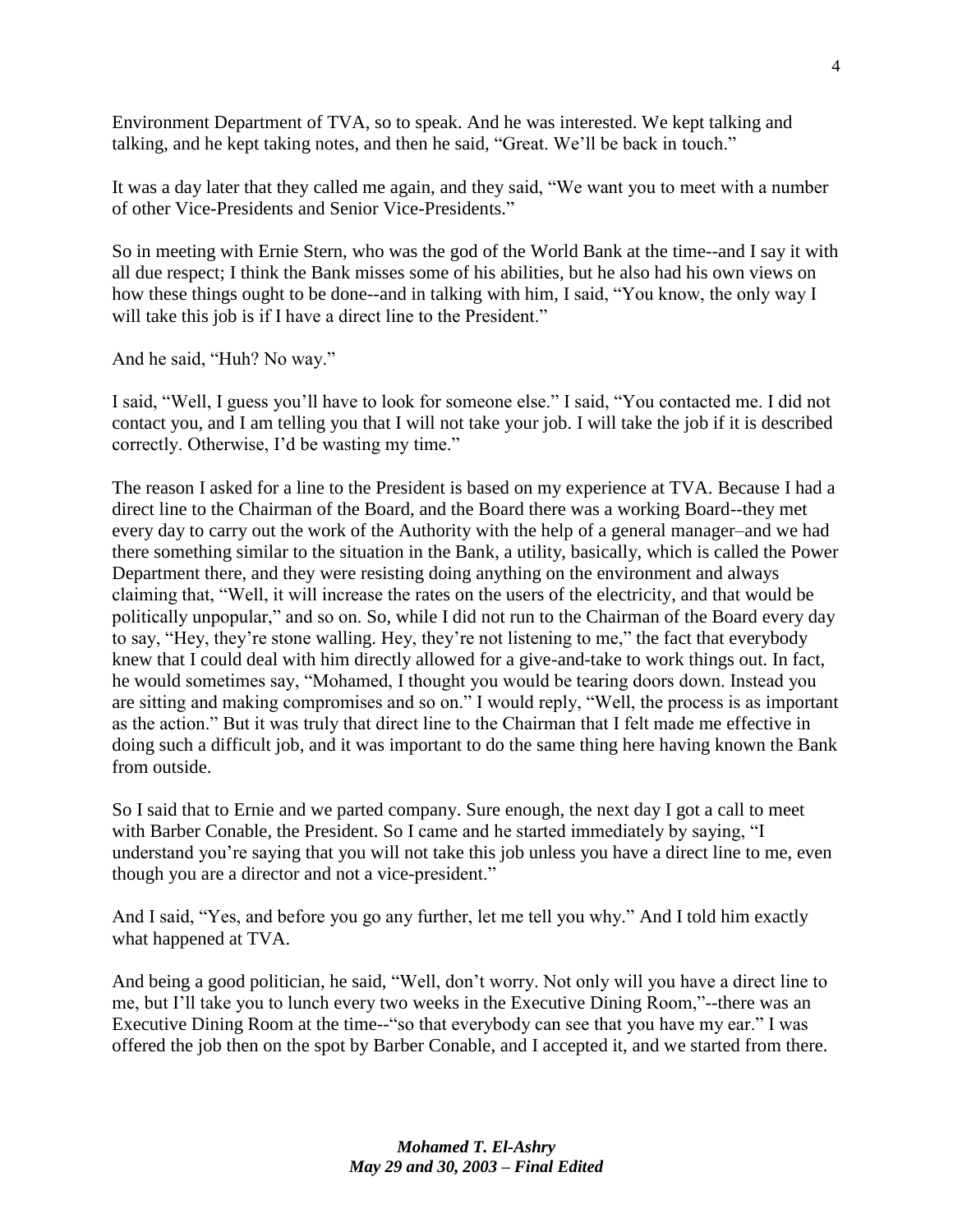**Q:** Now, let me, if I may, just go back to talk a little bit about the history of the environment in the Bank, starting in the late 1970s, with James Lee. In your opinion, how much did NGO criticism factor into the Bank's early pioneering efforts on the environment?

**EL-ASHRY:** A great deal. The Washington environmental community became truly very strong in the '70s, and that was the time also that I joined EDF in Colorado. And you could see how much can be done because the public was amenable to better quality of the environment. They have witnessed the pollution, they have witnessed rivers that went on fire in Ohio, and they remember the terrible air quality in Pittsburgh and other places, fish killed in many rivers and lakes, people getting sick from air and water pollution, and people just felt that this is the right thing to do. And the environmental movement took off from there and started truly to put tremendous pressure on the government, mainly through Congress, and Congress was very receptive because of their constituencies who wanted a clean environment. And that's when the majority of actions really took place.

And then came the notion that, well, you have the World Bank also that's dealing with all of these projects in the developing countries where the environment is horrible in the first place. Not only there is no improvement, but it might even be exacerbated by the actions of the World Bank. But, more importantly, I think what the NGO community was after is that the Bank could use its clout and its influence to help improve the environmental conditions in the developing countries rather than just ensuring that its actions are not hurting or damaging the environment. And that, I think, was something that the people inside the Bank did not really understand very well. They did not think that they can, or maybe they did not want, to influence the governments, and they started to take the incremental approach, a little piece at a time towards addressing the issues related to Bank policies themselves as they relate to the projects and their activities out there.

**Q:** When you get to the Bank, you inherit a department that had been created really in '87. Could you discuss the status of the Environment Department, which as I said was created in '87 as part of the reorganization? What was the status of the department when you took over as the director?

**EL-ASHRY:** The department was very weak. It had people who truly didn't know much about the environment. I used to joke at the time that there are economists wearing hats that say they're environmentalists, but they really do not know even how to spell the word on their hat.

**Q:** Would this be true of Kenneth Piddington, your predecessor?

**EL-ASHRY:** He was the first one to be hired (April'88 to mid'91) to head the department, and then when he left I was hired to replace him. But it was not his mistake. The Bank was not serious about that the environment business and the department was a dumping ground for anyone that does not fit in other areas. The Bank then did not have an easy time getting rid of people. I witnessed it myself. I wanted to get rid of some people from the Environment Department to be able to build it. Two to two and a half years, to be able to get rid of someone, and that's when I finally said, "No, no, no, no. You take them and put them somewhere else so that I can vacate and refill the positions, rather than sitting and waiting till every position gets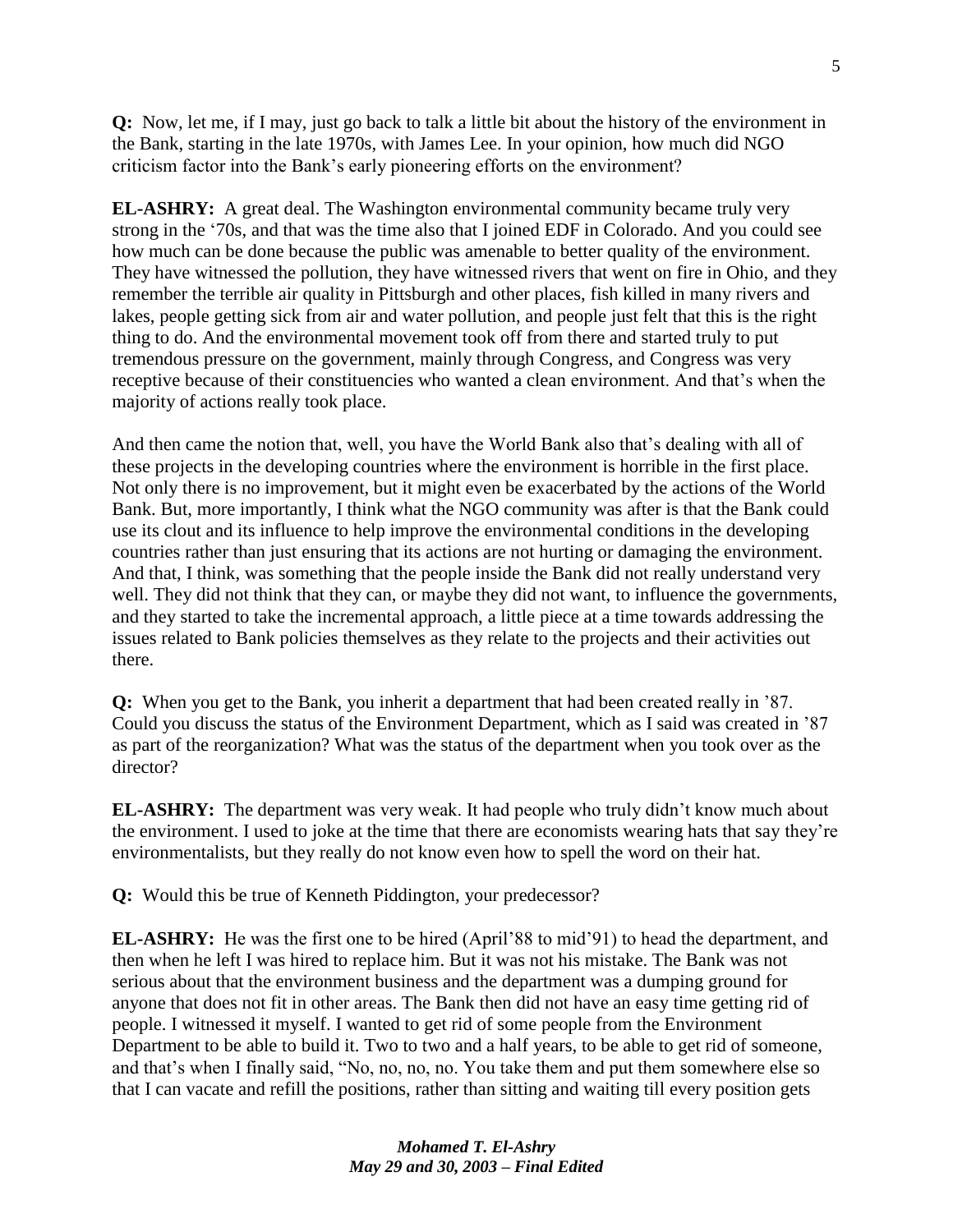filled." These were truly a bunch of nice people, good people, probably good economists, but could not do the job as far as the environment is concerned. You needed environmental specialists, you needed technical people who understand the issues, and that was my principle. Build a department, not big, but strong and respected so that when they speak, people in the Bank won't dismiss what they are saying as coming out of left field. And that was the beginning of building, first, the Environment Department, and later, the environmental capability of the different regions under Lew Preston. But we can get to that later on.

**Q:** So this was your first goal, to professionalize really, in an important way, the staff? Did you have other goals?

**EL-ASHRY:** Absolutely. Because you know, you can sit for two years doing nothing while you are building staff. So it was a matter of picking immediate priorities that needed to be addressed, and in my mind, it was the environmental assessment of Bank projects. That was extremely important because before you can influence anyone to do something, you've got to show it in your own action, and as a result, this would eventually spill over into adopting other policies in the countries you operate in. The Bank was involved in building many dams out there, as well as power plants, roads, and coal mines. All are activities that have a tremendous amount of environmental impact and degradation.

In fact, the efforts on the environmental assessment guidelines had started before I got to the Bank. When I saw what is being put together, I felt like here we are in 1991, and they are trying to adopt environmental assessment guidelines and standards that took place back in the '80s rather than adopting internationally recognized standards that would fit the prestige of a place like the World Bank. And I knew, because I helped put together the environmental assessment guidelines and standards for the Tennessee Valley Authority. So I rejected what was being done, and I said, "No, that's not how it's going to be done. We've got to preserve the credibility of the Bank by adopting international standards and retrofitting them to Bank activities and needs."

**Q:** So this leads to the Environmental Assessment Sourcebook, which . . .

**EL-ASHRY:** Eventually, eventually. But getting there was not a walk in the park. Immediately I was met with tremendous resistance, tremendous rejection, and it became a huge fight. At that time there was the Operations Complex, as it was called, and that was all the operations departments and vice-presidencies for the regions under one Senior Vice-President at the time. And I belonged to another Senior Vice-President, Wilfried Thalwitz, who was impressed by what I told him I wanted to do, how I saw the Environment Department, and he said, "You're the expert. You do it." So he did not give in to the pressure from Operations, and that was truly tremendous credit for him. He said, "You have done it before. You're on your own. Go out and do it, and if you need my help, let me know."

So I went about it exactly the way I did at TVA. I did not go scream to the President or anybody. I tried to work it out. And as I said, there was tremendous resistance and tremendous fight. All my energy in the first two months, outside of trying to find some good people to be hired, was put into that effort. There was meeting after meeting, meeting the Senior Vice-President for Operations, the Regional Vice-Presidents, and so on. In every case I'm being told, "Why are you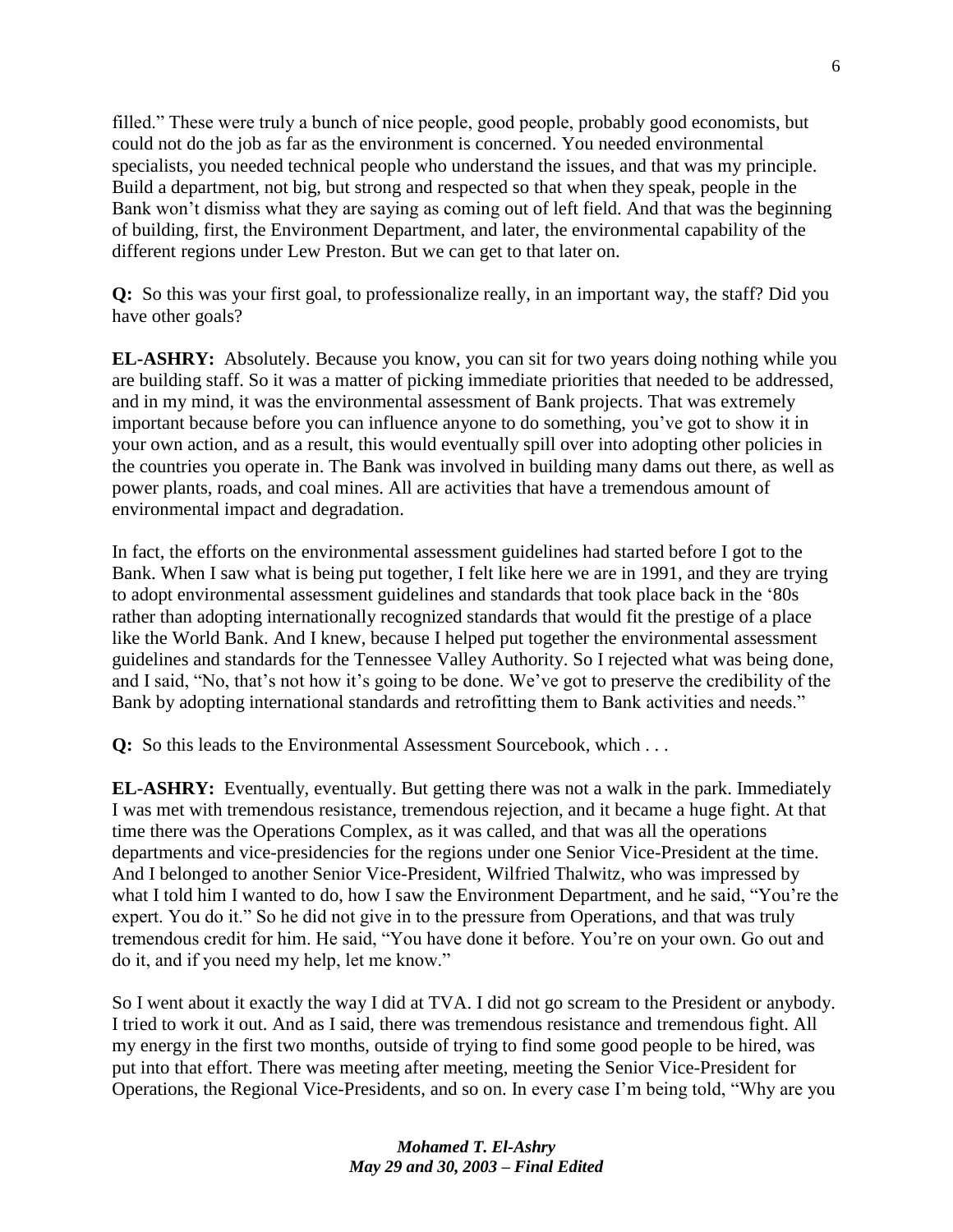doing this? This is going to delay things, this is going to cost us money, and this is going to be rejected by the countries. We will not be able to move through our activities the way we have done it before." And of course you explain, "But the way you have done it before was not the right way, and this will allow for better decision-making." It was based on ignorance about what environmental assessment is intended to do. They thought that it was going to delay everything, rather than present options and alternatives. Sometimes it is like you don't want to get into it because you may not like what will come out of it.

This culminated, in July of '91, in a meeting called by the President, Barber Conable. And he brought all the principals around the table, and said, "OK, talk." So they, of course, talked about why the new guidelines that were worked with their people should not be adopted. I had a draft that was basically rejected by senior managers in operations. He listened to all views--the opposition and mine. The meeting ended by him saying, "OK, I've heard everything. I'll let you know." He had announced that he was not going to take another term, and Lew Preston was named, but Lew [Lewis T.] Preston could not start till September. So Barber Conable agreed to stay until August 31st. On August 31st before he left, he signed the environmental assessment guidelines that I had proposed as is, without a change, and implementation followed.

**Q:** Before moving to that, would you say there's adequate consistency in the application of these environmental assessments between the World Bank and other aid organizations, including the Multilateral Development Banks?

**EL-ASHRY:** No. The Bank, even with the weak standards at that time, was still ahead of the Multilateral Development Banks. In fact, 'til today, some of them, like the EXIM [export import] Banks, do not have environmental assessment standards. And that was another objective of mine; the Bank as a leader on the environment, just as it is a leader on economic development.

**Q:** Now, after Conable signs this, overall, what impact did Environmental Assessments (EAs) have on project design? I mean, has there continued to be a battle with operations over this, or . .

**EL-ASHRY:** Well, the battle became on details in implementation. In the environmental assessments, you classify projects as they come as proposals, either as A, where they don't require any environmental assessment because it's an environmental project, for example, or B, where it requires only an EA, an environmental report, so it does not involve all the great actions related to an environmental impact statement, for example, or C, like a dam, a coal project and so on, that requires a full-blown environmental assessment. So the fight started, then, on the designation. If you want to avoid making an assessment, you call the project A, even though it is going to have environmental impacts.

**Q:** Even though it's a B or a C?

**EL-ASHRY:** Yes. But we managed then, through a second fight that we won, to get the Environment Department to be the one that has the final say on whether it's A or B or C. So they propose it to the Environment Department, and then the Environment Department either signs off on their designation, or says, "No way. This is going to be a major project." Then the third battle involved who ought to see that environmental impact or statement or report after it has been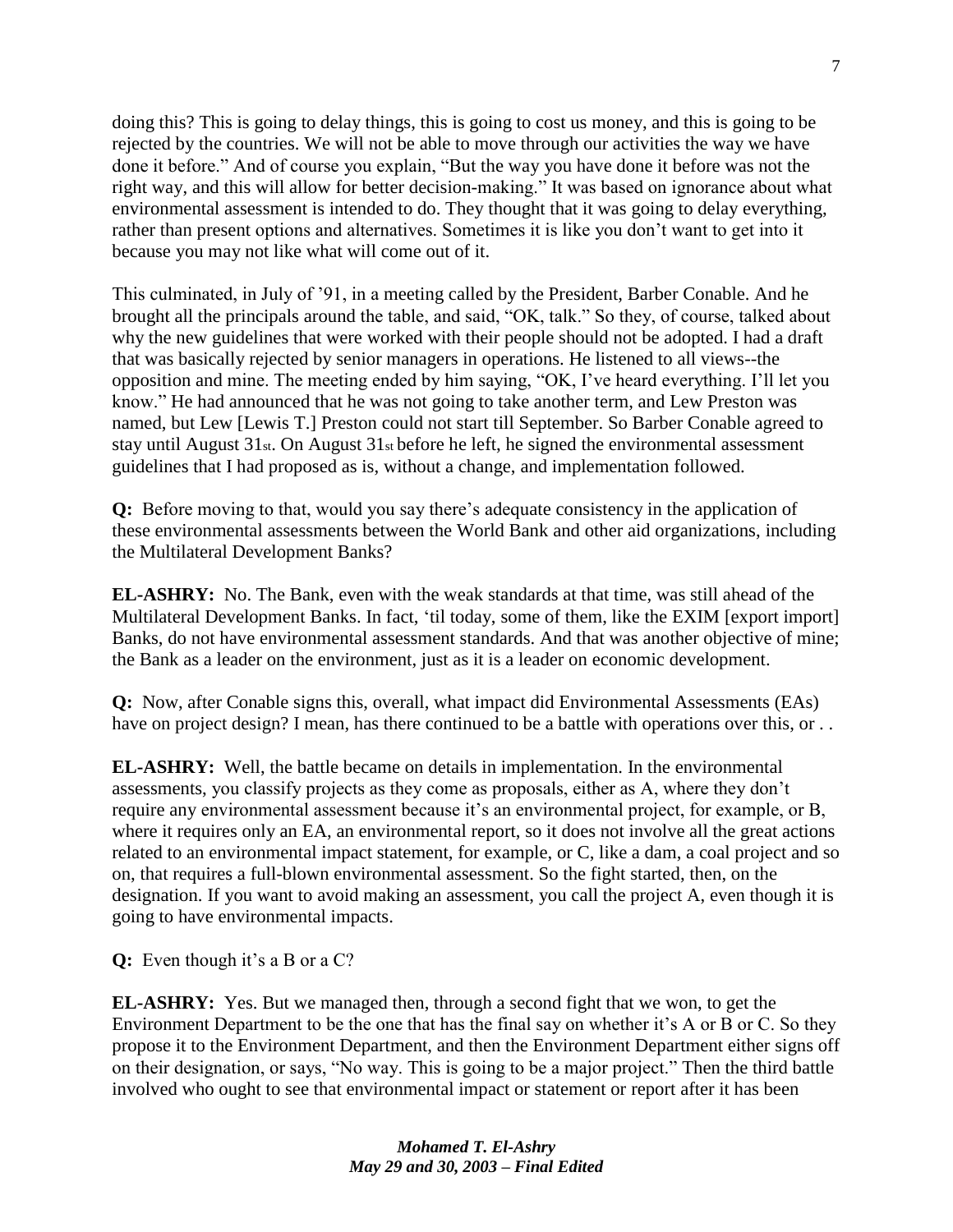done. While they would let us see a summary, they did not want to show us the whole report. Why? Because they claim that it belongs to the government, and unless we get the government authorization, we cannot see it. And I said, "Yes, this is Bank money, Bank projects, and it's the Bank that helps prepare it, and I can imagine, even if there is a need for a clearance from the government, you go and get it. You don't say, ‗I cannot get it because they're not going to give it to us."

And that became the other issue with NGOs on the outside. The NGOs wanted transparency, wanted full disclosure. We talked about disclosure earlier. They wanted disclosure, so of course that became a good excuse because if they, in operations, show it to us then they would have to show it to anybody else--one step, one increment--if they don't show it to the Environment Department, then the NGOs cannot see it, and of course I was not going to sit quietly and accept that. The Environment Department is part of the Bank. In addition, I was reporting to the Board regularly on the guidelines and their implementation. I needed to have the full picture. So that became the next fight, the disclosure of these assessment reports, and eventually we won it as well.

And that became the beginning of public disclosure of Bank reports. It started with a small room in the J building on the side that's in the back now of the InfoShop, where someone would be sitting there, and people, mainly NGOs, would come and look at the environmental assessments.

**Q:** In your opinion, how difficult is it to ensure compliance with international environmental instruments using the Environmental Assessments as a vehicle?

**EL-ASHRY:** Well, if they are done right and in good faith, they can actually go a long way to ensure such compliance. The Bank did not need to reinvent the wheel. Already the OECD [Organisation for Economic Co-operation and Development] countries, the U.S. and others, had demonstrated that, and actually a number of developing countries with the help of the United Nations have started to move seriously in that direction. But the issue was always, "Is that something that's needed? Is that cost effective?" The whole notion of environmental externality, in the mind of economists, is something that somebody else pays for and not as an inherent part of the project itself and its cost. And, ‗til today, the implementation of these environmental assessment guidelines is not perfect, and cannot be taken as a given. There is an implementation review for the Board--not every year, but every two or three years--and still there are problems being reported. Acceptance of the environment in general and environmental assessment as a tool to addressing the environment is not universal among Bank staff.

**Q:** In January 1993, as a result of the '92 reorganization, also referred to as fine-tuning, the Bank established a central vice-presidency for Environmentally Sustainable Development, increasingly consulting with NGOs as it became more involved in the social aspects of development. Having said that, please discuss, first, how this impacted your work and, secondly, your role in institutionalizing social development in the Bank?

**EL-ASHRY:** Well, I think as a preface to the answer to the question, one has to go back about six or seven months to the Rio Earth Summit in June of 1992. That was a very important milestone for the Bank and, eventually, for some of the changes that took place in the Bank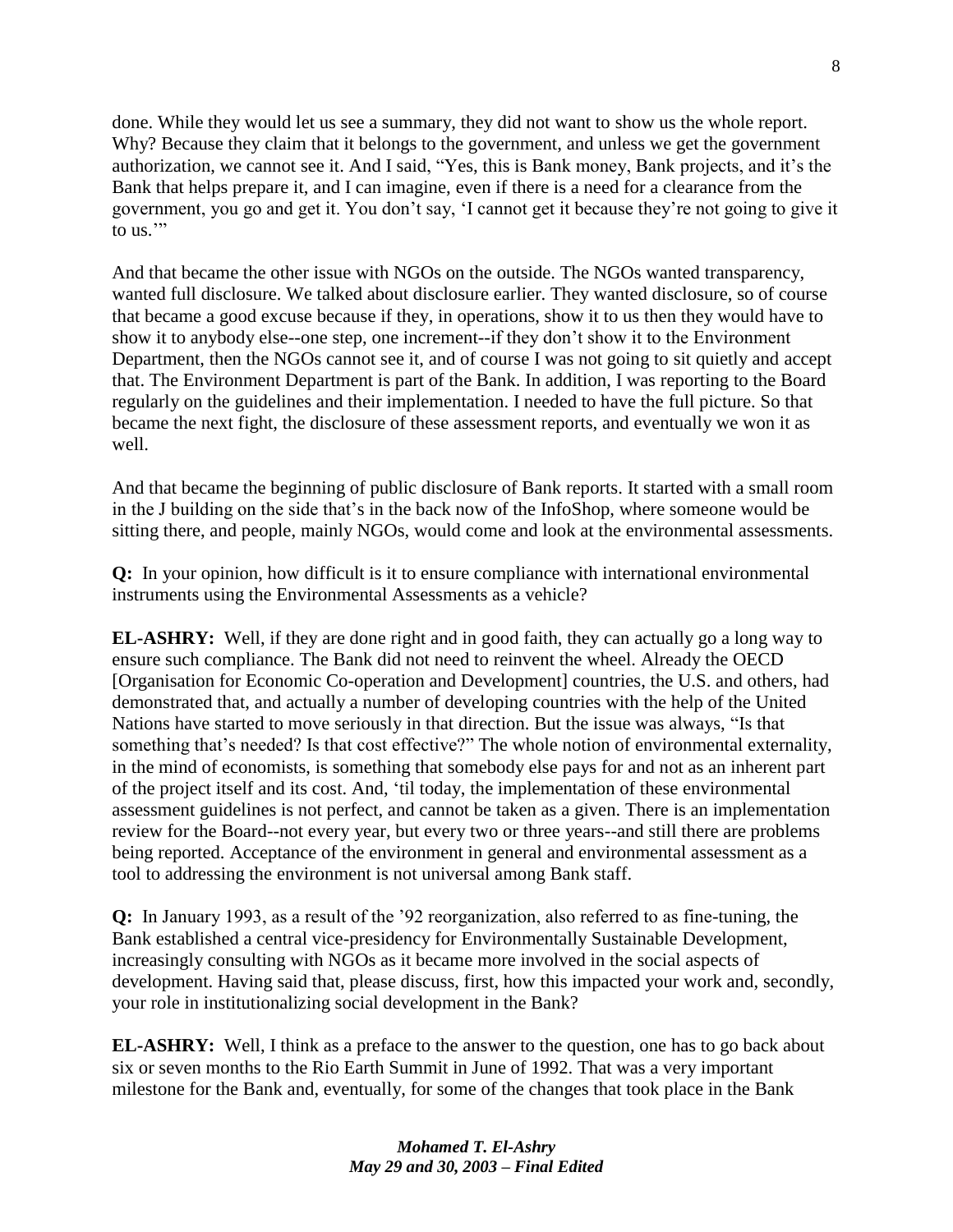reorganization and otherwise. The Environment Department played a major role in setting the agenda of the Bank for the Rio Summit. And you can say that it was truly the wish of the shareholders, the OECD countries that stood behind the Earth Summit and its agenda, and wanted the Bank to deliver. I think that is a simple way of putting it.

The Bank's *World Development Report* on the environment was in preparation when I joined in '91, but it was under the auspice of the Chief Economist not the Environment Department. It shows you how weak the Environment Department was and the kind of respect that it had inside the Bank. So, of course, when I came I was told, "You have to start getting involved and that it will be a joint effort." So I participated in some of the workshops for people who have prepared background papers and so on. Eventually, I was shown the first draft, and it truly was a disaster from an environmental point of view. It reflected the economist notion on how the environment should be dealt with; if you get the policies right, everything is all right. Well, it doesn't work that way in the real world. You have to have standards and regulations, and you have to have targeted policies for the environment because it's still a free good. If you don't, who is going to worry about the global commons or the public commons and so on? So I talked to senior management and I said, "This is not going to fly. In fact, it's going to hurt the image of the Bank," and senior management agreed. I became involved then in the process of rewriting a good part of that *World Development Report*, and it eventually became one of the best documents. Not just because of my involvement; there were other voices within the Bank who were ignored and who became also involved.

The *WDR* became the flagship for the Bank's participation in Rio, and I headed the Bank delegation to Rio, and of course, Mr. Preston came and spoke at the plenary there. But there were a number of things that happened around that time as well, in terms of the speech of Lew Preston in Rio. In fact, when you look at books that have been written in terms of analysis of what happened at the Earth Summit, they credit his statement to the success of the summit in the sense that there was complete disagreement between the developing and the developed countries on Chapter 20, which is the finance chapter. Here I proposed, and they accepted--Senior Management, that is--that in the next IDA replenishment, there would be what would be called the Earth Increment, which is like an Environment Fund within IDA, of three billion dollars. So there would be a replenishment of \$14, \$15 billion for IDA, and an additional three billion, which is not really that much. Of course, we had the GEF [Global Environment Facility] at the other end, which was also another part of that agenda in Rio, and we would be able to then cofund between the GEF and the Earth Increment in the sense that you are dealing with both the local environmental problems and the global environmental problems in one big package. And that was included in his speech, and that turned the tide. An agreement was reached, and the World Bank became a hero for contributing positively to the success of the Rio summit. At the same time, the GEF was accepted, and that's another story to address when we get to the GEF. But the GEF was accepted, which was very important also, and in fact some of the headlines afterwards said: "The World Bank Rio's Biggest Winner."

When we came back to Washington, it became a matter of how do we follow up then on the *World Development Report*. Is it just a report, or is it really a commitment for how to do things better? And actually, the atmosphere inside the Bank this time was different from that during the discussion on environmental assessment. We're talking now about water resources management,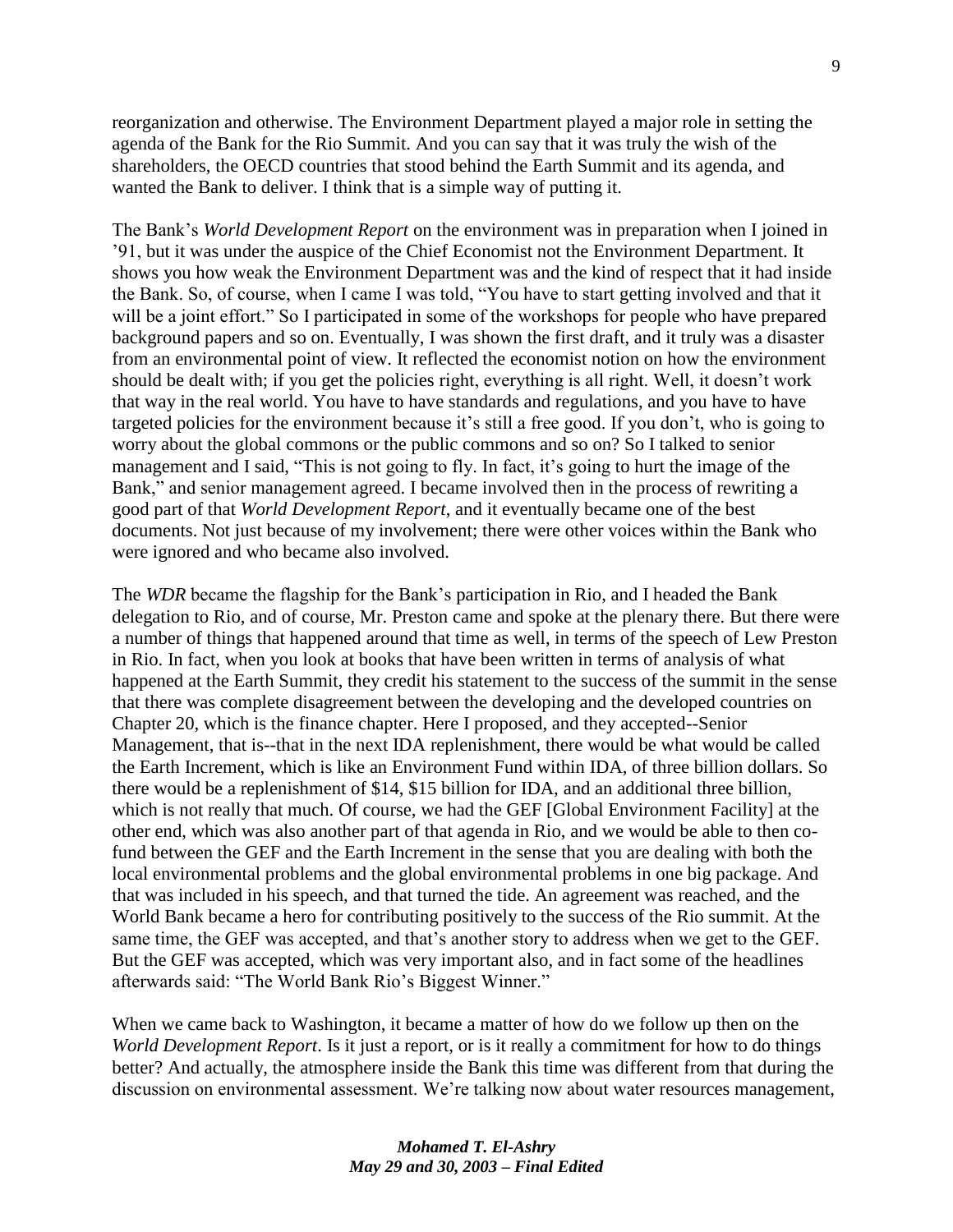we're talking about forest management--efforts where the investment of the World Bank will help the countries and will also help the environment. So it was a very good cooperative atmosphere. But by then also, more environmental specialists had been hired in the regions to complement what's happening in the Environment Department itself, and the reorganization and establishment of a vice presidency for environmentally sustainable development became the initial step for the Bank to follow up on the Rio agenda. The social aspect was really a recognition from the beginning of the link between people and the environment.

When I took over as Director of the Environment Department, I asked that Michael Cernea, who was the Bank guru on social science and social policy, to join the department. He was in agriculture at the time, which shows how social issues were being viewed inside the Bank at that time--not different from the environment. Michael became my senior adviser for social policy. We started then actually hiring people to address the social aspects of environmental assessment, since that was the biggest tool we had. Eventually, a division was established within the Environment Department, with Gloria Davis moving from her job as head of the environment for ASTEN to become the first Division Chief on social policy which, eventually, after I left to the GEF, became a department in its own right. So that was the sequencing of social concerns in the Bank: from being associated with environmental assessment to becoming an important area of the Bank's operations. And when we talked about skill mix in the Bank, it was about environmental specialists and sociologists, and that's how the number of sociologists also started growing in the Bank.

**Q:** OK. What led to your appointment as the Chief Environmental Adviser to the President of the Bank in July '94?

**EL-ASHRY:** When ESSD [Environmentally and Socially Sustainable Development Network] was established, before it was announced, people who knew what was going on with the reorganization thought that I would be the Vice-President. Before the formal announcement, I was called for a meeting with the President, who told me that I would not be the ESSD Vice-President but that he wanted to recognize my continued leadership on the environment by giving me a title like the Chief Economist. He said, in fact, those were his exact words, "We can't call it Chief Environmentalist, not because there was something wrong with it but because others would not view it well, so how about if we call it that?" And that's how it happened, and it basically was reflecting my continued relationship with the President--the direct line understanding. Mr. Preston was very interested in the environment, in a serious manner, and wanted to make changes. In all honesty, the major changes that have taken place in the Bank towards the environment were all under Lew Preston. Some of them were not implemented, but the decisions were made and eventually they got implemented. He is the one who stood behind the efforts on the environment and social aspects of development and put in place all the mechanisms that are there today.

**Q:** We're going to backtrack a little bit to talk about the GEF and the background to the setup of the Global Environment Facility (GEF), in 1991, considered to be a unique partnership among key UN agencies (UNDP [United Nations Development Programme], UNEP [United Nations Environment Programme], and the World Bank), administered by the World Bank. Also, your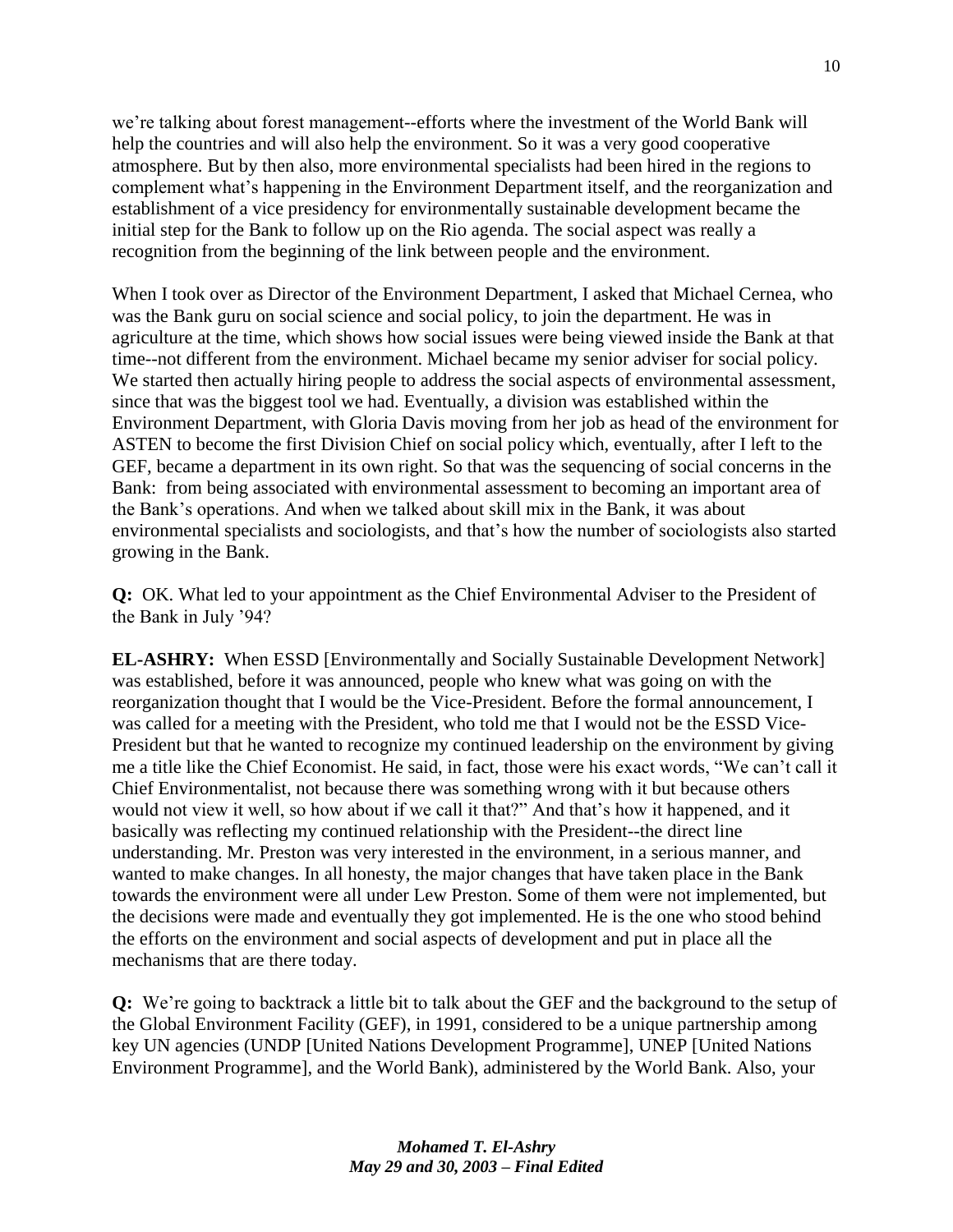role in simultaneously serving as GEF Chairman in November '91, soon after your appointment as Director of the Environment Department?

**EL-ASHRY:** OK, that's a very interesting history in its own right. The fact is the idea of the GEF actually came from us at the World Resources Institute. We were commissioned by UNDP to do a report on financing international conservation efforts. There was great interest on the subject because of Rio and following the recommendations of the [Gro Harlem] Brundtland Commission. So people were talking about the gap that exists between the amount of money that's being spent on conservation and what's really needed, which is huge, and what mechanisms can be put in place to try to close that gap even a little bit. So we, at the WRI, worked on it for a year and a half, and the report was completed in 1989, and we proposed the establishment of the IEF, International Environment Facility. And we actually proposed that it would be housed at the World Bank, administered by the World Bank, which did not sit very well at all with UNDP that gave us the money in the first place to do that report, but we thought that that's what makes sense. We had two people from the Bank on the advisory council for the study, Basil Kavalsky and Alex [Alexander] Shakow. Little did we know, after we released it, that the Bank had been quietly putting together the idea of the GEF on the basis of our report, which is fine. I mean, that's a great credit to us. You know, we had influenced an international institution, and it will not be just a report to sit on a shelf.

So in 1990, I believe, it was at the Development Committee meeting, and the French proposed the GEF, the Germans supported it, and it started to move from there with voluntary contributions from a number of the OECD countries. When the Bank finally put together how the GEF is going to operate and what kind of projects they're going to support, they came and gave us a presentation at the World Resources Institute (WRI). And we were very critical of what they were proposing. We just did not think that that was going to work. It was a typical Bank approach for regular projects, investment projects, that would not work for the environment, as such. The criticism was also shared by many of the NGOs in town that were consulted. But the Bank, as it usually did back then, just rammed it through, and Wilfried Thalwitz became its first Chairman.

So before I was hired, when I was interviewed by Wilfried Thalwitz, he actually asked me about the GEF as well, and I told him what I thought. Just like the Environment Department, I told him what I thought about the GEF, and what we really had in mind when we put that idea together out there. So when I was hired, he said, "You have to work closely with me on this." The first GEF Participant's meeting actually took place a day or two before I was officially to start, and I came and sat behind Wilfried so that I could see how the whole thing was being done.

When Lew Preston came in September, he decided to reorganize the Bank, and he eliminated the senior vice-presidencies and put people in different regions. Wilfried Thalwitz became Vice-President for Eastern Europe and the Soviet Union, and as a result, the position of the Chairman became vacant. So people suggested to Lew Preston, "Here is what's-his-name, here is what'sher-name," but he said, "Nope. The person who heads the environment heads the Global Environment Facility. The word 'environment' in GEF is there for a reason; it has to be the same person.‖ So that was before the establishment of the ESSD vice-presidency. So I took over the chairmanship actually starting in September, but it did not become official until November when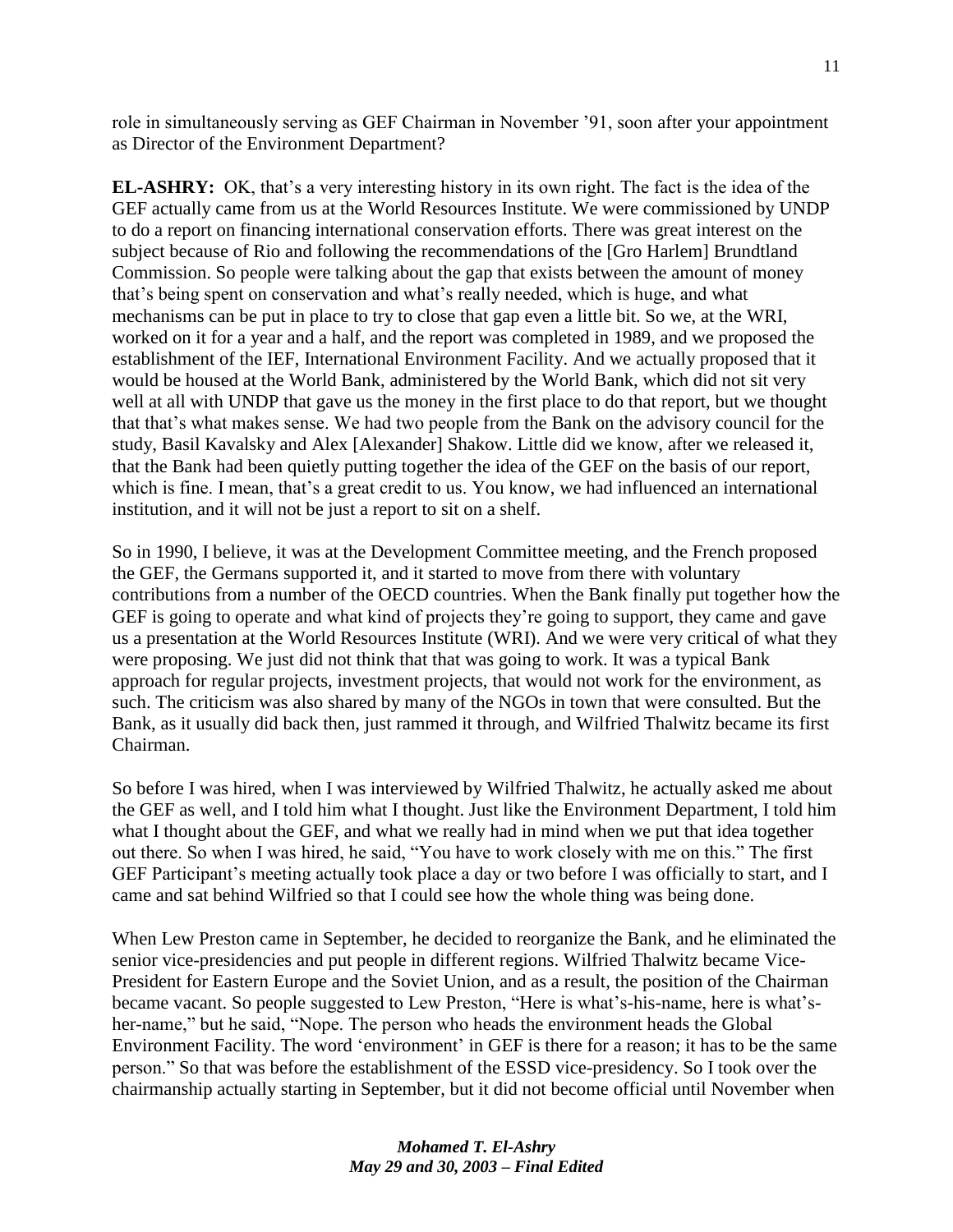the UNDP and UNEP came to sign the first agreement of their collaboration and partnership with the Bank.

In the first Participants meeting that I chaired, I told them point-blank that this animal, the GEF pilot, would not fly: "It is supposed to be helping developing countries address global environment, and they're rejecting it. They're saying, 'We don't want it.' You basically have a private club of 28 or 29 countries, with six or seven developing countries, the rest are OECD countries and everybody has to pay, in fact, four million SDRs to join. And where is the rest of the world where the bio-diversity lies and so on, so it's not going to fly."

So they said, "OK, tell us how it should be."

We wrote then the first options paper called *The GEF Beyond the Pilot Phase*, because the pilot is pilot and you need to end it as fast as possible and start dealing with a new organization. And on the basis of the paper, negotiations started with a larger number of developing countries participating. The majority of the developing countries at the time were arguing for the so-called Green Fund, which would be for the environment in the developing countries. The notion was rejected by the OECD countries. So if there was no money, then you won't have a fund. Reluctantly, a number of developing countries started joining the negotiations--reluctantly and suspiciously. As negotiations progressed, they saw that there is serious interest among OECD countries in restructuring and that there would be real money in it and not just a little bit of voluntary contributions like in the pilot. In April of 1992, two months before Rio, there was an agreement with 78 or 79 countries--the majority of them, of course, are developing countries--on how the GEF would operate in the future beyond the pilot phase.

In Rio, when ultimately all the negotiations were completed, the GEF proposals were accepted as is with the addition of four words, "without imposing new conditionalities." That was the only language that was added to what we presented as the proposal for the GEF.

Once it was accepted and became part of Agenda 21, we started the process of negotiating the restructured GEF, which took 18 months, and became final in March of 1994 with the first replenishment of \$2 billion. And then there was a decision that needed to be made. It had to be independent from the Bank with an independent head that reports directly and only to the governing Council. So it was either I stay with the Bank as the Environment Department Director or I leave and become the first CEO and Chairman, and I decided to do the latter.

**Q:** In discussing the development of the GEF, what role did the NGOs play in its evolution, I mean, relative to other forces at work?

**EL-ASHRY:** They were very active, but at the same time they really were supportive of the direction that it was taking, and they contributed to it as well. We always convened an NGO consultation before the Participants' meetings, and this in itself actually evolved into a very interesting process. As I was telling the NGOs one day here before the Council meeting three weeks ago, reminding some of the new ones, "You used to meet before the Participants" Assembly, and you would have a statement and someone would go to the Participants Assembly, give the statement and would walk right out. Then the next meeting, it became two people that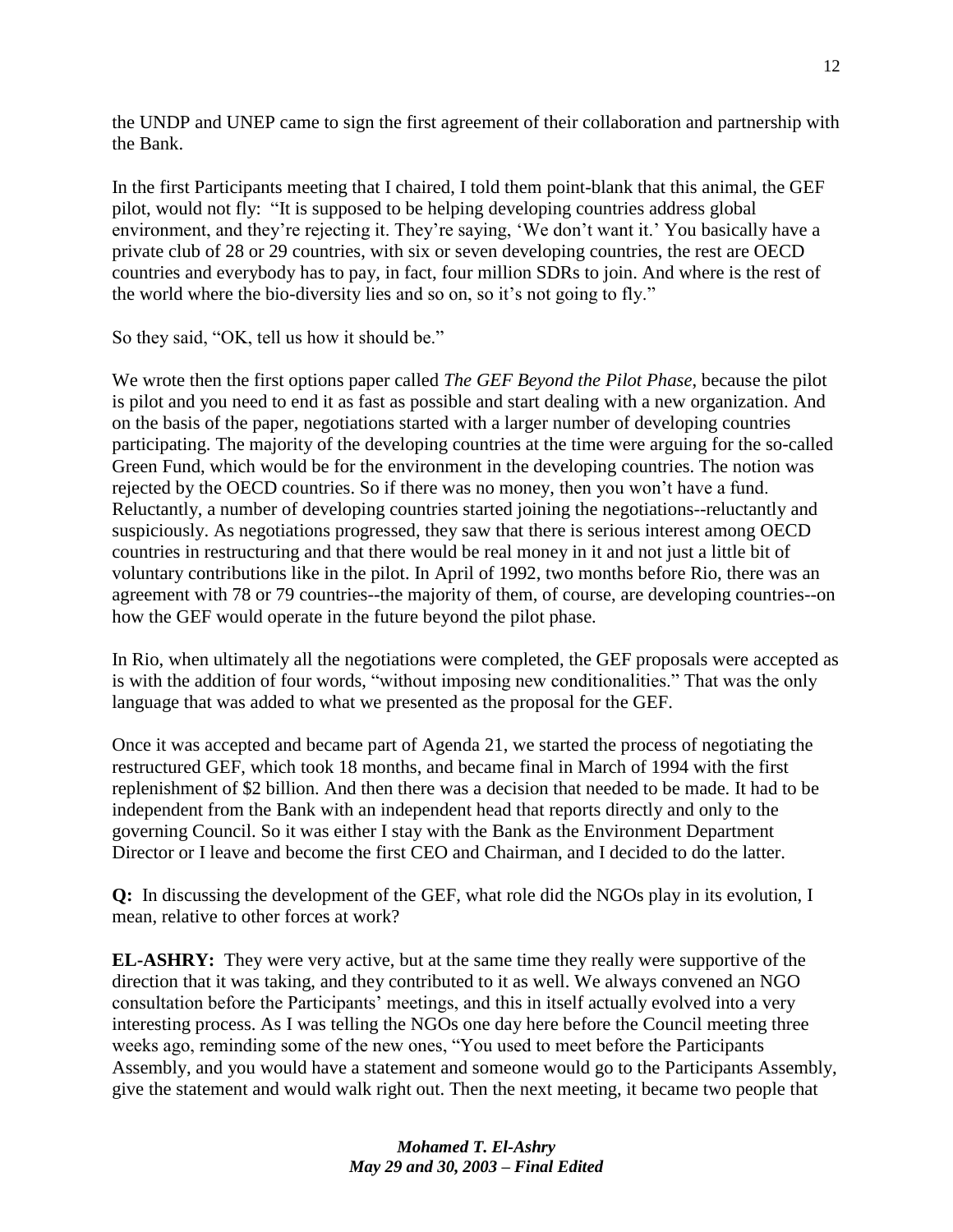came and gave a statement, divided between the two of them, and walked out. The next time, we let you sit after you gave your statements, and then that eventually led to the admission of NGOs as observers for the first time in a financial institution, and not only as observers sitting and watching but actually making interventions in the deliberations of the governing Council itself." So they had a major role to play, and I think also that without their support, it would have been difficult to get support from the U.S. for the new structure. The U.S. was to be the number one contributor to the fund.

**Q:** Let me ask also about your serving as special adviser to the Secretary General of UNCED [United Nations Conference on Environment and Development]. How did that work, and what relationship did that role have on the furtherance, really, of the GEF?

**EL-ASHRY:** Well, actually it started before I came to the Bank, when I was at the World Resources Institute. And the reason for it was really a simple one. Maurice Strong had a very small staff as the Secretary General for the summit. Part of his tremendous ability and creativity was in targeting people who have knowledge of the subject on sustainable development, and environment and development, to help in preparing the agenda for the summit, and the documents for the negotiations themselves, because it was preparatory committees one after the other, and you needed to draft documents with proposals that eventually become included in Agenda 21. So that's how it started when I was on the outside, and then I continued after joining the Bank, not really by attending meetings anymore because I had my hands full, but through individual meetings with him, with the Secretary General on specific subjects.

So one of the subjects, for example, was when we were internally discussing the earth increment. In fact, he had come up with the idea, but he didn't know how it could be done. So I proposed that it would be done through IDA, and I presented it to Senior Management in the Bank. So, it was really in that context that the relationship continued, from purely technical, when I was with the World Resources Institute, to strategic after moving to the Bank.

**Q:** OK. We've talked a little bit about moving GEF from a pilot to a permanent program and what this entailed for the GEF and for you as its Chairman. In 1994, you described GEF governance as "a unique blend of U.N. and Bretton Woods practices." In retrospect, has this model worked well for the GEF in that it remained attached to the Bretton Woods institutions and not to UNEP or the UNDP?

**EL-ASHRY:** It's definitely an interesting idea, and I don't believe the world, so to speak, would have backed the establishment of a new institution at that time. So having a hybrid organization that brings UN and Bretton Woods approaches together seemed like the right idea, in the sense that the UN in general emphasizes process and the Bretton Woods emphasize action. But you can't really have action without the process, and that's why the Bretton Woods institutions always get criticized for lack of consultative approaches, lack of a representation by developing countries even though they're determining their fate with macroeconomic policy proposals and so on. So this was a very interesting combination that brings the process and the action together, and of course brings the only environmental organization in the world, UNEP, into that effort as well.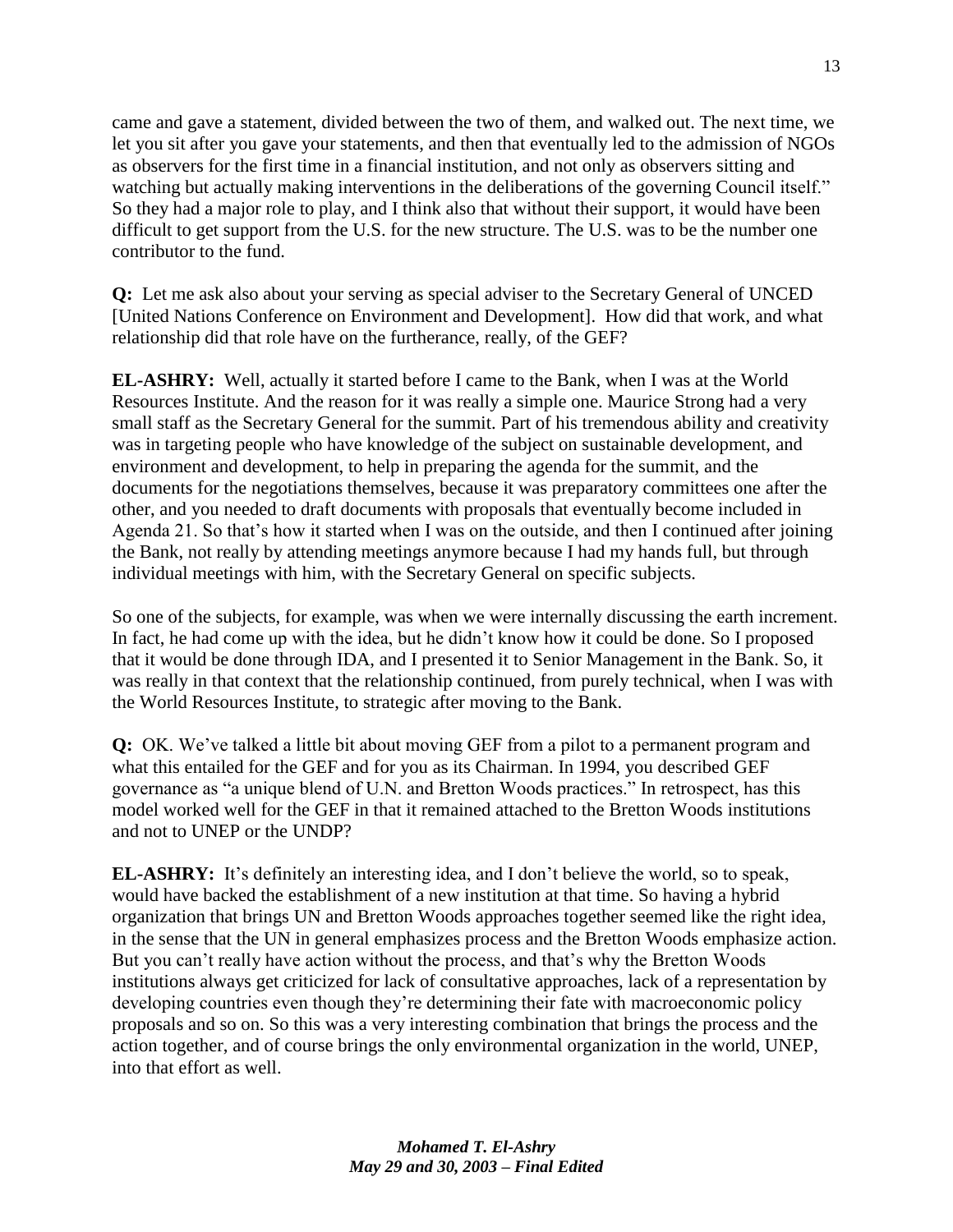Initially, it was a World Bank organization, but the restructuring has made it a partnership and also independent from the Bank. Yet, the Bank plays three important roles. Trustee (and that reflects the answer to your question), being a financial institution, that's where the trust fund would be established and the money would be managed with some accountability on how the money is being spent and so on. The second role is being an implementing agency just like UNDP and UNEP except here for investment projects since that's the specialty of the Bank. So as a result, the majority of the money, more than 50 percent, is committed through World Bank activities on the investment side. UNDP deals with technical assistance and capacity building, and UNEP addresses the scientific aspects of the effort itself. And the third role for the Bank is in servicing the secretariat, in the sense that we are housed in a Bank building, we pay the rent, they negotiate the leases. We also don't have accountants, we don't have lawyers, but we pay for the service.

How does it work? Well, with difficulty. It is a complex structure, but we made it work, and again, because truly of the good faith efforts of individuals--individuals in the Bank, individuals in UNDP, individuals in UNEP, and individuals on the Council that wanted to make this work. And people complain, people in the secretariat say, "Oh, do I have to live with this?" People in the Bank say, "Why do we have to deal with a secretariat that tells us what to do and not do? Why don't we just take the money and do it?" And at the same time here, the secretariat people say, "But it's the GEF money. You've got to follow GEF policies and so on." Eventually it works out. Transaction costs perhaps are a little high, but ultimately it works and has worked actually very well. We set the policies and the direction for the GEF itself and its activities out of here, out of the secretariat, approved by the Council, and then implemented by the organizations that are out there—the implementing and executing agencies. GEF's achievements on the ground are testament to this cooperative effort.

**Q:** In 1999, the GEF Council expanded opportunities for seven other agencies to work and execute GEF projects, among others are the four Regional Development Banks, UNIDO [United Nations Industrial Development Organization], IFAD [International Fund for Agricultural Development], and FAO [Food and Agriculture Organization]. In dealing with multiple constituencies such as national governments, international institutions, and private organizations, in your opinion, how well set up is the GEF to deal with issues of inclusiveness, consensus, and transparency?

**EL-ASHRY:** Let's take it in pieces, first in terms of these executing agencies. In 1999, recognizing that there is a new convention that's being negotiated, which is the Convention on Persistent Organic Pollutants, or POPS, and expectation--not just expectation, I mean, we were going to fight tooth and nail to ensure that the GEF is the financial mechanism for it because the GEF should be the financial mechanism for all global environmental conventions, old or new. So that's one.

Second, the realization that there isn't really sufficient capacity in the system, in the World Bank or the other two UN organizations, to deal with these issues of Persistent Organic Pollutants, PCBs, DDT, and so on. So we needed to find organizations that have the capacity so that we can go and argue that we are well-placed to implement the convention, and they don't say to us, "No, but you don't have any capacity or knowledge of that." So we brought FAO to deal with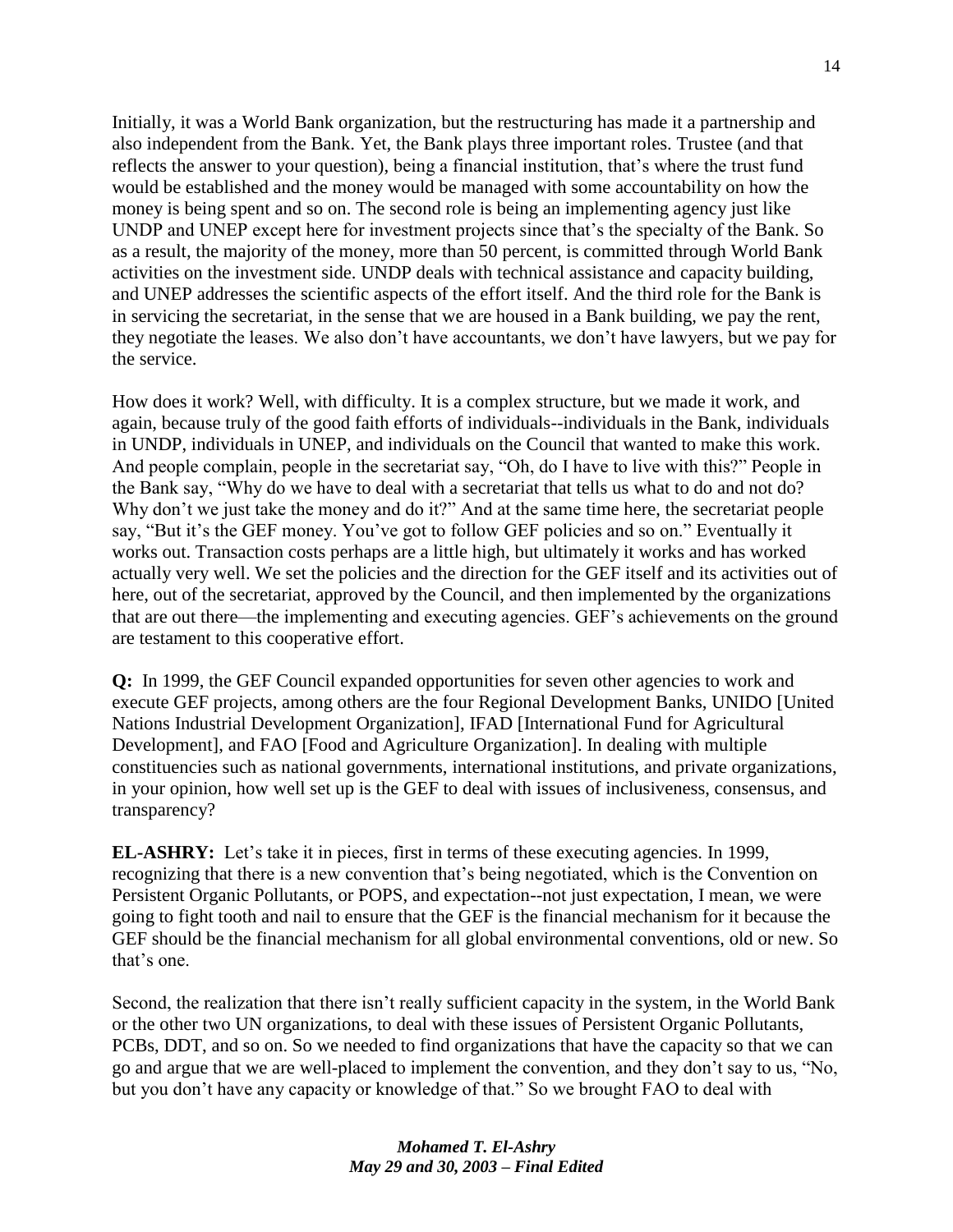agricultural chemical, and UNIDO to deal with industrial chemical. Because desertification was going to become a bigger issue, and our view that it can be addressed more successfully through action, small projects at the community level and so on, we felt that IFAD can help provide that kind of expertise, having done that on the agricultural side themselves. So that's as far as these three UN organizations are concerned. But you have, then, the Asian Development Bank. The main reason for that was when it became clear that the Bank is sort of phasing out its work on energy, and there were very few energy projects coming to us from the Bank, and a very key area for the GEF is climate change. So, if we don't have investment projects in the area of climate change, we're going to run into trouble. The convention and the countries are going to say, "Where is the money? Where are the projects? How are we going to implement the convention?" So we wanted to very quickly fill the gap that's being developed by the Bank, with the Regional Development Banks, and that's how they entered into the system. So, one is to complement the existing capacity, and the other is actually to bring new capacity into the GEF. Inclusivity and- what was the other one?

#### **Q:** Consensus and transparency.

**EL-ASHRY:** Yeah. Let's take them in the reverse order. Transparency. We probably are the only organization that makes all of its information public, including the budget, before the Council even approves it. Everything is out there. Anyone who wants to comment and say, "They are going to spend too much money next year in this area," can comment on it. The Council can take it into consideration. Having the NGOs as observers in the deliberations of the Council, nothing is hidden. They are seeing exactly how the decisions are being taken and why they are taken, and the give and take between developing and developed and economies in transition on the Board itself.

Consensus? When the GEF was restructured in '94, one of the sticky issues between north and south was how decision-making was going to be done in the context of the Council, because you have the Bank that deals basically on the basis of one dollar, one vote. Developing countries didn't want that. They didn't want the donors to overwhelm decision-making and tell them what to do in their countries related to the environment. At the same time, the donors were not going to let the decision-making be like the UN--one country, one vote. So we came up with the idea of a double majority system whereby, for any decision that's going to be voted upon, you need the majority of the countries and a qualified majority of the money, otherwise it does not pass. In other words, each side is blocking the other, and you're not going to continue to do that. You want to move on, so consensus is the best way to operate. In fact, the GEF instrument says that decisions will be by consensus, but when a consensus cannot be reached, there is such a voting system. For the nine years since it was restructured, there has not been a single vote in the Council. Everything has been done by consensus, which, of course, moves people towards middle ground and accommodation of each other. But, of course, the technical aspect comes first, which is, "Is this proposal valid in its own right?" But how to implement it is where you come into differing views in terms of strengthening this or that part and so on. So consensus has been the means of moving forward and, in fact, it has provided both north and south negotiators in other fora of environmentally sustainable development, with a good amount of goodwill, having exercised that here in the GEF, for example, in the Commission on Sustainable Development that resulted out of the Rio process itself or in the conventions, because you find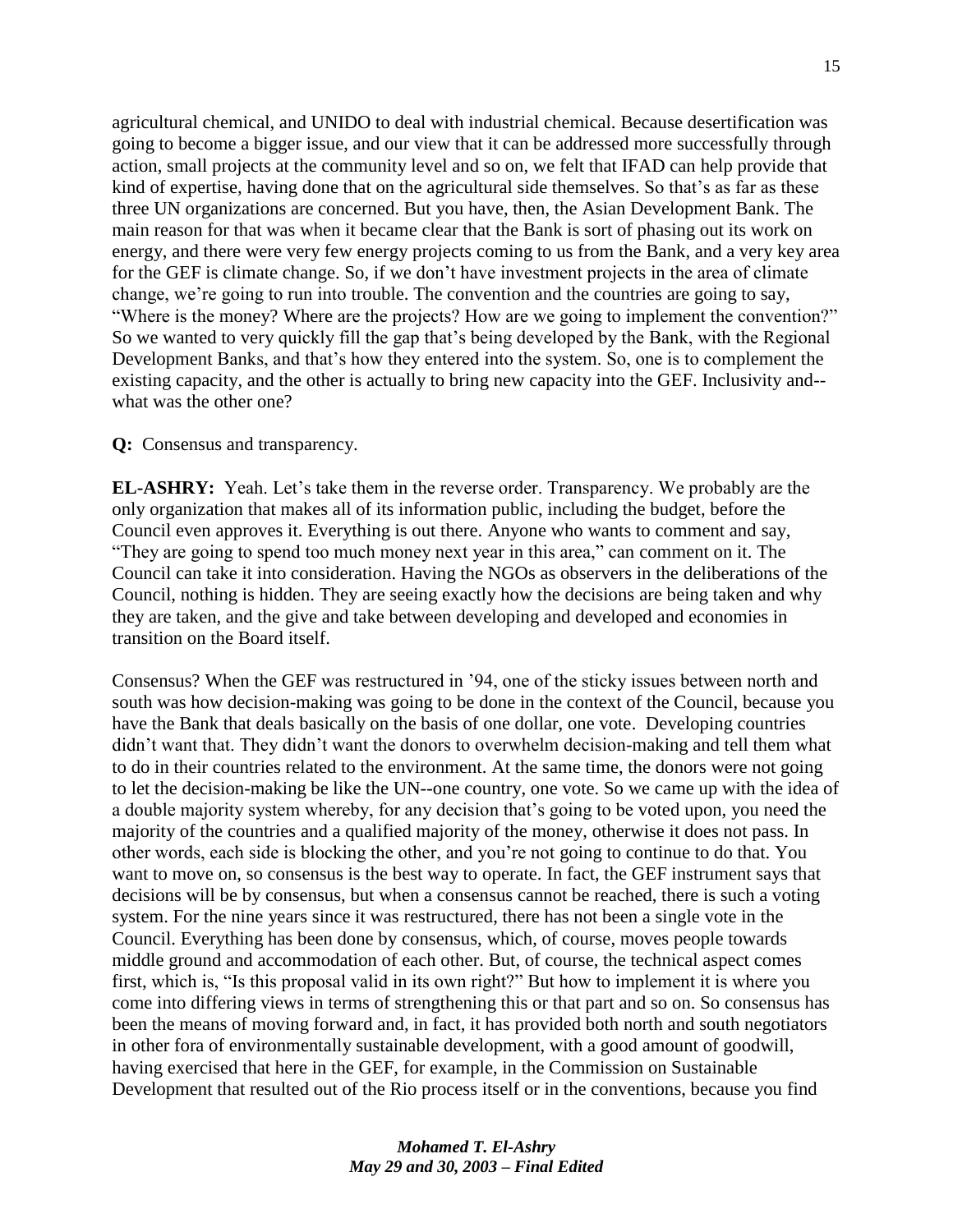that some of the same players out there are actually operating here in the GEF as well. So I feel very strongly that the GEF has contributed a great deal from its institutional structure and arrangements, and its deliberations and decision-making to other institutional deliberations in the world on environment and sustainable development.

Inclusivity, you have it in a number of ways really. Universal membership, no fee. Like it used to be the four million SDRs [special drawing rights]. Any country that wishes to be a member of the GEF sends a piece of paper from the responsible minister to the CEO and Chairman saying, "We wish to be a member." We send them immediately a response saying, "Welcome to the GEF family," and they have become a member. As a result, we have now 174, more than many UN organizations, as members of the GEF. They are represented in the Council by constituencies. There are more seats for developing countries on the Council than for OECD countries. There are 32 members. Sixteen are developing, 14 are developed, and two are economies in transition. The developing country representatives belong to constituencies that are not dictated to them. Countries choose which constituency they want to be in, and it does not have to be an Asian country in an Asian grouping or an African country in an African grouping. They can choose anywhere they want, and as a result, there is a rotation for the seat. And that's among themselves again; they can rotate every year or rotate every two years as they choose, so that they are represented in the decision-making itself. We facilitate consultations between whoever is the council member and the rest of his or her constituency. Before every Council meeting, everybody receives the documentation so that they can provide their comments and participate in decision-making.

Then you asked about public participation in terms of inclusivity, the way I understand it, and that's at the project level in the countries themselves. We have a very strong public policy, public participation policy and public involvement policy in the GEF, that all organizations--the Bank, UNDP, UNEP, FAO, whoever it is--must abide by. They translate documents for the local communities if it is a community-based effort or indigenous people's effort, so that the people can understand what is happening and participate in decision-making. The NGOs of the countries and the community organizations' representatives are heavily involved. We have been adding also the involvement of the scientific community in the countries themselves, so that it becomes part of the capacity building. At least they know what is happening in their country and can contribute to that effort, and we have a scientific and technical advisory panel that helps in putting together that network.

And then we have the NGO network itself. They come for the consultation before the Council meeting. We facilitate that for them. We pay for the developing country representatives of NGOs to come here, and OECD countries take care of themselves. And they spend a day discussing among themselves first all the issues that are going to be before the Council, then they involve the staff explaining to them what's happening and answering questions, and then they take their positions and come and make their presentations at the Council meeting itself.

**Q:** Let me ask you, how difficult or easy was it for you as CEO and Chairman to balance the various interests of these implementing agencies? You make it sound as if it all worked like one of these perpetual motion machines: you get it started and it goes.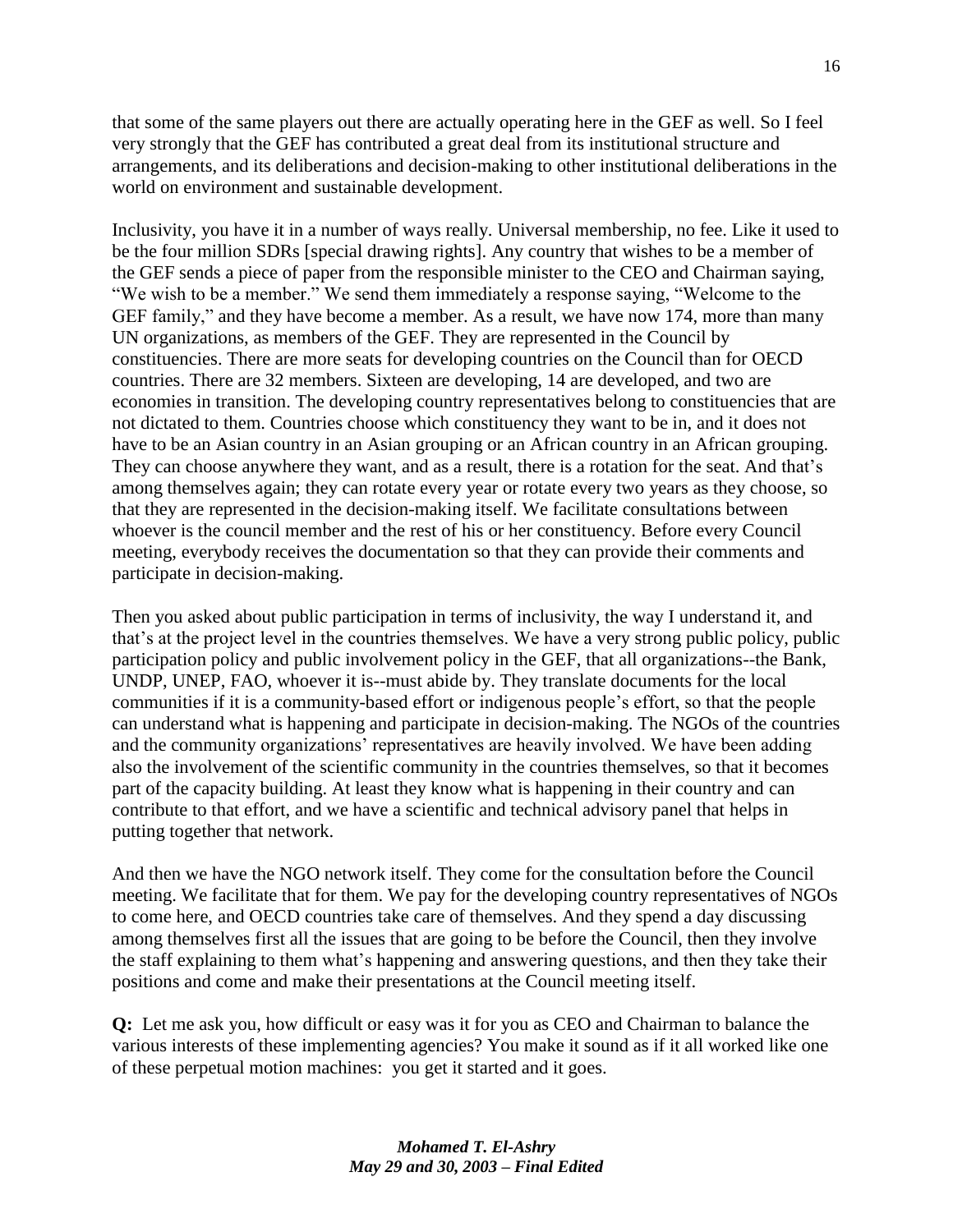**EL-ASHRY:** No. No, it doesn't go. It does not go without really very special attention, and not just on the part of the CEO and Chairman but also some receptivity on the part of others. Some things go well because they were established early on and became good practices. Like, for example, I consult with Council members. They meet only twice a year. So you have a huge agenda in two and a half days. I consult with them before every Council meeting. And then of course, as you might expect, OECD countries will have certain views, and sometimes even within OECD countries, they have differing views, and then the developing countries also have differing views among themselves, and from the others. So I try to find the middle ground, working middle ground, because if it's not workable then it's not worth actually pursuing. And then I bring everybody to a lunch the day before the Council meeting, and I pick the two or three major issues of difference, and we spend lunch--three hours--talking about this. And we try to reach some understanding. I start by introducing it as an informal discussion, but trying to narrow at least the gap of understanding among ourselves, and each side can explain to the other what they really mean and so on, so it facilitates our work the next day. So without the personal attention and making sure from the leadership position that it works, it's very difficult.

And in fact, sometimes you feel like this solid thing can easily crack like a very expensive vase, and that's when you've got to go around and very quickly make sure that these cracks don't develop. So I will be talking to my successor about that, because of the complexity of the structure you can't just let it happen by itself, because it doesn't. There are so many self interests, vested interests, in the system that if you leave it alone, everyone will run in a different direction, pulling apart rather than coming together, as we have done over the last nine years. And you might say it is because of all of this that I've decided also not to take another term. I feel like I have gotten it now to a point where it can move smoothly, and we've closed many of the holes and gaps that were there, and now it's time for someone else to do it, and I can do something else without having to spend all of this energy and effort to make sure that it's working on a day-today basis.

**Q:** Let me ask you one last question here and then we'll take a little break. Speaking about energy and effort, how well set up is the GEF in engaging the private sector and in forging public/private partnerships? Speaking about energy expended . . .

**EL-ASHRY:** Yes. It has been difficult to do that, for a variety of reasons. Basically you are dealing with governments because you are an intergovernmental body. Governments want to be the recipients of the resources. Governments, particularly the least developing countries, do not trust the private sector. There isn't really much investment there. When we talk about foreign direct investment being twice or three times as much as ODA [official development assistance], it's happening only in 15 countries or so. And there is a suspicion that OECD countries just want to channel their resources through the private sector so that they can make a profit and so on. So while no one really said it openly that way, clearly that's the undercurrent.

We submitted, I think, two papers at least, if not three, on a policy for the private sector, and everybody danced around it, and you know what is behind it, what is being said, but no one wants to say it up front, and the result of the whole discussion is you prepare another paper. And when somebody tells you to prepare another paper, it means that they're not prepared to take a decision. But we were convinced that we cannot actually achieve the objectives of the global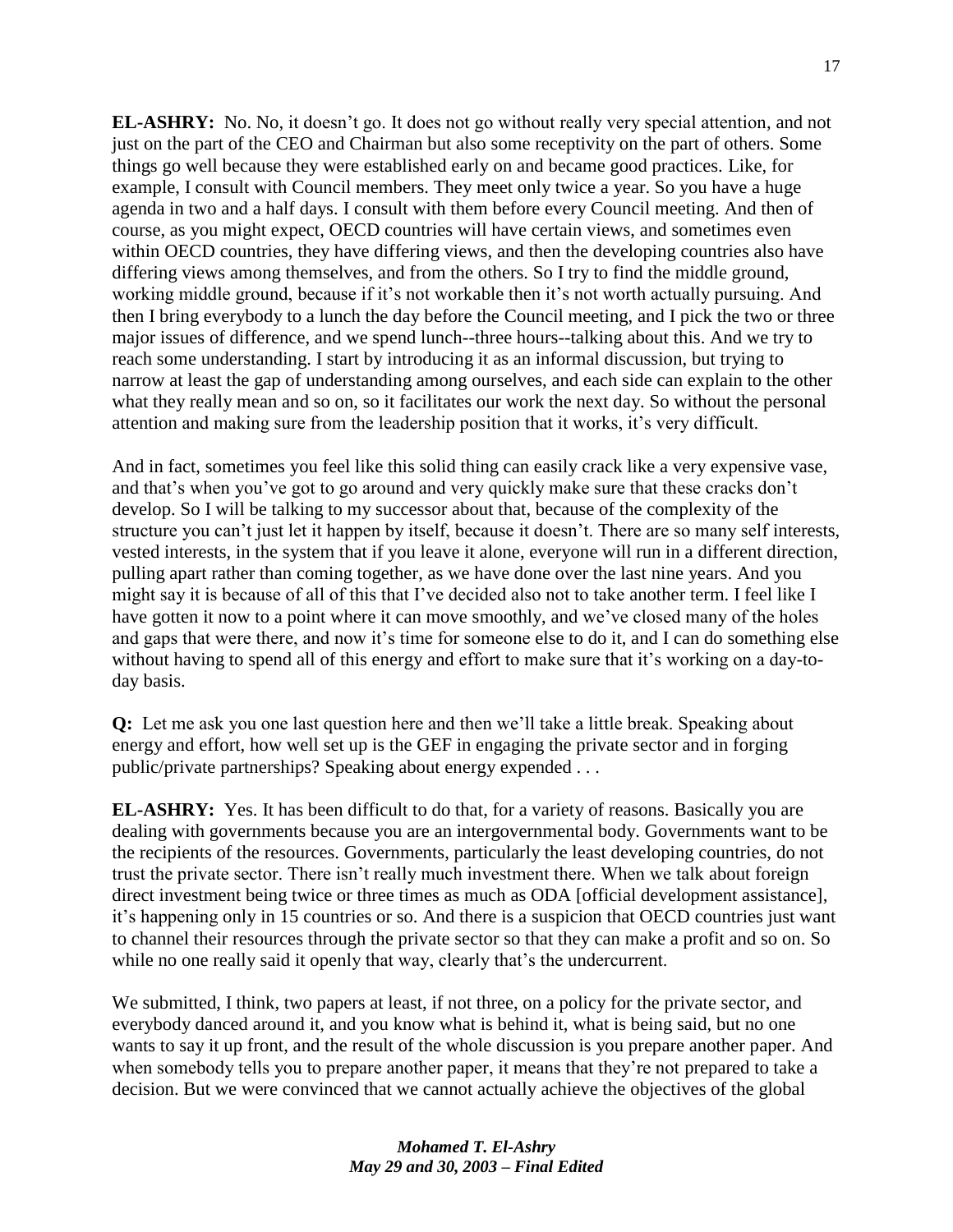environment or these conventions without strong participation by the private sector. I mean, where is the technology in the first place? We're talking about renewable energy, solar, and big stuff. Wind and so on. It is with the private sector. So if you don't have the engagement of the private sector, they're not going to go very far. At the same time, you want to encourage also the establishment and the development of private enterprises in the countries themselves, because we felt all along that our money is small. Three billion dollars is a drop in the bucket. Ten billion dollars: still a drop in the bucket. So you have to act as a catalyst.

The fact that our money is grants, it can help catalyze other co-financing and mobilize other resources. And we have been successful, actually quite successful, but there is still room for improvement. We have committed so far over four and a half billion dollars of our own money as grants, but that mobilized about \$11.5 of other resources. Some of them are public resources, like China borrowing from the Bank, and there is a GEF component that's helping move the whole package forward.

The private sector was slow in coming into these partnerships, if you will, but for the last two years we have been very aggressive, looking out for partnerships with the private sector that's interested in the same thing as we are. At the same time, you find very clearly they are not interested in our grants for themselves. But if we are dealing with Country X, what do we do and what do they do to move the agenda forward? Very clearly (and that has been my idea for some time) is that public resources should really help establish the climate, the environment in the country that allows for private investment. For the big risks that exist out there: that's why FDI [foreign direct investment] is only in 15 countries; we can help buy down some of that risk. We can help bring some guarantees into it. There's nothing new about it. It's just a matter of how do you utilize grant resources to do that, and as a result, we have now a number of actually important projects in the portfolio that demonstrate different modalities for addressing private sector participation and establishing public/private partnerships with GEF money. We are discussing right now with Shell and a number of the major energy companies that are involved in solar and renewable energy--big partnership on that front. It probably will not be completed before I leave, but all the pieces for it are in place for my successor to follow up on. We had a meeting in this room just a week ago to keep that discussion moving. And that's again because of the interests of the private sector in dealing with renewable energy and important environmental issues, not just because they make them look good, but they realize that they can make money there too. Shell has a big division that deals with solar energy, and they have a huge plant, probably the biggest anywhere in the world right now, built in Germany to produce solar panels. So they need to find the market to sell it. They can't just produce it and sit on it. The same thing with the wind energy companies: they want to expand their business, and they realize now is the time to actually start moving in that direction.

**Q:** Because the GEF has served as a catalyst, an agency designed to bring various groups together, and as an innovator, monitoring and evaluation are obviously an important aspect of its work, how adequately have the tools for evaluating and monitoring served the GEF?

**EL-ASHRY:** Just like the GEF itself has been evolving from the pilot phase to the restructuring and so on, so has the monitoring and evaluation effort. It did not start right at the beginning with the GEF relying mainly on the monitoring and evaluation that the agencies have for their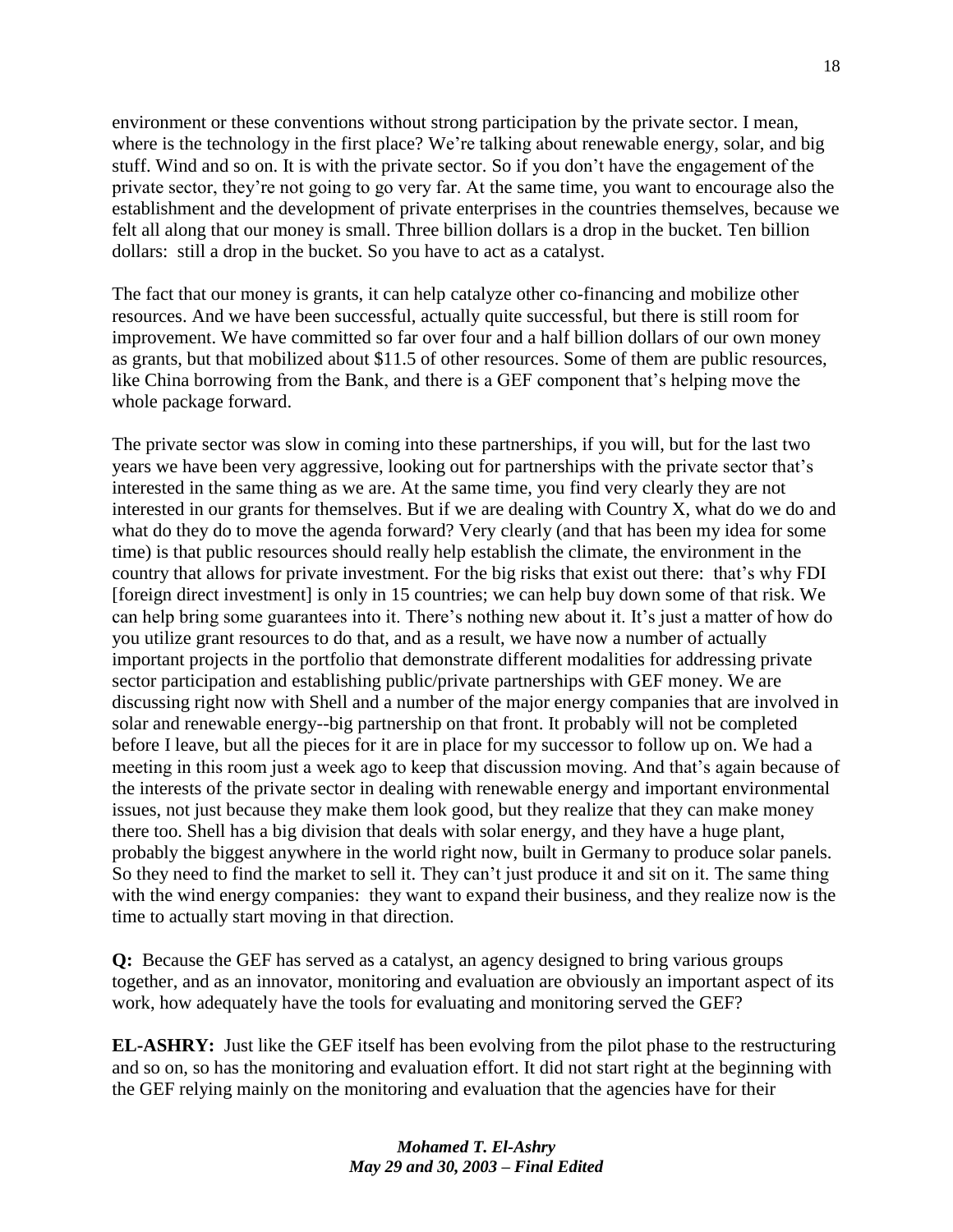projects, and there was not really an overarching framework for that. So that was established about six or seven years ago, where we have overall policies for monitoring and evaluation and what to do with the information that comes out of it.

Let me elaborate a little bit. In addition to just monitoring and evaluation of the activities themselves and the role of the agencies out there, there has been also what is known as overall performance evaluation, and that preceded the last two replenishments. So, in fact, the replenishment itself hinged on the results of an acceptable overall performance evaluation of the GEF in its entirety. And these were done by completely independent people with terms of reference approved by the Council, and then a team is recruited with some knowledge, of course, about the global environment and developing countries and so on. Then they take their time visiting some of the countries and some of the projects, interviewing people in the agencies, interviewing people in the secretariat, and then they write their report. And so, that's a feature that will continue before every replenishment.

Now that the monitoring and evaluation itself in the GEF has evolved, we are moving into making it a completely independent effort. In a way, evaluation has been independent since it was established in relation to the Council itself, but in terms of monitoring, the unit reports to me as the CEO and Chairman. Now the whole thing will become independent, reporting only to the Council with only administrative support from the secretariat as such. A key aspect of it is ensuring that the objectives of the GEF operational programs, operational strategy, and now we have moved into strategic planning that sets priorities up front, which in a way was a step towards the independence I was talking about. So that is now in place, and the business plan that was submitted to the Council three or four weeks ago tackles that system in detail, not only by setting the strategic priorities but by setting also indicative envelopes, resource envelopes for that.

So now you've got to evaluate against these strategic priorities, are these strategic priorities being met in implementing the activities of this replenishment, for example, and so on. But in addition, what do you do with all that information? And so we talk about the lessons here, and we put out notes, but that's not sufficient. There must be a way of having a feedback loop of all of these lessons into the design of the next generation of projects. The agencies must utilize them. The agencies must show how they are utilizing these lessons learned in the design of the next project. The secretariat, in adjusting policies in the future or addressing how the strategic priorities ought to change and so on, must take all of this on board. But more importantly, you've got to put that out publicly in a big way, because if we're a catalyst, as we're saying we are, then we've got to help others see what's being done with this money, and since this money is public money anyway, we need to help others who are doing similar business or are planning on doing similar business in the future, to take into consideration our experience both positive and negative. We should not shy away from showing how a project has failed. Why did it fail? Is it because of the policies in the countries? Is it because the design was faulty? Was it because the money was too little, or too much sometimes? These can result in a project not actually achieving its objective. Is it because of the lack of public consultation and public involvement? The beneficiaries are not involved at all? There are no local benefits; it's only global/environmental benefits that the people don't understand? So all of these must be really shared in a big way, and that is going to take now some strengthening of the M  $&E$  [monitoring]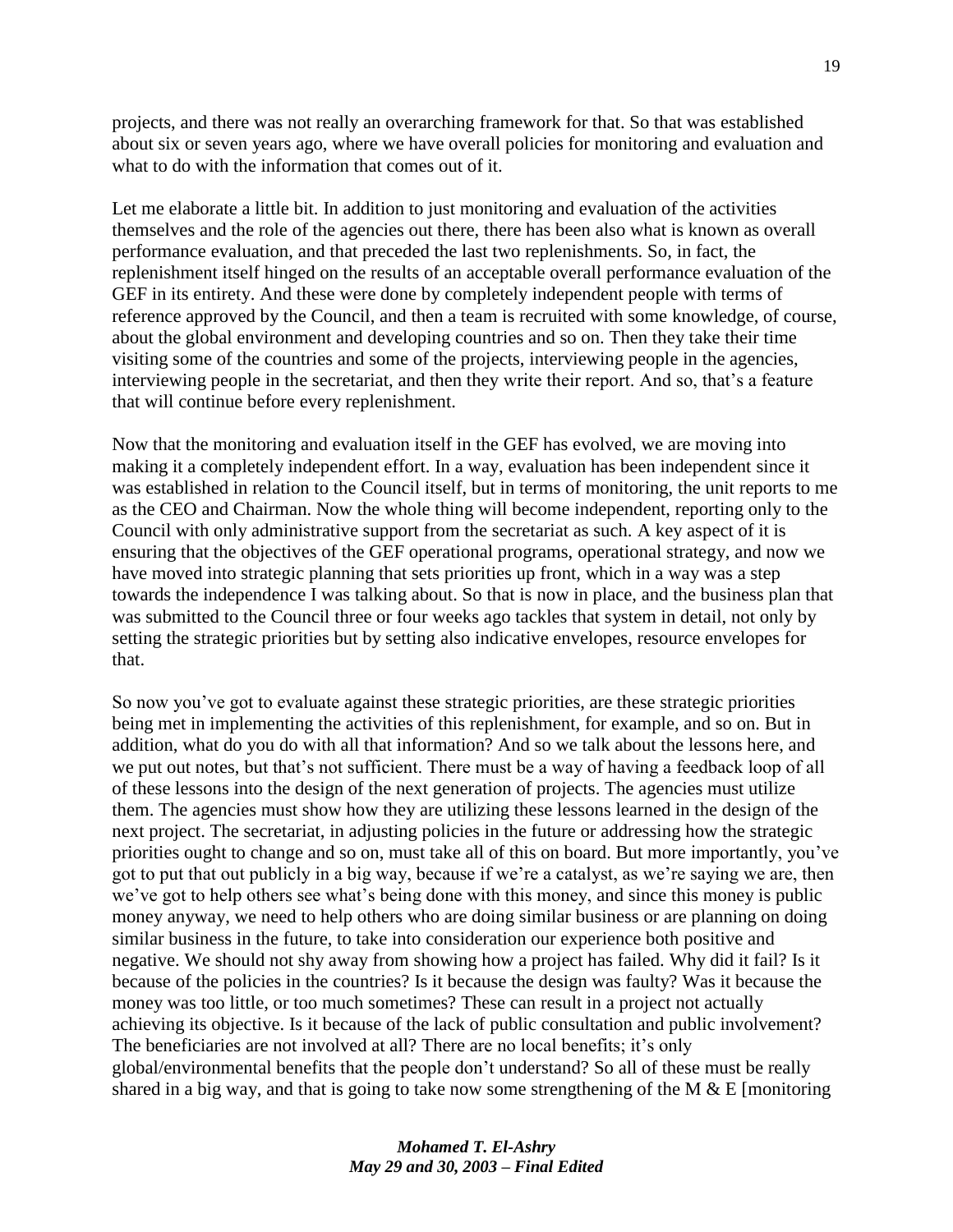and evaluation] unit of the GEF, as well as providing it with additional resources to be able to publicize and share all this information outside.

**Q:** OK. Does the GEF make use of other evaluative entities? Does it monitor other evaluative entities and derive best practices?

**EL-ASHRY:** Well, not exactly. I mean, let's look at it from two perspectives. One is that every agency, the Bank, UNDP, UNEP, and now the new ones, the Regional Development Banks, have their own evaluation units. So we don't want to duplicate what they are doing, but what OED [Operations Evaluation Department] is doing is looking at the projects of the Bank. They are not looking at the projects of UNDP. UNDP is looking at that.

So first of all, we want a uniform set of guidelines so that you don't have the mountains and the valleys as far as how things are being done, or the apples and the oranges. We want whatever unit is utilizing uniform guidelines that are GEF guidelines for the evaluation and then they look in retrospect at the results of all of this and test against it. So we established what is called Secretariat-Managed Project Reviews, whereby it is not just taking the information that the agencies give us in telling us the rating--you know, this one is satisfactory, this one unsatisfactory--this is one effort, but then you go out and test it again, and find out how your independent evaluation matches in terms of the ratings of what OED or anybody else, or the agencies, really says, and so on.

These, too, are efforts that converge together to try to bring about better systems of evaluation for the GEF projects, because the GEF is new, and the whole global/environmental business is really new, I mean, when it started back in 1990, no one knew what a global/environmental project ought to look like. So, as a result, people use their experience in development or in regular environment projects to do that, learning by doing, which has truly come a long way in terms of the quality of the activities themselves, their design, and their implementation. But there are still some projects in the portfolio that started on the wrong foot, so to speak, and they still are ongoing, and these are the ones that we're trying to correct and bring to closure.

**Q:** Are GEF monitoring and evaluating efforts restricted only to environmental activities that *it*  sponsors?

**EL-ASHRY:** Well, GEF monitoring and evaluation is limited to the projects that it helps finance and does not extend to any other environmental activities. But since a good number of the projects are really partnerships, because you have different sources of funding for it- something we did not really mention in the beginning which was part of the whole GEF beyond the pilot phase--what we focus on here is that you are not going to solve environmental issues unless you are addressing the development issues as well. So that's where sustainable development becomes a very important concept. That's what we try to do. So you bring the environment and the development together, whether it's at the community level, whether it's at the perimeters of protected areas, or whether it's in urban areas. So in that sense, you have a number of partners that are supporting the other parts of this mega-project, if you want to call it that. Sometimes they are actually small, but it's multiple partners that are there, and each one is bringing their own experience, but ultimately when you evaluate, you've got to evaluate the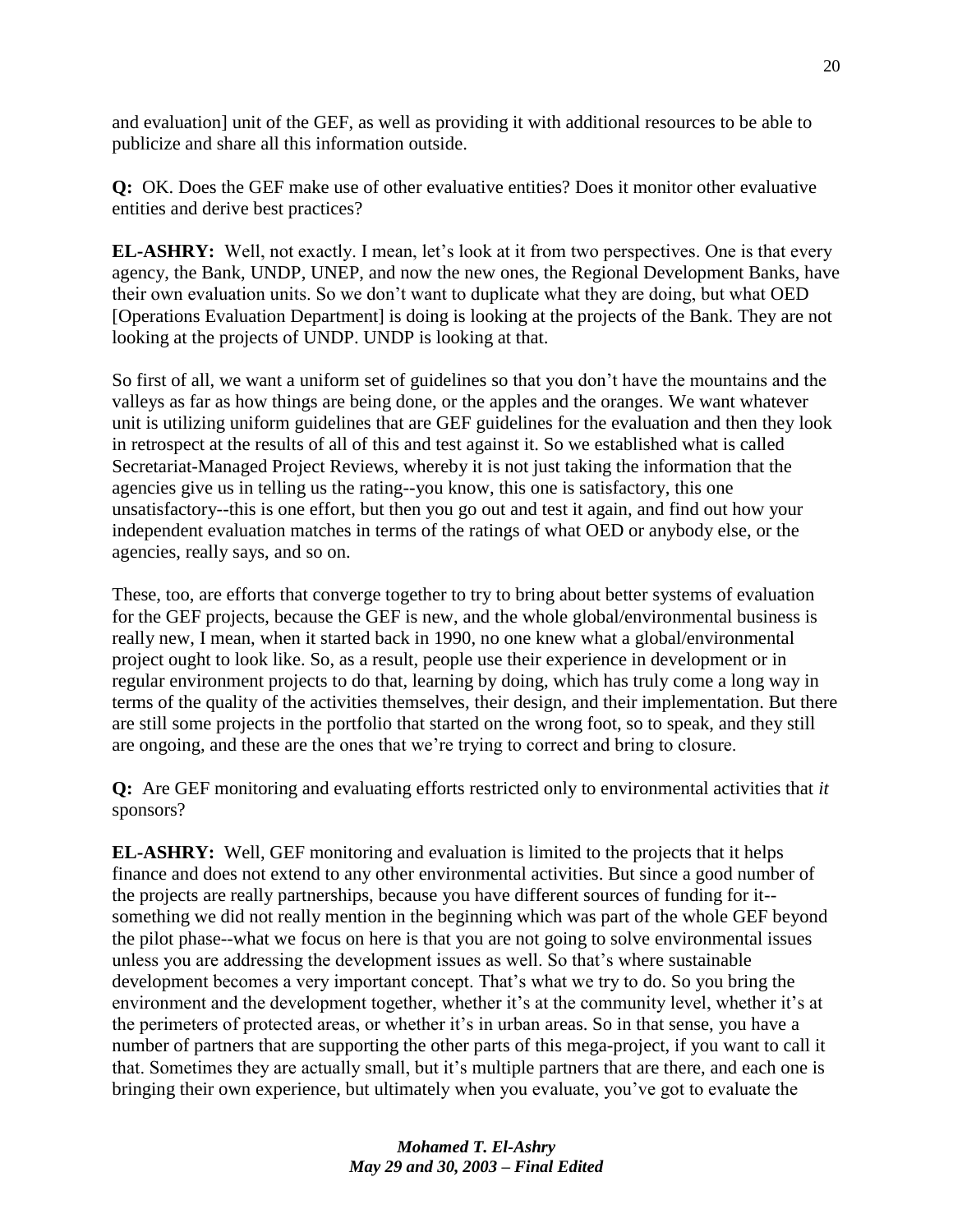project from one side. You can't take that little segment of this bilateral organization and this multilateral organization and the country itself and so on and say, "This is the GEF piece. We're only going to evaluate this." You evaluate the whole project, and as a result, you see how the partnership is working. You see how the different pieces are working together in that or the other particular project.

**Q:** In terms of GEF's monitoring efforts, specifically, when it comes to implementing environmental assessments, what role does the GEF play in the case of noncompliance by either the beneficiary or co-financier?

**EL-ASHRY:** That's an interesting question. We made it clear from the beginning--in fact, it is written in the instrument for the establishment of the restructured GEF--that GEF projects should not have adverse impacts on the environment. It cannot be an environmental project that ends up affecting adversely the environment. So that's a given to start with.

Now, since you are not really talking about building a dam and calling it renewable energy, even though hydroelectric is a renewable energy, you are not involved in that magnitude of environmental assessment that's there. The only ones, for example, in the case of energy would be a wind power energy project where you would want to make sure to assess the impact on people, more than anything else, in terms of noise--just like it happened in California--in terms of birds: how many birds are going to get killed, is this in a migratory bird sanctuary, for example. These become some of the assessments that we've done in the appraisal of the project itself rather than preparing a whole environmental impact statement as such. So that's really, in a nutshell, what's involved here, as you are not going to accept the concept in the first place if it appears like it's going to have any major impact on the people or on the environment.

And then you have the public involvement in the consultation where you would bring the concerns of the people, in case your judgment was not absolutely correct because you are not sitting there; you're still sitting in an office in Washington, D.C. For those elements of a project that could have adverse impact, then you make sure you assess in terms of the siting of the project itself or in terms of the design and the implementation of it.

**Q:** OK. And when there is an instance of non-compliance, what does GEF...

**EL-ASHRY:** Well, I mean, non-compliance would be really what you are going to catch in the monitoring and evaluation, and that's why we have been moving more and more away from the completion reports. The agencies are big on completion reports and saying, you know, this project is successful or less-than-successful and so on, but we need to back off from there so that when we find that something is not right, we need to make the midcourse corrections because it's too late by the time you wait till the project is completed. You have to ensure implementation quality, and you have to ensure that the money is not going to be wasted at the end. It may take a little bit more money, or it may take some change or reprogramming within the resources themselves to be able to make the corrections. Sometimes you don't have to wait till mid-stream. Depending on the project itself, it can be actually done at an earlier stage of that, and that's what SMPRs, or Secretariat-Managed Project Reviews, are intended to do.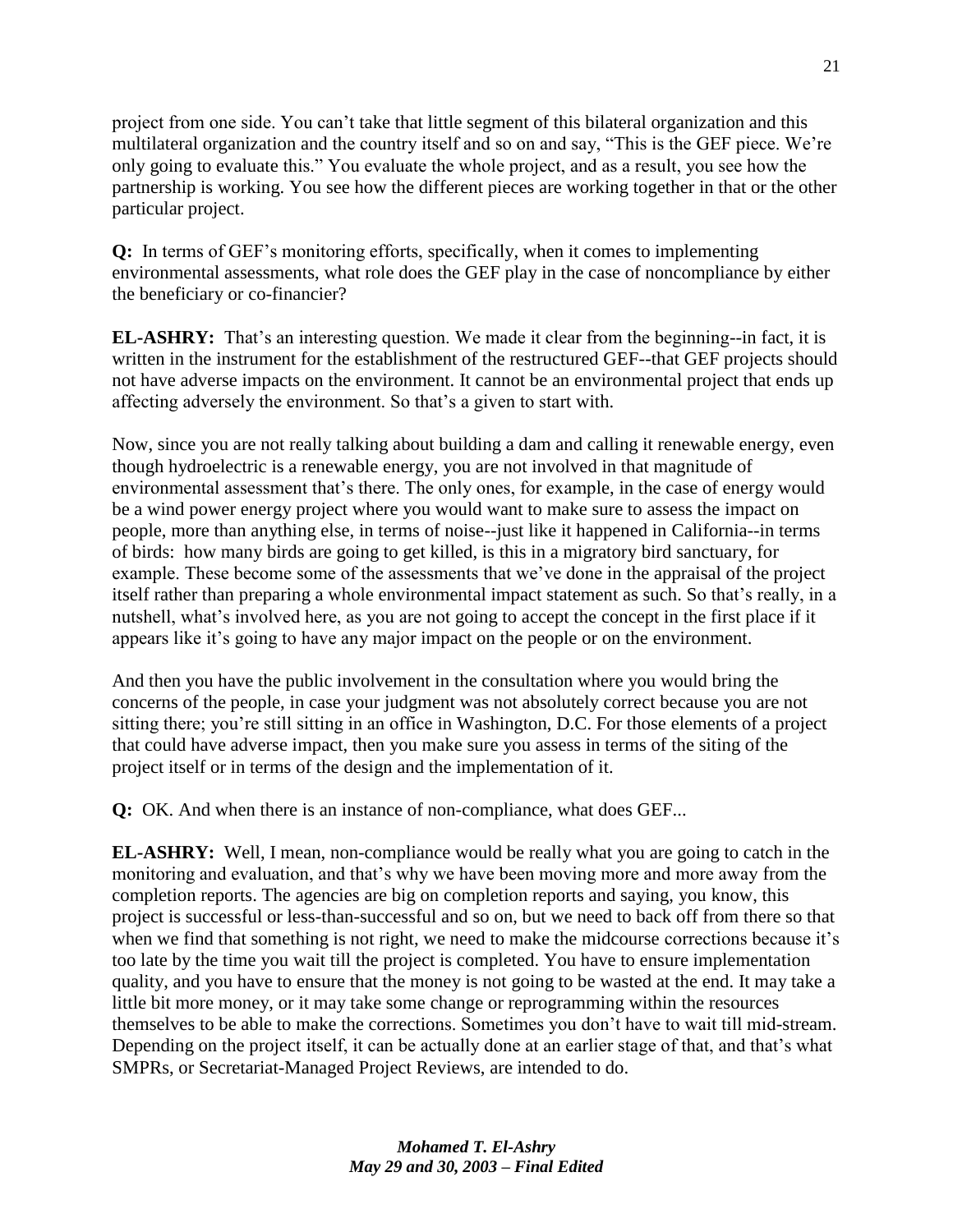There is actually an additional factor here. If you have good relations, consultative relations, with NGOs, I always believe that NGOs are the eyes and ears of an organization like the GEF. They are going to let you know, because they are the ones out there on the ground on a daily basis, and they can see if something is going terribly wrong and they're going to complain to you--and we have had a number of cases like that--not because the agencies of the GEF are noncompliant, but the country itself. There are two examples where they started a pipeline that's running either close or in the middle of the protected area. Well, that's a violation, and we said immediately, ―We are not going to complete the project if you continue, because then it is not a protected area.‖ It's an open area, and we wouldn't have known anything about it if the NGOs had not really contacted us and contacted the World Bank or UNDP at the same time and said, "Look what's happening to your project. How can you call that a protected area when they are either going to mine or extend the pipeline into that area?" That's the other factor that's actually the most important, in my mind, because now we have over 1,000 projects. You cannot go out and monitor and evaluate every single project beyond what the agencies themselves are doing in terms of completion reports and so on. You have to rely also on the local people and the local organizations to tell you what's going on.

**Q:** Now, you talked about the Scientific and Technical Advisory Panel (STAP) in the setup of the GEF. In developing and managing the portfolio of its activities, what role does GEF's Scientific, and Technical Advisory Panel (STAP) play in supporting GEF's ability to address environmental problems?

**EL-ASHRY:** It was a realization from the beginning that science underpins all activities of a global environmental entity like the GEF. Very complicated stuff, climate change, still not all the scientists agree on everything related to it, but at least they agree on what we need to do. Biodiversity, still there are many controversial areas among scientists, whether protecting the species in place or having corridors and so on; what is the right approach? So it was very important to have that group of internationally-known scientists representing the different concerns, whether developing or developed. Their initial involvement was actually in the establishment of the policies and operational strategies of the GEF, before the projects were done.

Now, of course, in the pilot phase there was no scientific and technical advisory panel. It came later. And also there was no operational strategy. We were just going out doing projects here and there. But STAP became one of the key elements of the restructured GEF. It started with an operational strategy, with heavy involvement of the scientific and technical advisory panel, but also in consultations, regional consultations, that brought together more scientists, because if you have 15 or 20 scientists in STAP, you want to rely on their network of friends and colleagues and acquaintances so that you multiply the sources of advice coming in. Then came the involvement in the project phase. Now, you're not going to have 15 people doing all of that, so they put together a roster of experts that had, like, 300, 500 people, maybe even more by now. I may be wrong on one order of magnitude. It might be 2,000.

#### **Q:** Worldwide?

**EL-ASHRY:** Worldwide. That is made available to the agencies, so the agencies choose from it, so that you don't have a bureaucratic system where that scientific panel is involved in every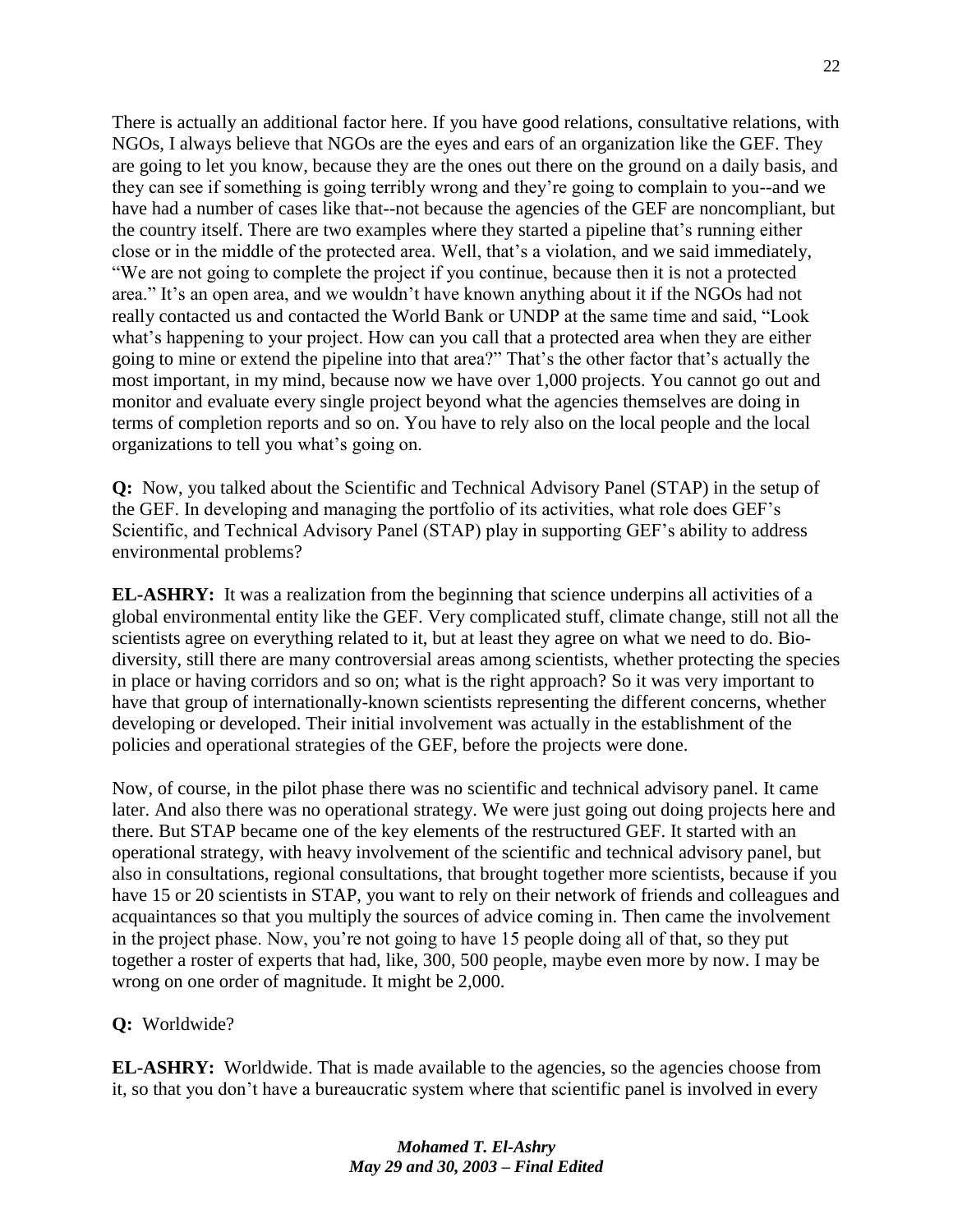project decision. It will not go anywhere, complex as it is right now. So you have that roster of scientists, and they review it constantly to see if that person that they included is actually good. Or is that scientist so close to one implementing agency or the other that it does not want to critique what is there? In addition, they actually did selective reviews of complex projects.

Now, we will not shy away from complex projects in the sense that part of being a catalyst is that you are also a demonstrator. You've got to demonstrate things. So we are taking a risk and demonstrating new technologies like bio-mass gasification. We helped testing of the technology with the governments of Brazil and Sweden, and it was done with GE [General Electric Company], and when it proved its viability, then we went into the commercialization phase. It is technology that can help many developing countries in the future because of that tremendous amount of bio mass waste that exists there, rather than cutting trees. So we take that risk as well, and STAP can go and see how it's being implemented. We can learn from a scientific and technical advisory panel, not just in terms of implementing against objectives because M & E do that, but they have another role. In our business, you have to have indicators, otherwise how can you measure any of these things afterwards. So these performance indicators are not necessarily just on the basis of how efficient the money is being spent, but also how successful you were in addressing these complex objectives that are there. How are you going to measure it? So STAP works closely with the M & E unit in developing these performance indicators for measuring project success, and for extracting the lessons.

**Q:** You spoke of scientific uncertainty also. Please discuss how the GEF deals with scientific uncertainty, which is an inevitable part of evolving knowledge related to global environmental issues?

**EL-ASHRY:** There will always be scientific uncertainty. I mean, I always say to my people that if everything was so certain, there would be no need for graduate schools anymore. I mean, we find students are still doing dissertations on the same topics that were done 30 years ago, and that's because the knowledge base is expanding constantly and what we learned before and we thought was certain actually is not all that certain because the more we learn, the more we find, and the best example is a saying by Einstein himself when he said, "As the sphere of light expands, so does the circumference of darkness." It was, of course, related to space. So you have, if you talk about the moon, if the moon was twice as big, it would be surrounded by more darkness, even though it is all light. So that's the whole notion of knowledge, and that's why the uncertainty, in this case, is a matter, really, of a level of risk. That's just how you would deal with it, but with the clear advice of people who understand the scientific side.

So there is a risk on investment itself: how much money will you put in something that you are not 100 percent sure of its success? Yes, there are some uncertainties here, but how else are we going to find the answers to them without going in there? And not necessarily in terms of the proposed concept, but in terms of the technology itself, that there is uncertainty in the technology itself, but how would you know unless you actually test, demonstrate the technology, and then have the mechanisms in place to learn about and get answers to these questions of uncertainty at the beginning? So that's our way of addressing that, but at the same time STAP also helps you in terms of tracking the new knowledge and the new advances in these subjects. We don't attend every single conference of specialists on bio-diversities. We attend some, but not every one of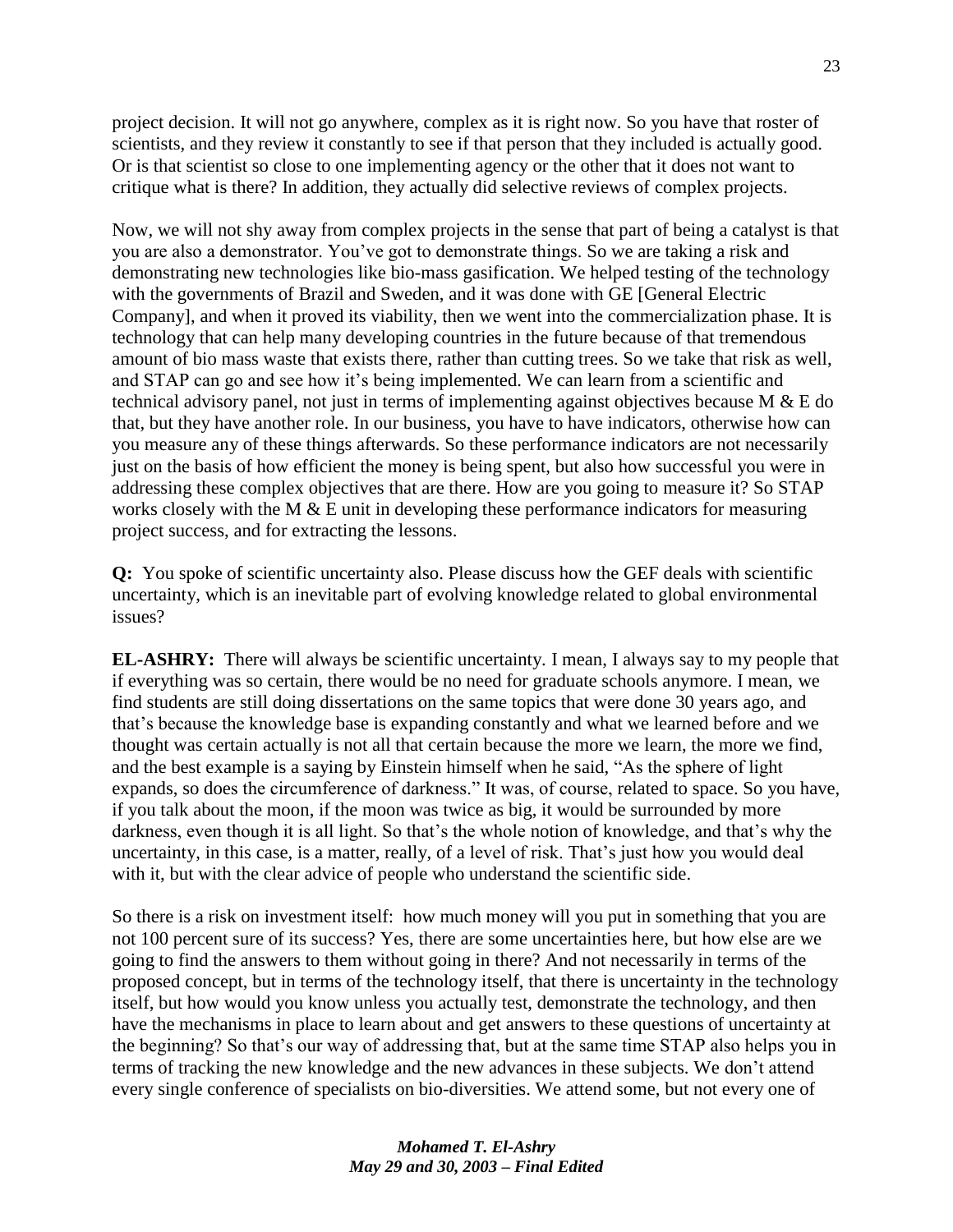them. So you have to know what the scientists are talking about in relation to this particular species or ecosystem and so on, and that's the knowledge that STAP brings to try to narrow that uncertainty gap that exists out there.

**Q:** How much of a role can the GEF play in mitigating risk arising from scientific uncertainty?

**EL-ASHRY:** By demonstrations. You need to demonstrate things. Scientists--and I'm one of them--can talk as much as they want, but there's only one way to show whether one is right or wrong, and that's by demonstrating it on the ground and seeing how successful, unsuccessful, how much uncertainty, and how do you address/mitigate that uncertainty in the future, in other words, addressing these efforts or technologies by demonstration on the ground? Sometimes uncertainty is not just scientific, it is also in terms of a project's fit within communities, with people. I mean, everything looks very good on paper till you take it out to the people, and all bets are off because unless you really have done your homework from the beginning, in terms of consultations and so on, all bets are off. What you predicted in advance on a piece of paper can end up going in a completely different direction out there, and that's a level of uncertainty as well, and risk, that you want to address and then help mitigate. And that's why one of the things that we have done in our operational thinking is that we focus first, for example, in bio-diversity, on protected areas, and then on the buffer, where the people are. And now we're saying, "We have done well enough in that area. Now we've got to go into the productive landscape, where there is important bio-diversity." That's where the people live, operate, and make their living, and that's the sustainable use aspect of the bio-diversity, other than pure protection and conservation.

So you try to balance them after you have learned one thing and did it well, because if you try to do everything at the same time, you have limited resources, human as well as financial, and you have--just as we had in the pilot phase of the GEF that we used to criticize—sprinklings of pepper on the globe. So you have a few black spots of pepper here and there, but it does not add up to anything. You've got to know where you're heading, and you start really building towards that agenda, then let others also do it.

In other words, replication should be done by others. We should not really be doing too many projects that are the same. Of course, you want to test projects in different geographic areas because what might be successful in Africa might not be in Asia because the people, the culture, and the politics are different. But after that, that's it. You get out of that business. You have demonstrated it, you put out your best practices, good as well as bad practices, and have others replicate it, and that's how it's going to happen with organizations like the GEF or even the World Bank. I mean, the World Bank's \$20 billion can go nowhere if it's not focused here and there. And then the private sector, the governments themselves, need to scale up as they replicate these efforts many times before we can actually achieve global environmental improvements. So that's the catalyst approach again, but coming really from a different angle.

**Q:** Can you talk about GEF activities in response to the continuing need for capacity-building in developing countries, both on the national and regional level? In your opinion, how well understood are GEF capabilities in recipient countries? Is there an information gap at the country level, what do results on the ground show?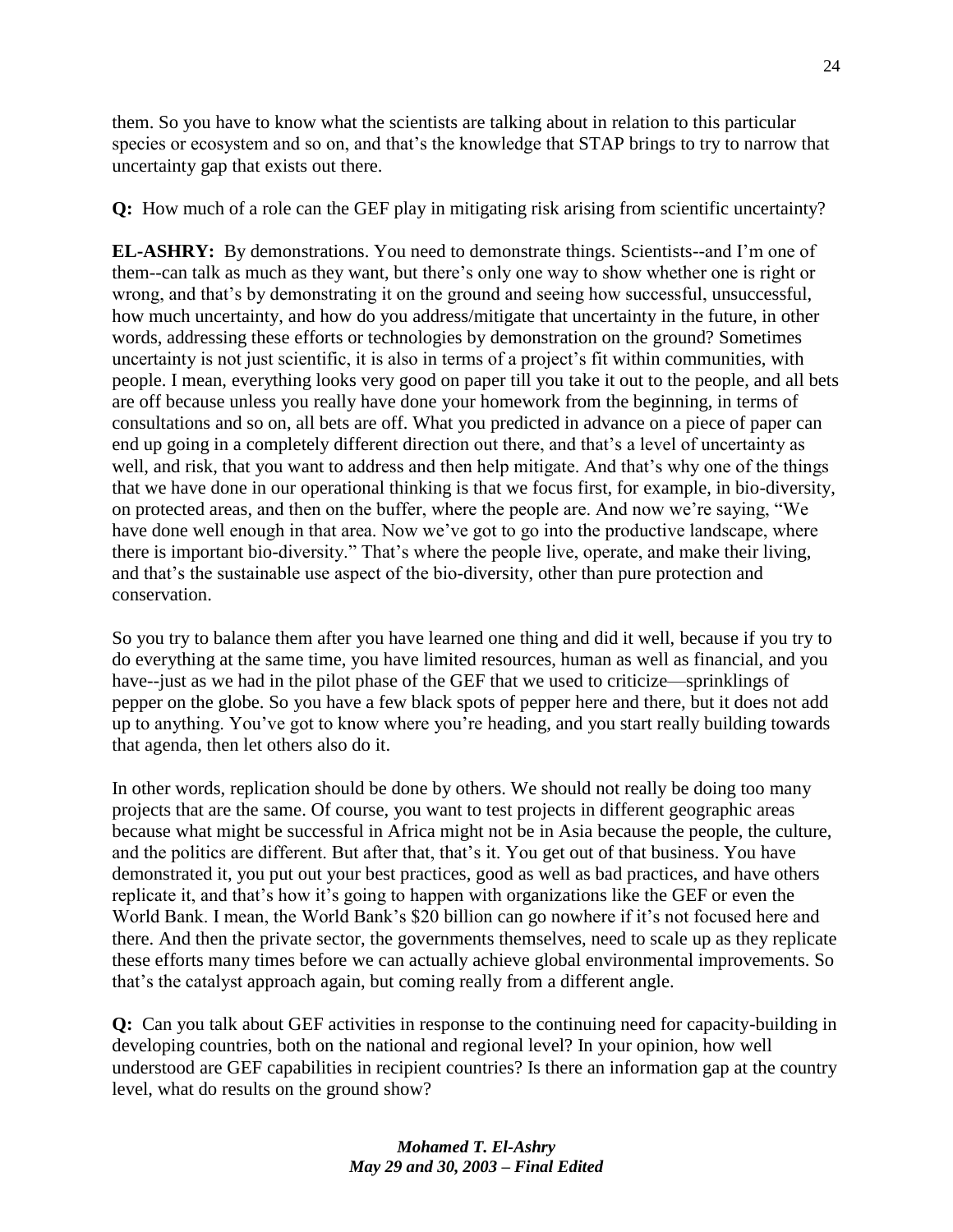**EL-ASHRY:** Well, let's take the second part first, because capacity-building really is much broader in the way I want to talk about it. So let's take that information. Yes, there is still an information gap. We realize that over the last nine years we have been trying to close it, but there's still really a lot to be done. And it stems from the fact that when the World Bank is doing a GEF project, it does not say that this is a GEF project or at least people don't understand it to be a GEF project, so it's called a World Bank project, and then UNDP the same thing, and UNEP the same thing, because they are the ones who are out there in the countries. Now, they may mention it but do not really give full credit to the GEF. So we have been helping improve that by insisting that--and that's after I visited a number of projects and found a big sign in front of the project saying, "UNDP and the government of such-and-such." Where is the GEF? I mean, it's 100 per cent GEF. UNDP has nothing to do with it. They even got paid by the GEF to do the project. So where's the GEF here? And then I look at a brochure of IUCN [International Union for Conservation of Nature] for that area, and they never mention the GEF. IUCN should have known better. The government maybe didn't, but IUCN should have known better, and that's really what starts us saying, "No way. We've got to do something more to help improve the information base out there." So it is better but it is not perfect, and it's not really going to be perfect ‗til the implementing agencies give full credit to GEF resources in doing that. Press releases of the World Bank would say, "The World Bank provides a grant for bio-diversity conservation in Country X." And then, way down near the bottom of the page hidden somewhere, "\$10 million of that is a GEF grant." So now we have been working with them to have it in the headline and then even in the first paragraph, and still every once in a while, someone new comes to EXT [External Affairs] and doesn't understand; they leave GEF out. So we insisted that any press release for a GEF project should come to us for review. Sure enough, they got a call two days ago. A project press release that's going to come out from the Bank does not mention the GEF in the headline, so we added it. Ultimately, it will have to be codified somehow.

That's what we did with Human Resources because we have some special situations, and the same thing with signing authority. The CEO [chief executive officer] should be signing on behalf of the GEF. So you've got a young lawyer that tells you, "No, no, no. Why is there an exception for the GEF?" Because they really think it is part of the Bank, and they are not going to go read and understand. That has been our struggle, constantly, on how to correct the perceptions out there based on what the implementing agencies did on the ground in not giving credit to the GEF. There is the press, sometimes a number of articles refer to the GEF as the World Bank's Global Environment Facility. So as I said, it's a struggle. We have our own publications, and the latest one is a picture book of GEF projects. It only talks about the partnership with the agencies, but does not include anywhere a mention of the World Bank, UNDP, and so on, which they insist on, and I said, "No." This is not how the GEF will have a corporate identity. I think it's going to require actually, in the project agreement itself, a phrase or a paragraph that talks about how the GEF will get credit for that, so that it is part of the legal document itself. So that's the part about the information gap, and the thing is that it is the item that receives the least budget support. I

n fact, initially the reason it took so long to get the situation corrected is that when I proposed it early on, I had two major governments say, "What do you need that for?" and insisted on taking it out of the budget because the World Bank will take care of that, and UNDP will take care of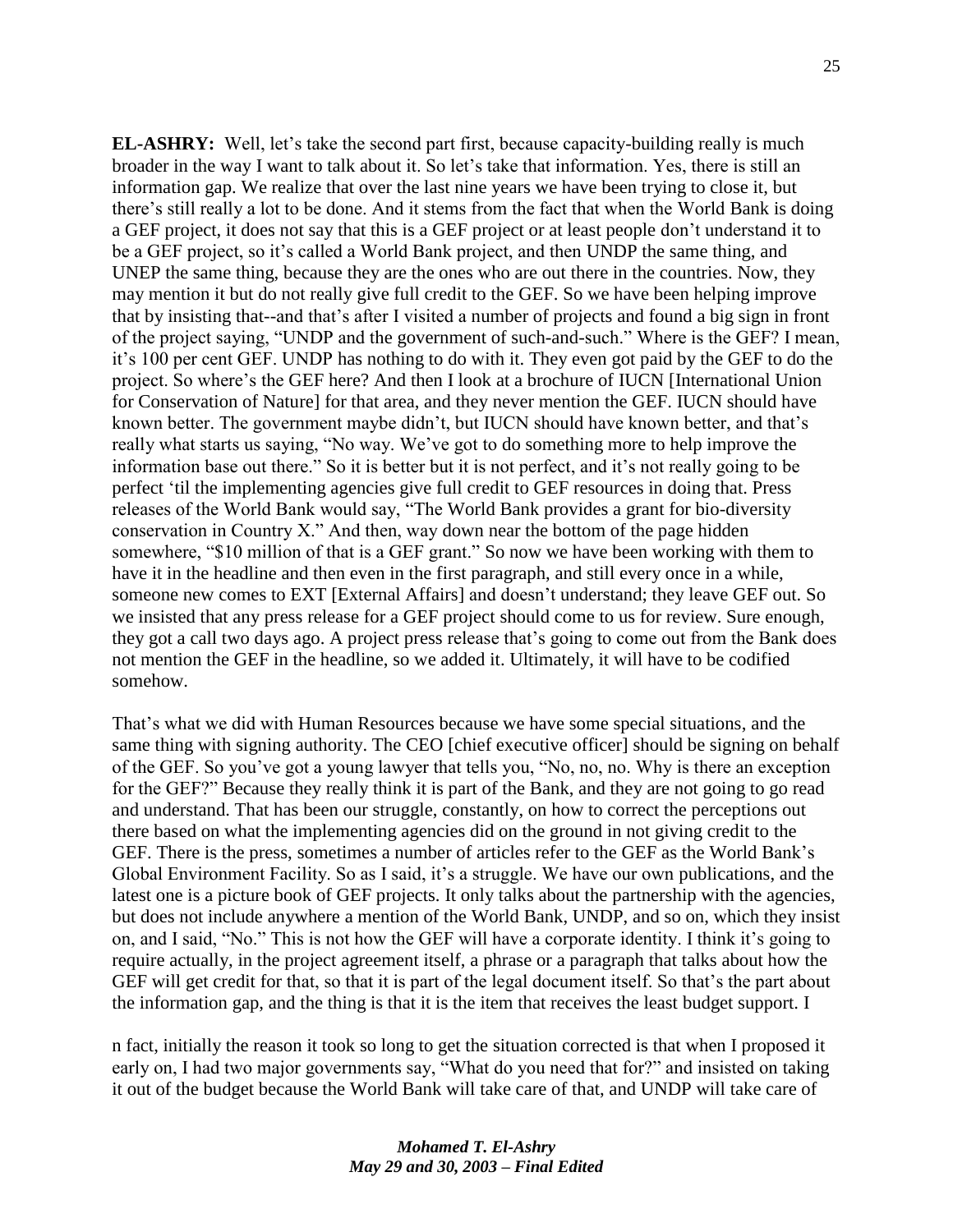that, and UNEP will take care of that. So of course, when we demonstrated to everybody that actually the GEF was not getting credit and as a result is not known out there in the field in many countries, they started to give the budget for external affairs, and we doing better, but still need to improve more.

On capacity building, this is a very important topic in my mind, and I and many other people have written about it over the 25 to 30 years. Whenever one talks about a project failure or a policy failure, immediately you say, "It's because of weak institutions and lack of capacity in the country." "Til today, it's still being written about this way. So what in the world happened to the billions and billions of dollars that have been spent over the last 25 years under the guise of capacity building? And the answer is simple. It went into workshops and seminars and many foreign consultants traveling around the world at a high price and did not build systematically a lasting capacity in the country. So, I thought, as a catalyst again, why can't we put something on the right track, and see if we can help influence what happens at least in capacity building for the environment and sustainable development, ways to bring environment into development itself. So we embarked upon, with the support of the Council, an 18-month exercise, very participatory, so that people could tell us, "What do they mean by capacity building? What should be involved in capacity building? How should it be done?" And so on. And we came out with an action plan, back in May of 2002. It had two parts to it. One aspect is providing for capacity need assessments, so that the countries themselves can assess what their needs are and tell us, rather than us going and prescribing, "Here's what you need. Here's what we're going to give you," and then an action plan once you determine what the needs are, and how to go about actually implementing and supporting it.

Well, that second part got caught in the politics of the preparation for the World Summit for Sustainable Development in Johannesburg, and some of the donors felt that there are still so many things that are being negotiated with the developing countries, and capacity building was an important item, so why give away one of their bargaining chips by agreeing to that effort in the GEF now. Why don't we wait till we see what's happened. Well, sure enough, capacity building came out as a very important outcome of the WSSD, and we have carried the ball forward when we put out the latest business plan with the strategic priorities.

We gave capacity building a very high priority. I wanted to go for 30 percent of all funds of the GEF that should be spent on capacity building, but we went with 25 percent so that we don't lose some key Council members. So we have managed to educate them at the level of 25 percent, but the plan will not be finalized until November with the next meeting of the Council. Capacity building the way we are describing it should happen in really three or four different ways. Straightforward institutional capacity building, in terms of environment agencies which are the weakest--just like the Environment Department was in the Bank the weakest unit there--the ministry of environment or the environment agency is the weakest ministry or the weakest institution in any developing country. So we need to strengthen these people if they are going to keep an eye on the things that are happening in that country, if you are going to have people advising the other ministries on how to incorporate the environment into sustainable development, if they are going to have legitimacy and credibility within their own country. Because in my view, again, if I am a Minister of Finance or if I am the President of a country, I am not going to listen to an NGO from Washington or from an expert from the north telling me I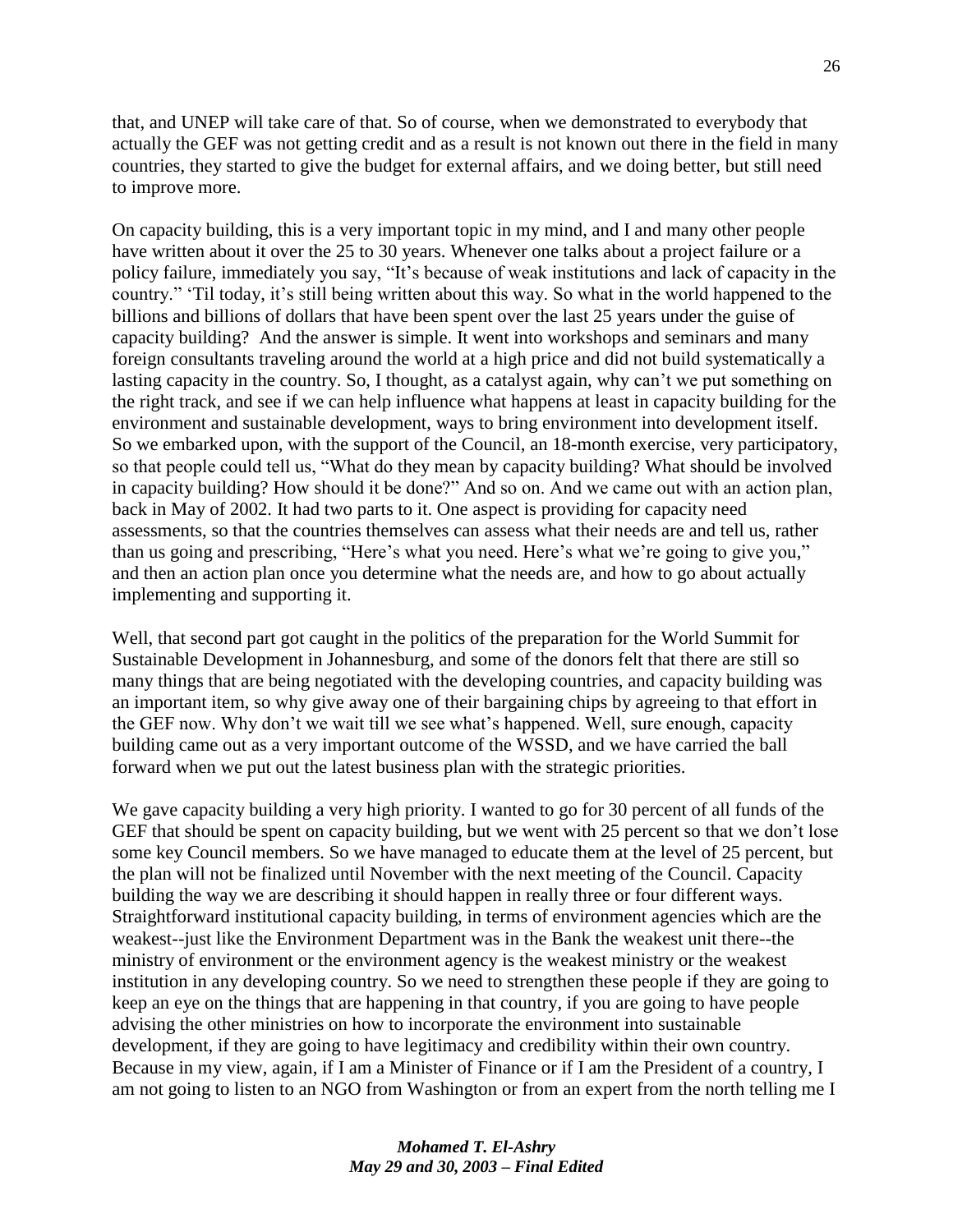ought to do it this way. Risking my whole economy, my whole development and economic development is in the balance here. So, I need people that I can trust within my country to provide that advice to me. So that's one, institutional capacity.

The second one is within the project itself, which we have been doing, and that is to have a capacity building component for managerial capacity building or for whatever the needs are based on the project itself.

And then the third would be capacity building for the focal areas of the GEF, like you have to have at least one biodiversity specialist in your country if you're going to deal with that and one climate change or energy climate change which is nothing really more than energy. You need specialists, clean energy specialists, in your country to deal with that; someone who understands about how to analyze the emissions in the country. I mean, the whole idea is that we want them to contribute to reducing the emissions of carbon dioxide, but if they don't know how to go and measure it in the first place, how can we expect that to happen there? So that's how we really see institutional and capacity building, within the project, or in the focal areas themselves.

**Q:** OK. That's within the countries. So what happens at the regional level?

**EL-ASHRY:** Well, at the regional level, OK. Ecosystems, of course, don't recognize geographic boundaries, so most of them, the majority of them, are regional rather than national, unless you are dealing with a huge country like Brazil, for example. And in that case, it's very important to share the experience. First of all, there are regional projects. Like, the Meso-American biological corridor; we've got most of the countries of Central America in them because you could not just do a project in one country and ignore the others. They are all connected out there. We came out with an operational program on integrated ecosystem management, which is becoming one of the most popular operational programs in terms of funding because it brings also linkages between different areas, not only the regional perspective but also the linkage between bio-diversity, climate change, water resources, and land degradation. And then in regional projects like that, you are going to have the capacity building component so that you can bring the experts from the different countries not only to agree on what is going to happen, but also beyond that in terms of how they are going to carry out the work in their own country.

The same thing happens in international waters. What we call international waters is really no more than regional waters. Dealing with a river basin or a lake and so on, like the biggest one now that we have, the Black Sea and the Danube, where all the countries that are in that river basin worked together to come up with an action program, strategic action program. So it started with, first of all, sitting around the table, facilitated by the GEF through its implementing agencies, and then funds spent for bringing the technical information. We are talking here about a polluted water body: Where is the pollution coming from? How much is coming from where? Because you need this information before you can start talking about how you are going to clean it up. And, in some cases, there is a weakness in the countries in collecting this data, or the data is diffused in different areas, and you have to help bring it together, and in the process you are again building the capacity of the people there. And once there is an agreement on the strategic action plan, then comes its implementation in terms of what technology, in what country, how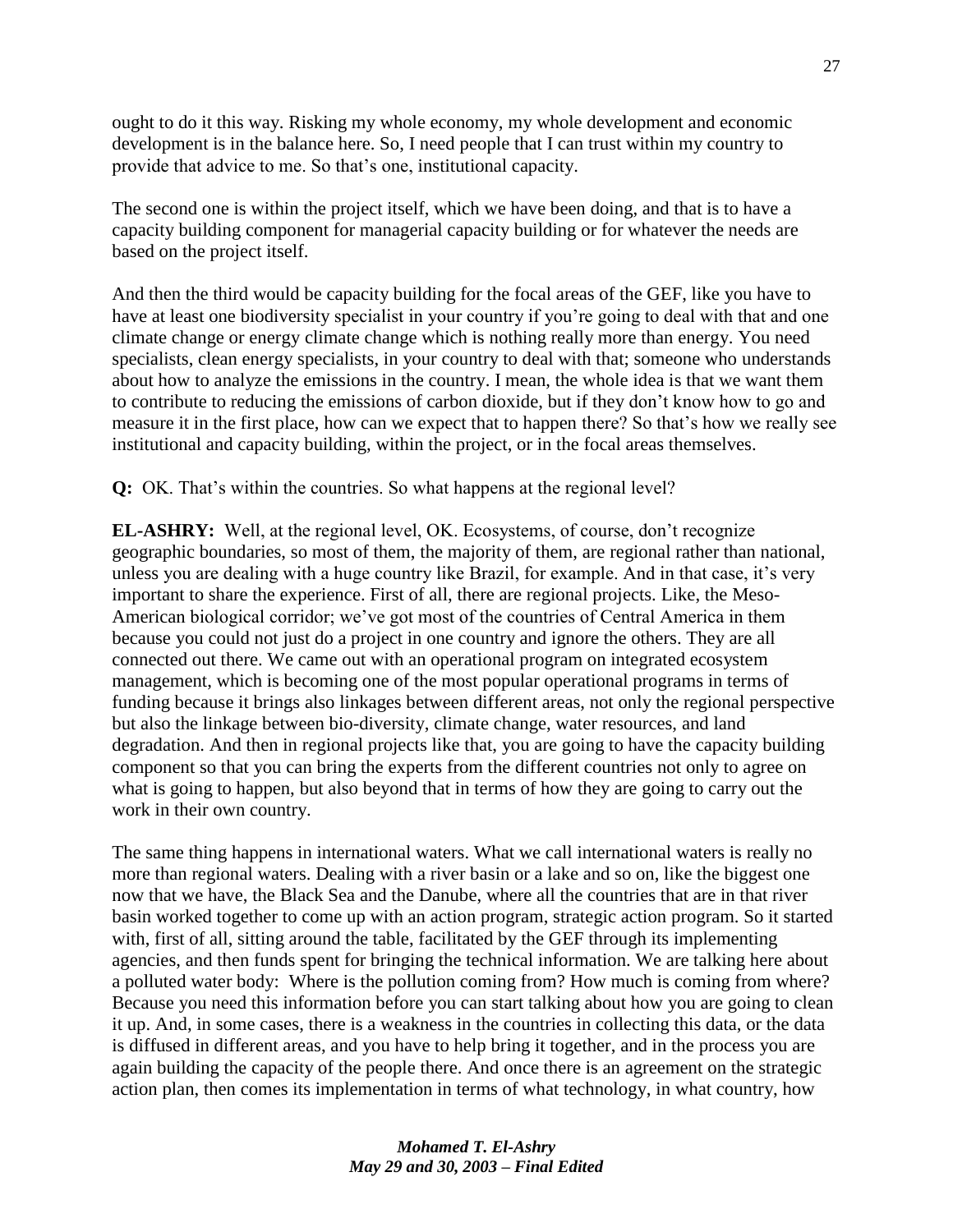it's going to be funded, and that brings now a bigger community within the countries and the regions to deal with the action. Then you leave behind a body, a regional body, that's going to monitor how all of that is happening because once the project is finished, we walk away and they have to take over from that point on. Same thing with the Nile basin initiative, dealing again with all the riparian countries of the basin, and the beginning of it, most of the time, is really a capacity building effort at the regional level, and then from there you focus on or target the national level capacity in this or that country, depending on the level of weakness that exists.

**Q:** Is there anything else you wish to add to that before we move on?

# **EL-ASHRY:** No.

**Q:** GEF's focal area programs (ozone, climate change, bio-diversity, international waters, and land degradation) are linked to the objectives of global environmental conventions. In your opinion, how well does the GEF, as the major source of funding for programs specifically supporting international environment agreements, serve the objectives of these conventions?

**EL-ASHRY:** Without funding--and in this case the majority of it comes from the GEF--these agreements would have had the same fate of hundreds of their predecessors that ended up collecting dust on shelves, never been implemented, because developing countries' priorities are mainly education, health, poverty alleviation, etc. The environment has not been really a major priority at the national level, so imagine now when you come to them and tell them, "We want you to contribute also to global environmental improvement." It's not a priority. So if you don't have finance associated with it, you're not going to go very far, and that was recognized in the case of the ozone when the Multilateral Fund for ozone was put together in conjunction with the Vienna Convention and the Montreal Protocol. And in a way you can say that because of the success of that, the effort on ozone helped actually looking at these other issues of climate change, bio-diversity, land degradation, and so on, as well as the GEF as the financial mechanism for all of these environmental conventions. We have, of course, ozone, but only for the economies in transition and the Soviet Union--the former Soviet Union and Russia--that do not qualify for the Montreal Protocol Fund. The Montreal Protocol Fund is only for developing countries so there is that gap, which is a huge gap in terms of the production and the phase out in these economies in transition. The GEF then supports that, and that actually is a major area of our success, in that they're all on track to phase out in an even less amount of time than they were supposed to. But is it enough? And the question comes back. What can you really do to try to implement all of these efforts?

And I think one aspect of bringing finance is also bringing awareness to a country. A country like Bangladesh may say, "What is it that I should really be doing about climate change? The U.S. does not reduce its emissions; what can I do?" But the fact is, with sea level rising, a good part of the country is going to disappear. In Sub-Saharan Africa, the droughts that have happened before will be very much exacerbated as climate change continues. So unless one recognizes, then, the impact on themselves is also going to be great, and then they will have to become part of that global partnership for addressing the global environment, the money of the GEF by itself is not enough. So the money of the GEF is to help show them the way for addressing, in this case, adaptation. How do they adapt? Because we're not going to reverse what happened already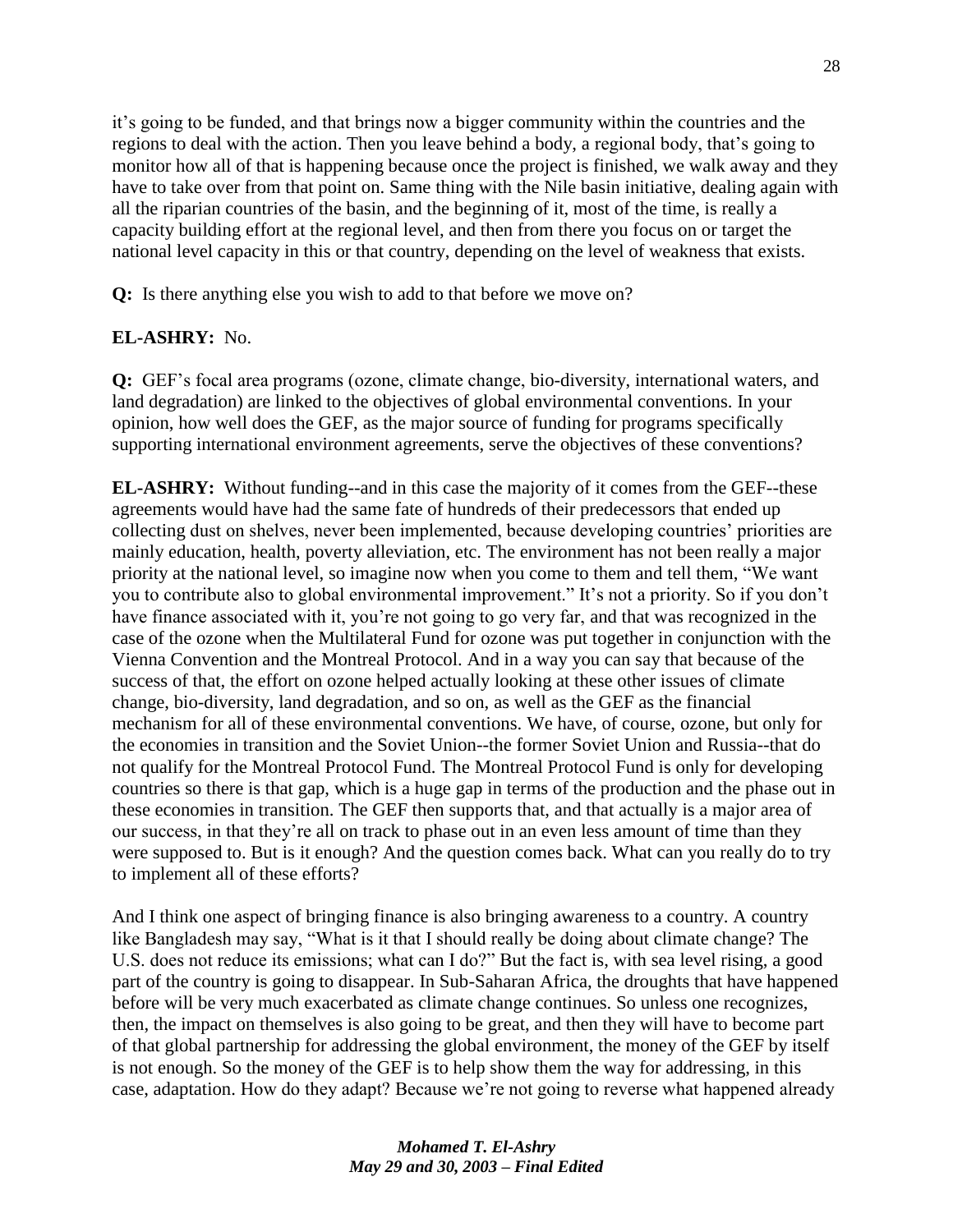in terms of global warming. It's there and it's going to happen. It's a matter of how far and when do we stop it rather than reversing it, because you are not going to reverse it. So how to adapt to these things; that's part of what we can show. We cannot go and help every country build the structures that will help them adapt, sea walls or monitoring systems and so on, but we can demonstrate in a number of areas that effort.

Because of the confidence that the international community has now in the GEF, out of the convention on climate change two years ago, they agreed to establish three different new funds. And after heavy-duty debate, it was agreed that the funds would all be managed by the GEF. So, it's not mixed with the GEF funds, but then you bring about the complementarity between what the GEF funds and the Special Climate Change Fund or Adaptation Fund or the Kyoto Protocol as they can come together to address some of these issues out there. So funding is very important. The best real judge on that was the overall performance study, second overall performance study, which said clearly that the GEF had major impact on the issues of the global environment, and in supporting the global environment conventions.

**Q:** OK. What conditions, if any, related to compliance, are attached to GEF funding of environmental programs?

**EL-ASHRY:** Well, you have to realize in the first place that the climate change convention is a framework convention. And that, again, relates to the fact that the largest percentage of the emissions were produced by the OECD countries. So you can't really talk about the developing countries, and that's the issue with the Kyoto Protocol, and that's why the [George W.] Bush administration rejected it as they want the developing countries to also have targets. But the developing countries are saying, "Wait a second. How can I have a target now when I am at the beginning level of development, and you have developed all the way, and you are not even doing your part?" So as a result, it is a framework convention, and when the Kyoto Protocol ended up addressing emission reductions, it addressed only those of OECD and not developing countries. So there is nothing really to talk about in terms of compliance by developing countries. Their only commitment is that they will assess the amount of emissions that they have and report it. That's the easy part. Same thing with bio-diversity in having a strategy and action plan on biodiversity. But if there are no funds, they have no commitment to implement it.

So the compliance here is really not the same, but that's another issue altogether when it comes to renegotiating the conventions in the future if we are really serious about safeguarding the global environment, and that's where there have to be firm targets, timetables, and compliance. Even the WSSD in Johannesburg, when it addressed some of the Millennium Development Goals related to water and sanitation, it just followed that part, but when it came to bio-diversity and renewable energy, no target, thanks to the U.S. It did not want any targets there because it comes back to haunt it as it is the largest actor on that front. So again, the international community failed to set targets, timetables, and mechanisms for following up on it. So looking at compliance is not part of our mandate because it does not really exist in the first place in terms of commitment on that front.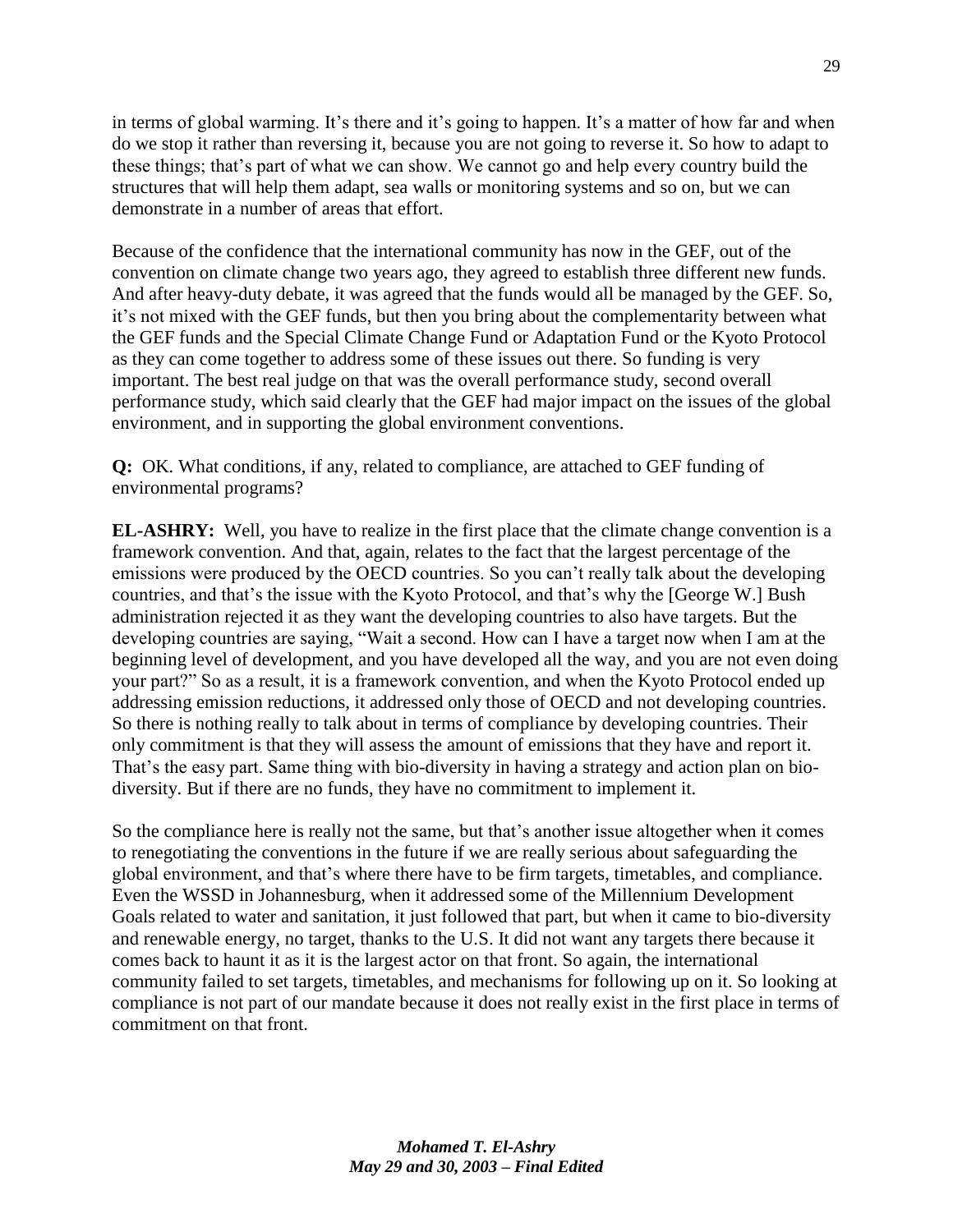**Q:** OK. In August of 2002, donors agreed to the highest replenishment ever for the GEF, almost three billion dollars to fund its operations over the next four years. Please discuss the challenges facing GEF funding in light of continued decline in ODA?

**EL-ASHRY:** We managed to get the three billion dollars. It's no longer almost; it's exactly three billion with some of the voluntary contributions that have been made, and as you said, that is the largest replenishment ever.

Two factors contributed to it being the largest commitment, the largest replenishment. One is the fact that you had two new conventions: persistent organic pollutants that would be now supported by the GEF, and desertification. So we were estimating an additional 500 million, so to speak, for these two areas. So the increase addresses that, but at the same time, it was a good political move on our part and the part of the donors in that it was in advance of the summit, one month before the Johannesburg summit, and of course the developing countries were arguing vehemently about increasing ODA and increasing contribution from developed countries. So here was a small amount of money that one can say, "Look at the GEF growing," which now, contrary to what happened in the pilot phase, is strongly supported and accepted by the developing countries, and in fact, they want to protect it because it has shown its value to them with the actions that are there. So it's a good political figure. Now, if you like the GEF, well, we'll put a little bit more money in the GEF. I'm not being facetious at all. These are political as well as, of course, the needs in terms of the two new conventions coming in there. The challenge is the same one that we had for the last three or four years.

Three billion dollars is great, but will it be paid, particularly by the U.S. Congress? Because over the last three or four years, the administration would request the full amount every year from Congress, and Congress would cut it by 60 or 80 percent, and then you build arrears. So, in came the Bush administration recognizing–working, of course, with the Republican Congress–that we need to eliminate the arrears, which was a condition of the replenishment by the other OECD countries, as they can't continue to pay money while the U.S. does not pay. Another concern was how can they sell it politically within their governments and within their countries. So the Bush administration agreed to have a plan for paying off the arrears over three years and also make the pledge for the new replenishment. And sure enough, that was in the President's request. What finally came out is short by about 37 million. So here they were to pay the arrears, and now they have established new arrears. So that's the fear. Come next year, with the budget deficit and with every Congressman wanting a little bit more money in their district, will they even agree to a level that's equal to this year's? That's the challenge. And then there was a provision that the French introduced early on whereby basically, if the U.S. does not pay–and that was because of the experience with the UN dues–they can then apportion their payment accordingly, which they did every time, and then eventually Austria, Japan, and Germany did the same thing. So two years ago, the money that was available was only about one-third of what we should have had. So on paper it's one thing and what you can actually do is something else.

Now of course we have the new replenishment, everyone is enthusiastic and so on, and we had a big work program for the one that took place three weeks ago. There's going to be a big work program because the money is available. But come next year as the U.S. Congress reduces the payment again, the other countries will match theirs and then back again to a reduced effort. So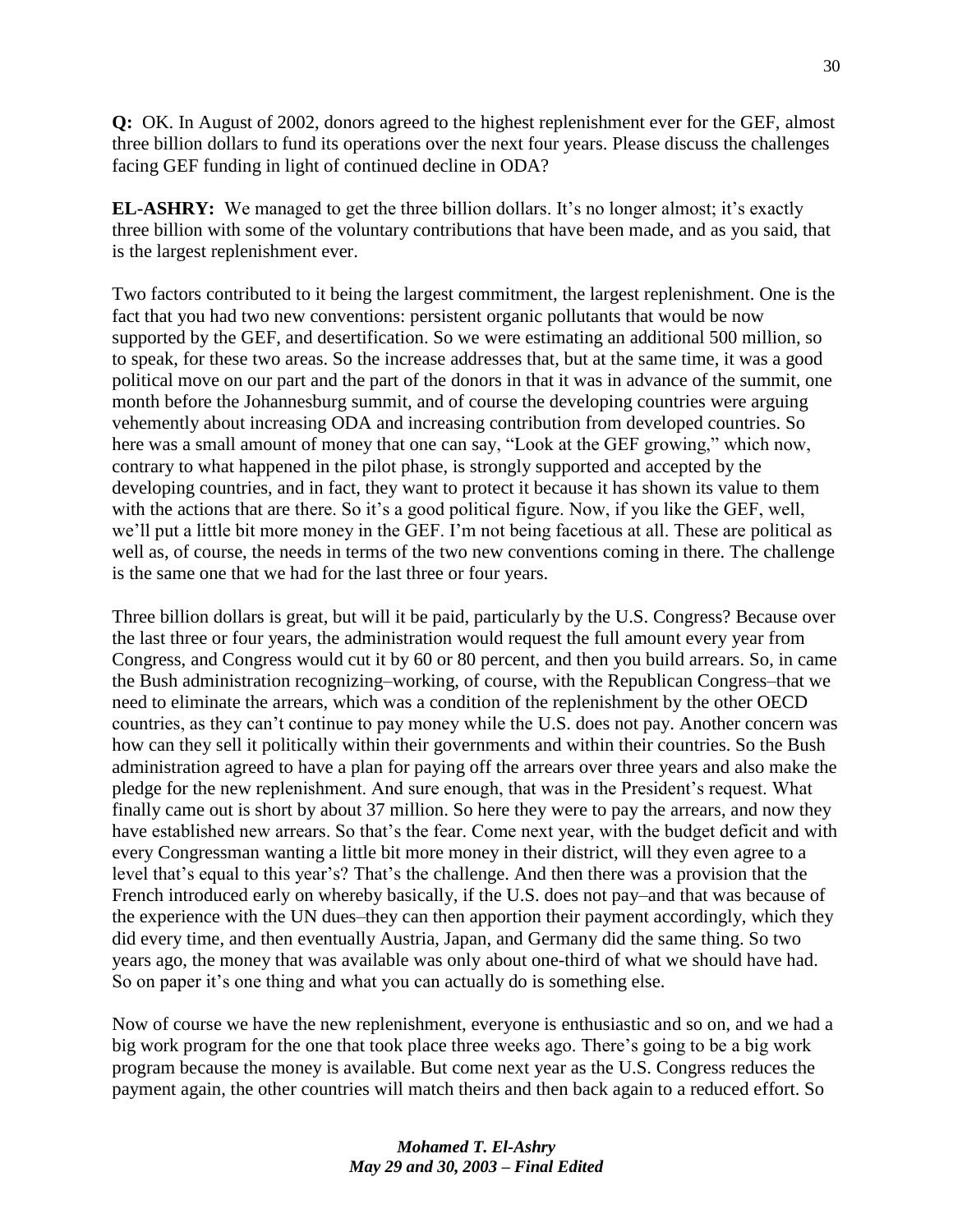that's the biggest challenge in terms of the finances, in terms of the funding, is whether countries that pledge certain amounts actually pay them and on time.

**Q:** In light of that, in what ways does the GEF supplement its funding?

**EL-ASHRY:** It cannot supplement its funding in terms of fund-raising efforts with foundations or from anywhere else. It tries to stretch the funds through co-financing, but you have to have a base. If you don't have the base, you are not going to get the co-financing. So as the money is shrinking, as the base is shrinking, so will the co-financing. Absolutely. Because if you have a ratio like we have done so far–and we feel that we have been very successful–of one to three, which is four and a half billion to \$12.5 half billion, it's about one dollar of GEF to three dollars of co-finance, and if you don't have the one dollar, if you only have half a dollar, you are going to get one and a half from there. So that still is part of the challenge even though we have become successful in addressing co-financing and finding co-financiers; we still have to have that base to start with because as it shrinks, so will our co-financing.

**Q:** OK. In your opinion, should the current shift to increased spending on social development change expectations about grants versus loans, and how might this affect funding for the GEF?

**EL-ASHRY:** I really think, in the context of social development and the environment, they are the areas that have received the least attention in development assistance, in spite of all the lip service that's out there. These are the problems that we are seeing in the world: education, health, environment, AIDS, even SARS [severe acute respiratory syndrome] right now and so on. If SARS ever gets to other developing countries besides China, just say goodbye to many of the things that we really know right now. I mean, AIDS, at least one started to find out what the pathways for it are, but for SARS, no one really knows what it is right now. So the needs are for preventive mechanisms, and I don't truly see grants as a handout. Unfortunately, that's how donors are viewing it, is that they are giving handouts, and as a result, they have to put all of these conditions on it and so on. I see it as an investment in this global commons that we're all part of.

You know, we keep talking about interdependence, but interdependence means that if you're in the same boat, and if one part first goes down, the other part is going to go down. So lots of lip service. But having said that, I also appreciate the concern of the donors about the fate of these resources, about corruption, about money being diverted to other areas and so on, but I truly don't see that as an excuse for not addressing these issues in a bigger way. You can have safeguards. I think countries have realized that if they're going to get the money, they will have to accept the safeguards that go with it. I don't agree with the United States at all that says, "Let us rank the countries according to their performance, and only those high-performance countries get the money, the others don't." They are trying to do it to us now in the GEF by the way. And I say, "Wait a second." So for a country that's not a high performer and has the one species that's left in the world, we don't give money to save that species because they are under performers? We should, and that's what we do, actually, right now in the GEF.

But we have the safeguards. We do the implementation through NGOs, for example. We don't give the money for a trust fund and have it in the country. It's offshore and being managed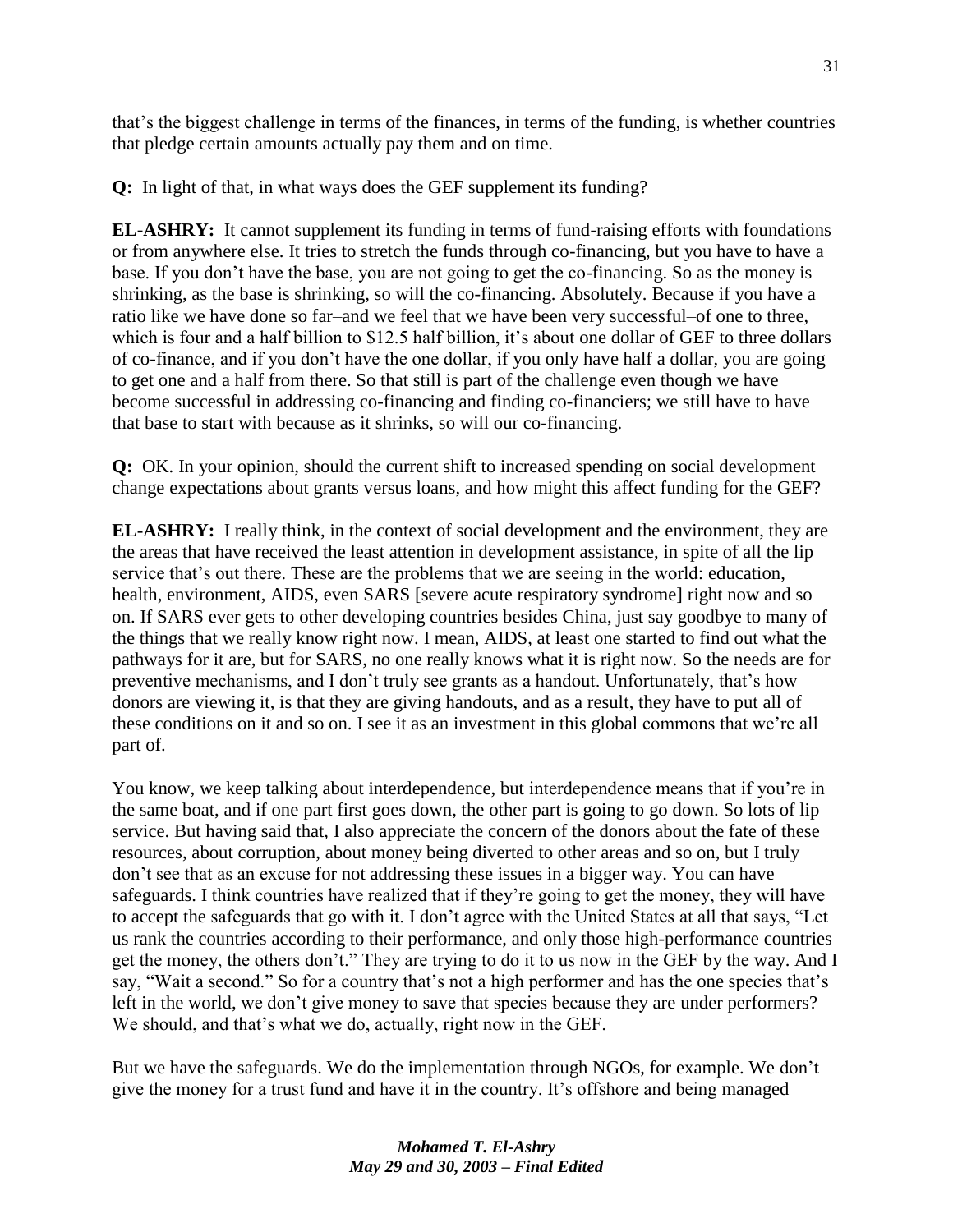offshore. And we get the work done for the global environment, and the work can similarly get done for health and social development without having to put the money directly in the hands of the government. Who is going to be against helping the poor in terms of health and education and so on? No one. But there is a level of hypocrisy, really, out there in the world when it comes to all of this, and it's hiding behind grants versus loans, it's hiding behind corruption versus having mechanisms and safeguards. But if we are really serious about addressing these things the way they should be addressed, then there are ways to do it rather than wasting all this time and effort going through this debate that doesn't get us very far at all.

And by the way, I'm sure you have been reading lately that for the last year or two, now the flows of resources have reversed again, back from south to north. So what kind of poverty alleviation is that? What kind of Millennium Development Goals are these? That's nonsense.

**Q:** Thank you very much. We will conclude this session now, and then look forward to the second session tomorrow, if that's all right. Thank you very much.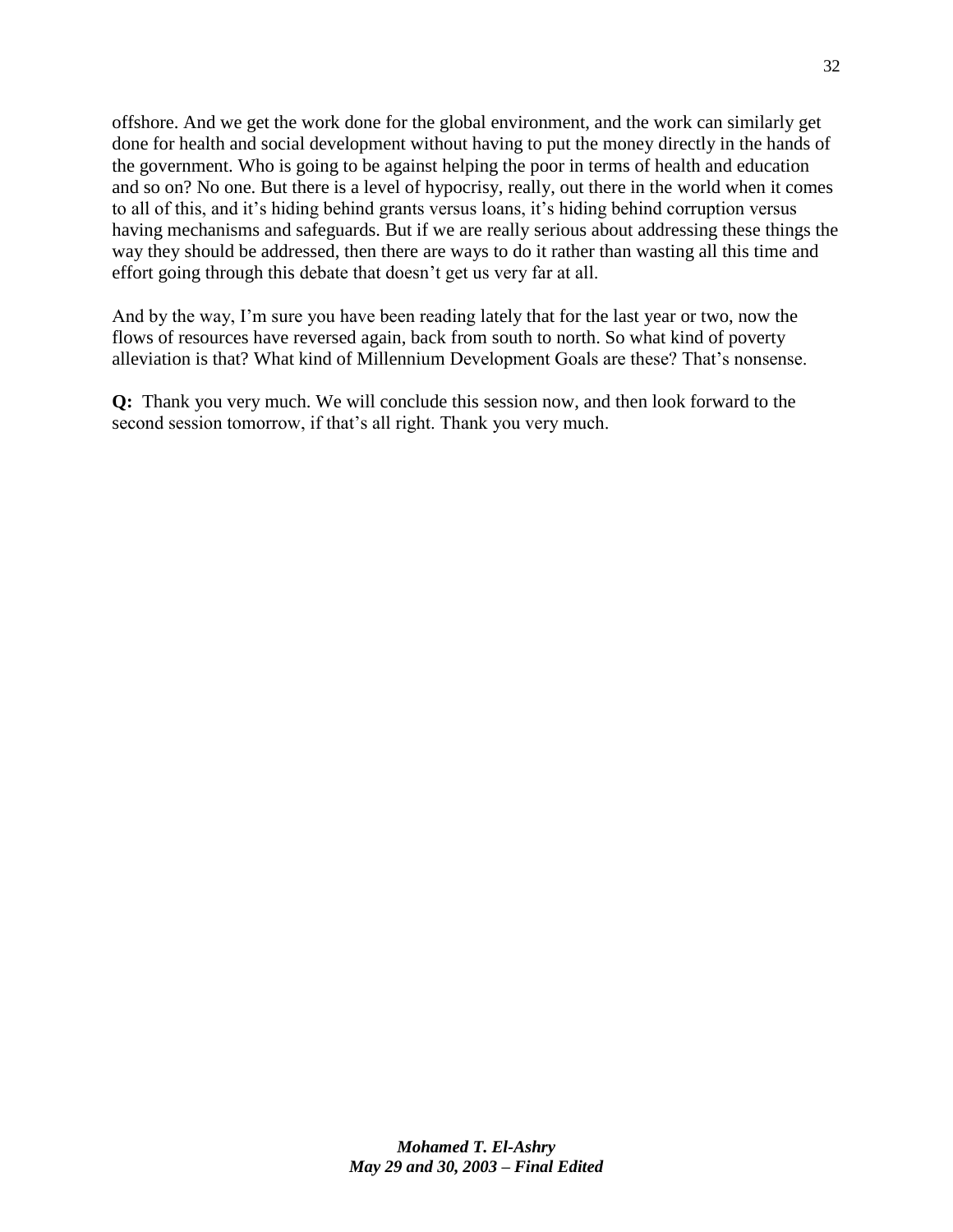#### **Session 2 May 30, 2003 Washington, D.C.**

**Q:** Good morning. Today is Friday, May 30th, 2003, and this is the second day of our interview with Mohammed D. El-Ashry. And it's Bill Becker and Marie Zenni here with Mr. El-Ashry. We'd like to begin our session this morning by asking you about the new book, *The Challenge of Sustainability*. The authors of the GEF's new book, *The Challenge of Sustainability,* published in 2002, observed that in the ten years since the Rio Summit, progress toward sustainability and poverty alleviation has been unacceptably slow. Why in your opinion has progress been so slow?

**EL-ASHRY:** I think that the main reason is the lack of political will. And I would really say political will, political will--political will has been missing. You have 110 leaders who were in Rio. They had a very nice picture together, and they signed a declaration and Agenda 21 and very little was done afterwards. It's like, you know, this is behind us now. We go back to what we were doing before. So that clearly is one factor.

Another factor of course is the whole issue of finance, which is not a simple one, but clearly sufficient finance is a factor, and I don't mean at all just ODA, but I mean also setting aside and including in the budgets of the countries adequate resources to address the issues of sustainable development and bringing the environment into development. You find that, unfortunately, there's lots of finger pointing; the developing countries hide behind the fact that ODA not only does not increase, as was promised in Rio, but actually has shrunk in real terms, while the developed countries hide behind the fact that there has not been much policy reform and there have been issues of governance and so on. The world is not going to go very far this way if each side keeps citing what are the barriers to moving forward on sustainable development and take no action to remove them.

Then we had of course the World Summit on Sustainable Development in Johannesburg, ten years after Rio, revisiting these issues and what happened there. We ended up with 70 some pages of an action plan which does not really come up with much of anything new other than to repeat Agenda 21. So where were the leaders for the last ten years? Would the next ten years be any different from the last ten years? While we see that it's basically the same leaders and you wonder whether the political will now will be very much different.

Because what concerns me really more than anything is the whole situation since September 11th and the war on terrorism and the war in Iraq. We are going to be spending so much attention and resources on that, and on the reconstruction of Afghanistan and Iraq. What about the other one hundred and some countries where there are huge issues of health, environment, education and so on? And where is the money going to come from? There were some encouraging developments on the way to Johannesburg, for instance, at the Monterrey Summit where the U.S. promised an additional \$5 billion for development assistance that possibly could become even \$10 billion down the line. Will that money actually be put on the table for sustainable development? Or because of budget deficits and the war, military expenses and reconstruction, they would not be able to do that. Would the Europeans continue to do what they have done before and what they promised if the U.S. does not deliver? As we have seen in the case of the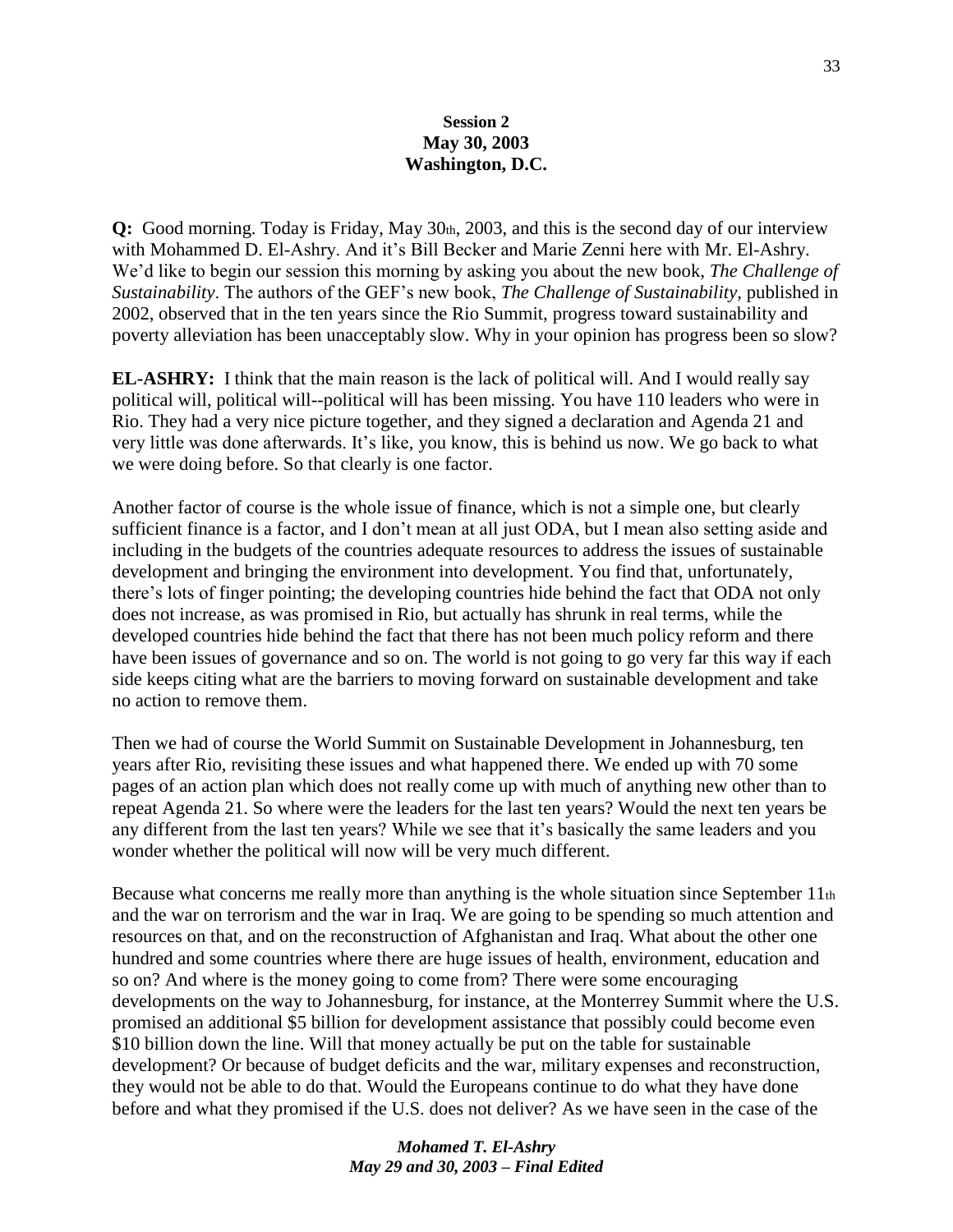GEF, if the U.S. does not pay some of the Europeans at least and the Japanese say, "Well, we're not going to pay, either, because we're not going to carry the full burden by ourselves." So there are many complicating factors now. I'm not at all minimizing the impact of 9/11; I said when it happened that it's going to change the world as we know it for a long, long time. Very unfortunate, very sad, very sorry situation; clearly the war on terrorism is a very important and needed thing and can become part of the whole global cooperation that one can look at in a different way rather than just one country dictating to the rest of the world.

**Q:** What, in your opinion, are the impediments to reaching the Millennium Development Goals (MDGs) endorsed at the UN Millennium Summit in 2000?

**EL-ASHRY:** Again, it's really that question of finance, and I think the World Bank was correct in saying, "We are not going to meet them by 2015 if at least another \$50 billion is not added immediately." So right now it's \$50 billion of ODA, and of course this does not go completely towards achieving the Millennium Development Goals. The way things are going right now there is no way they would be met by 2015 at the existing level of resources.

**Q:** Moving on to the World Bank presidents. How would you assess the various World Bank presidents you served under and had to deal with, both as Bank Staff Member, and in your capacity as Chairman and CEO of the GEF?

**EL-ASHRY:** I guess since it's part of the transcript, that is when I try to become diplomatic, so to speak, because I truly had a great relationship with the three of them, even with Jim [James D.] Wolfensohn . . .

**Q:** Three of them, that includes Conable . .

**EL-ASHRY:** Barber Conable, Lew Preston and James Wolfensohn.

Even though I don't work for Jim Wolfensohn because he came after I had become the CEO and Chairman and I'm not accountable to him or the Bank, but we have had a great working relationship as partners. And early on he sought my advice on what's happening in the Bank on the environment and sustainable development issues.

So the two that I truly can talk about are Barber Conable and Lew Preston, in terms of the issues that we addressed and the work that has been done in the Bank at that time on the environment. Barber clearly was committed to improving the environmental actions of the Bank and he demonstrated that by going outside the Bank and seeking to hire someone like me who can make the change, and I think approving the *Environmental Assessment Guidelines* on August 31st before he lef, is a clear demonstration of that. I'm sorry I did not get to work longer with him to really know how he thinks about all of these issues and help him in addressing them.

Lew Preston does not get much credit for what's really happening in the Bank, of how far the Bank has come on the issues of environment and social policy, but everything that exists in the Bank right now was put in place at the time of Lew Preston. He was a quiet man, a very honorable man. He did not say much, but when he spoke it was about decisions, about action,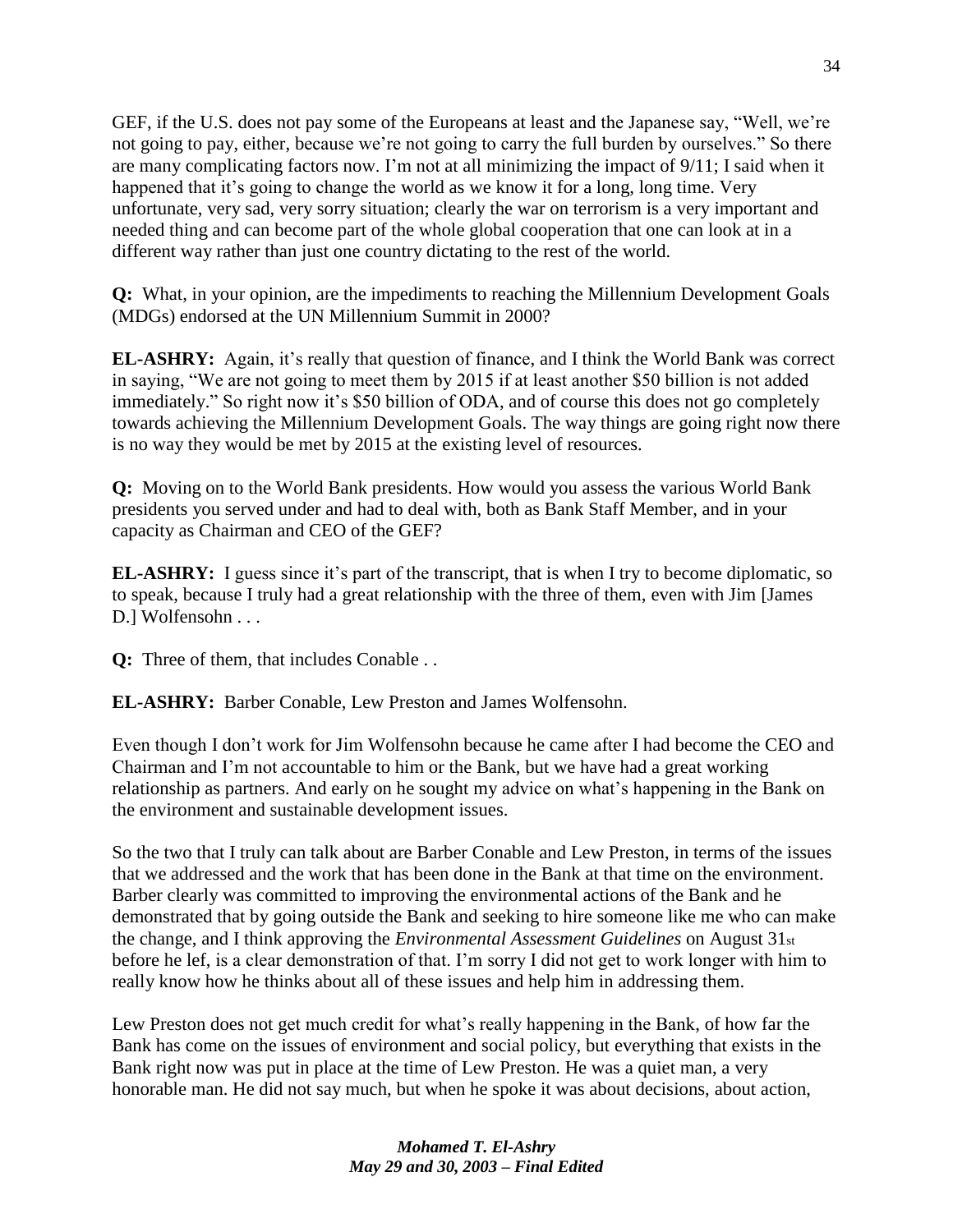and not wasting too much time debating them. He listened very carefully and listened to all sides. So even though I talked to him a lot about the environment, he also listened to others in the institution about how they think the environment ought to be addressed and factored in the economic development activities of the Bank, and then made his decisions in the balanced way he always did.

**Q:** What would be your opinion as to the criteria and attributes of a good World Bank president?

**EL-ASHRY:** Well, a good World Bank president should not just be an environmentally sensitive person. There are Bank activities that cut across a broad spectrum of issues: economic, social, environmental and many others as well. In my view, a World Bank president should not just be a banker. That seems like a good idea, but the World Bank is not a bank. And that's probably part of the reason for some of the misunderstandings along the way of the mission. People think it is the World Bank so it ought to work as a Bank. But it's not. It is a development agency. That's how its shareholders meant it to be, whether for the reconstruction of Europe or whether it's for the economic development of the countries out there. So I think some real understanding of the development field would be very helpful for a World Bank president. They tend to learn by doing and by being on the job. I remember with Jim Wolfensohn he took a major trip, a long trip to Africa so that he could see for himself what really is happening out there. But I think that it's important that presidents have some experience themselves, so that they can make decisions based also on their knowledge and not just a matter of matching the advice that they are getting to what they are seeing on their trips. And maybe in the future that could be a way of thinking about it because for the time being it is a notion of a banker, and who knows, maybe one day it will be a politician, and I don't think that would be helpful either.

**Q:** OK. Since the GEF is administratively supported by the World Bank, and you've already talked about this, how has the Bank's organizational culture affected the workings of the GEF?

**EL-ASHRY:** Well, there are really two ways to think about that. In terms of the implementation aspects of the GEF, I think the Bank has done very well and has learned along the way just like all of us. What the Bank has not done well relates to the whole discussion earlier on about the environment. The same thing can be repeated again on the global environment, and this is not just a judgment call on my part, this actually has been put in official papers of the Bank like the paper on energy, "Fuel For Thought," where they clearly said that global warming and climate change are a global externality that the developing countries have nothing to do with. And yet they are publishing all the other books and publications about how many lives and how much productivity, in China and in Asia and other places, are being affected by air pollution. Now, air pollution and the emissions that cause global warming come from the same source: burning fossil fuels. So why would you make such a statement instead of trying to bring the countries on board to understand that it is the burning of fossil fuels--coal, oil and so on--and the lack of energy efficiency that contribute to both climate change and air pollution that's hurting your lives, your children, your vegetation and so on? And it is really that tunnel vision mentality that causes the problems also in getting the countries to come on board with these issues of environment, whether it's the local, national, or global environment. And that's why the pressure by NGOs and others, as I was talking about yesterday, is on the Bank in that the Bank not only has clout, but has that valuable policy dialogue with client countries. If they would only raise the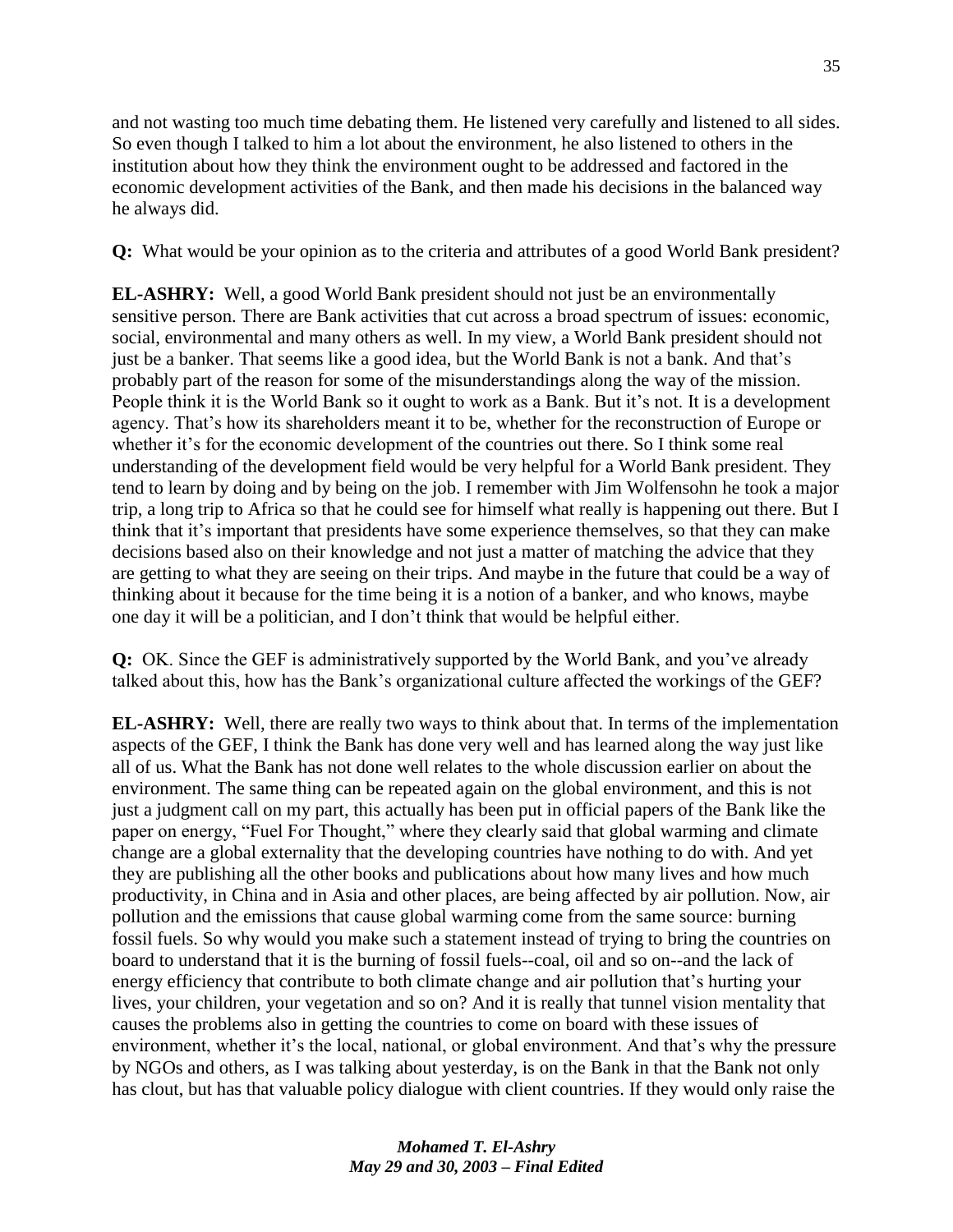environmental issues in these dialogues (which they don't) instead of having a separate mission to talk about and address the environment, never really including it in the context of the broad macroeconomic policies and subsidies and so on; it's in isolation.

And then look at the CAS (Country Assistance Strategies). For a long time, even after the Bank was talking about the environment, you could hardly find the environment in the Country Assistance Strategies. Now, outside of one or two, you can hardly find the global environment in the CAS, even though the Bank made the commitment to mainstreaming the global environment in its actions. There's no mainstreaming there, as we saw in the case of climate change with "Fuel For Thought." So there is a disconnect between the good projects, where I truly give the task managers a great deal of credit for being creative and for implementing in a great way the projects of the GEF, going through the Bank with its broad attitude, broad position, and broad policies on the global environment. So that's one of the substantive issues.

From that demonstrative issue there is still tremendous ignorance inside the Bank on how the GEF really relates to the Bank. Some people still think that it is part of the Bank; some people think that it is just another trust fund of the Bank and as a result why should we be different? Why should we have any exceptions with regard to the human resources policy, for example, to fit the business needs of the GEF? And even though we have been practicing some of these exceptions over the last six or seven years, in comes a new person and immediately says, "Why is that?" So he/she tries to remove all of these practices. So, of course, I end up going and meeting with the Managing Director and with the Vice President of Human Resources and we get a clear understanding, and this time I say, "I want this codified so that the next new person that comes in can look at it and say, 'Well, I'm not going to do that again.'" So there is a tremendous amount of time and effort and attention at the high level to little things that should have been taken care of at the lower level.

The same thing with lawyers. Every time a young lawyer comes in--and of course lawyers are trained to work word by word and by the book--he says, "I don't see why we have to do this with the GEF. Why should the CEO sign that stuff?" So now we finally have an understanding again to codify, and it is in the administrative manual that went in only a month ago, which should have happened actually a long time before. So ultimately it works, like we said yesterday, and that's because you take it to a higher level, and of course higher levels understand. But the amount of time and effort that goes into it is really tremendous.

**Q:** OK. What is your assessment of the Bank's coordination efforts, and in what ways do they benefit the GEF?

**EL-ASHRY:** The coordination effort was intended from day one to be able to bring the different operational entities on board with what's happening in the GEF, so that instead of the small secretariat that we have here, there would be an internal coordination mechanism, go and talk to every operational Vice Presidency: Asia, Africa, East, West, South whatever, and that has actually worked very well. And again, we have to talk about individuals. Lars Vidaeus has been the Executive Coordinator there. He is a terrific person who has a clear understanding of what goes on and is able to work through the system in order to get the policies of the GEF understood. And, you know, it has been evolving since there are changes all the time. So that is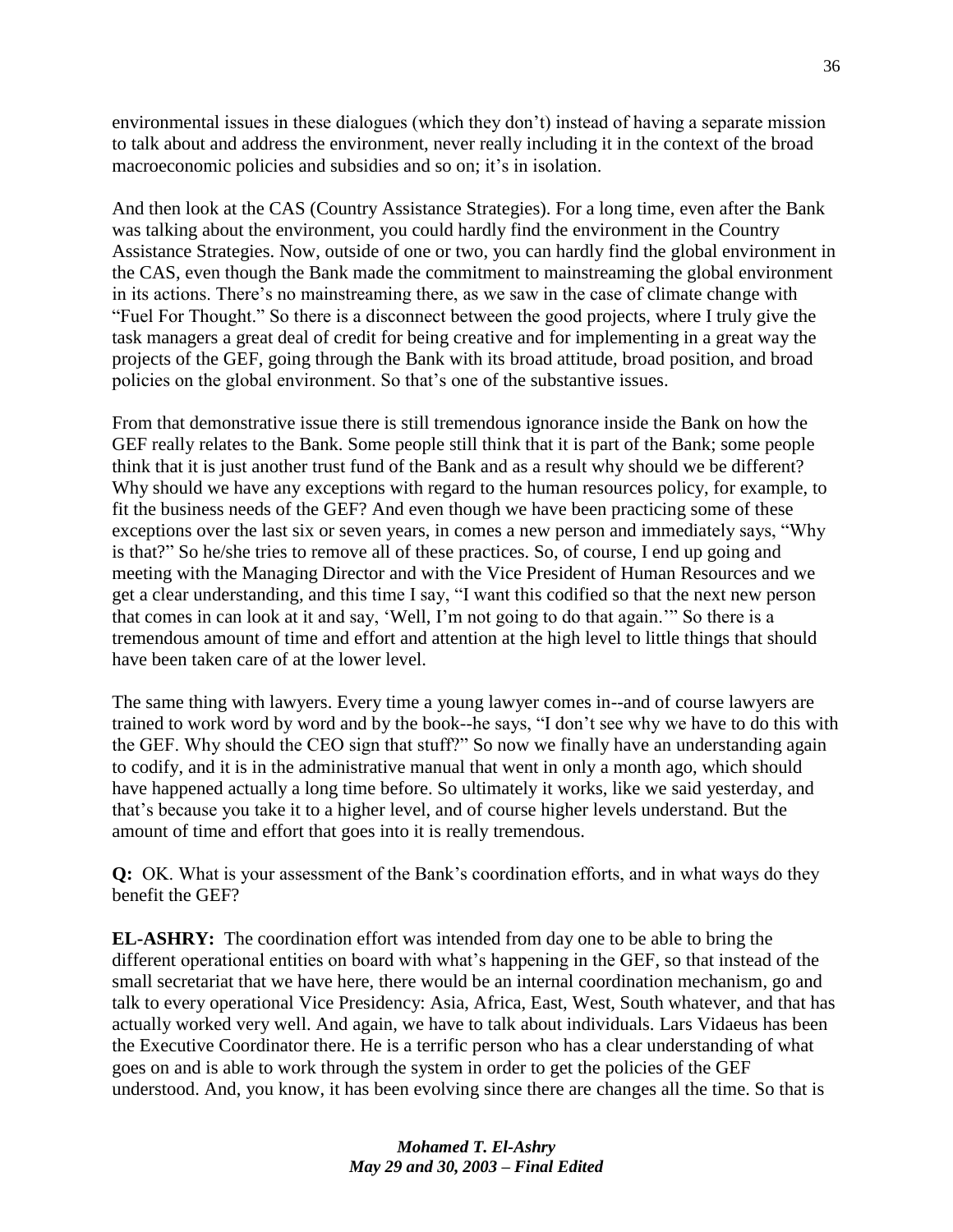part of the work of the coordination unit which is to make sure that everybody is up to speed with the new policies of the GEF. But, at the same time, they participate closely with the secretariat in the formulation of some of these policies so it is not just a matter of being reactive or just responding to what happens, they actually participate in the process itself. Ultimately, of course, it is the Council that approves these policies, but the agencies, the coordination units in the Bank, UNDP and UNEP all have a role to play in all of this, in being a partnership, after all.

**Q:** Also in the context of country dialogue, do the coordination efforts of the Bank benefit the GEF in some way, on the national, regional, and global levels?

**EL-ASHRY:** Yeah, but the coordination units and regional coordinators do not participate in the country dialogue. It's the managers in the country departments that deal with the country dialogue. And in fact, when I was in the Environment Department, one of the things I suggested, and very few really took advantage of it, was, why don't you take along on a country dialogue mission an environmental specialist? Then they can advise, and that would force the country governments to bring an environmental person onto the scene, which would strengthen the role of the environmental agency or ministry in the country itself, and strengthen development through a dialogue on how the environment fits in the broad macroeconomic policies in the country, including its broader economic development.

**Q:** In your opinion, how should the Bank respond to its critics today in terms of its handling of the environment?

**EL-ASHRY:** Well, you have to understand how the situation on the environment in the Bank today has gotten there. And I would just really give one example.

In the farewell party when I left the Environment Department, one of the most senior people said, "We want to thank Mohamed for taking us up that very steep learning curve on the environment. I believe now we can plateau and take advantage of implementing all these things rather than doing new things."

And I chided him in responding by saying, "We have only scratched the surface. It may be a steep curve, but we have just scratched the surface because there is a lot out there that needs to be done."

I truly believe that that's what happened, that beyond what was accomplished in that short period of the three years, nothing more really happened. And not only that, but the water resources policy that was done with my contribution in the Bank has been revised. The forest policy that was done with my contribution early on has been revised. That's what the NGOs are complaining about vehemently right now, particularly the forest policy. I mean, the Bank has really no business to modify it so that it will be more acceptable to the loggers, to the people who want to cut the forests. And that's what gets people very upset and, from my perspective in the GEF, I said to them, "It will be over my dead body that the GEF would finance a project that involves any logging. You can change your policy, but that's your policy. That's not going to be the GEF policy." So it is very clear at least to me, and I assume to those on the outside, to really see what the Bank is doing right now and then look at what is going to happen.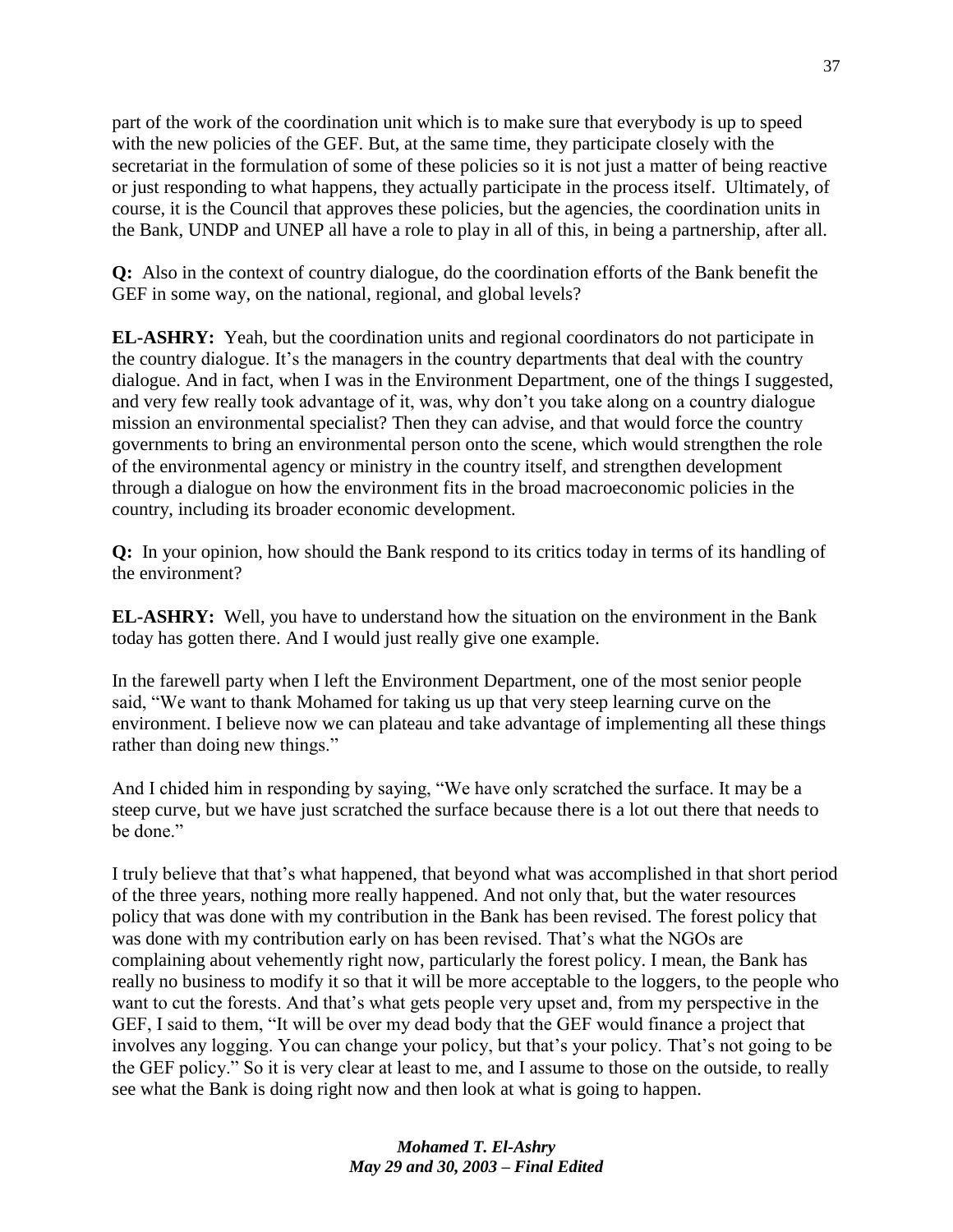And that brings us back to the environmental assessment and to the resettlement issues. Now the Bank all of a sudden has decided that it has had enough, or will do a little bit more, of the social development activities and will go back heavily into infrastructure. It has even appointed a new vice president for infrastructure and there's going to be quite a bit of momentum going in that direction. Now, infrastructure has the biggest environmental impact, and while the Bank is still struggling with its implementation even 12 years after the assessment guidelines have been adopted, it will be interesting to see whether there is going to be a stricter oversight on the environmental assessment before not only the environment out there will get trashed as a result of being ignored completely in the infrastructure development, but also the Bank itself. You know, the Bank having gone up that steep slope can very well slide backwards because it's very difficult really to see how the Bank learns from past experience, whether on environmental assessment or on resettlement.

On the resettlement, of course the biggest example was the Narmada Dam debacle where eventually, as a result of tremendous outside pressure and after several years, the Bank decided to withdraw from the project. Back then we conducted a review of the whole Bank resettlement activities with Mike Cernea working under my supervision. It was one of the best reports that has been done at the Bank on issues of that sort, and there was a follow up to it; there is no question about it. There was immediate follow up to it, but I doubt very much that many of the people working in the Bank who will be addressing infrastructure today know even of its existence. And let me give just one example along that line.

Now, before we do that, one of the major arguments of the Bank is that we have no control on what the countries will do. If that's the case, then why are you there? I mean, if you are a Bank and just lending, fine, lend and go away. But that's not the choice that you made. You decided that you are going to be a development agency assisting countries in improving livelihoods through economic development, socioeconomic development, whatever you want to call it. So that puts a bigger responsibility now on you as an agency. So you have to ensure that the projects are going to be sustainable, at least financially sustainable; they are successful as far as the objectives are concerned. And that requires a number of actions in terms of implementing these policies, these policies were put in place for a particular reason.

Now we look at the example. And it's one of GEF's early projects in the pilot phase in Kenya addressing the plight of one important species of monkeys in an area where the Masai live. It was intended to be a very successful project when it was completed. Ten years later, nothing happened. And finally last year it had to be cancelled. Because in the wisdom of the task manager, it was decided that the best thing really to do is to take the people completely out of that area, resettle them in another area, and pay them to resettle. And they wanted us in the GEF to provide the money. We said, "The GEF does not pay for resettlement. The GEF pays for the conservation effort that is there, there may be some administrative costs related to movement of people but we are not going to pay to buy them houses.‖ And they put the whole onus on the GEF and in canceling the project blamed the GEF for not going along. That's really beside the point. The interesting thing is that when you look at the resettlement plan, it's exactly the same old stuff that's happened before whereby once the people knew that there's going to be payment their numbers have doubled. Anyone who did not live there started now to claim that they are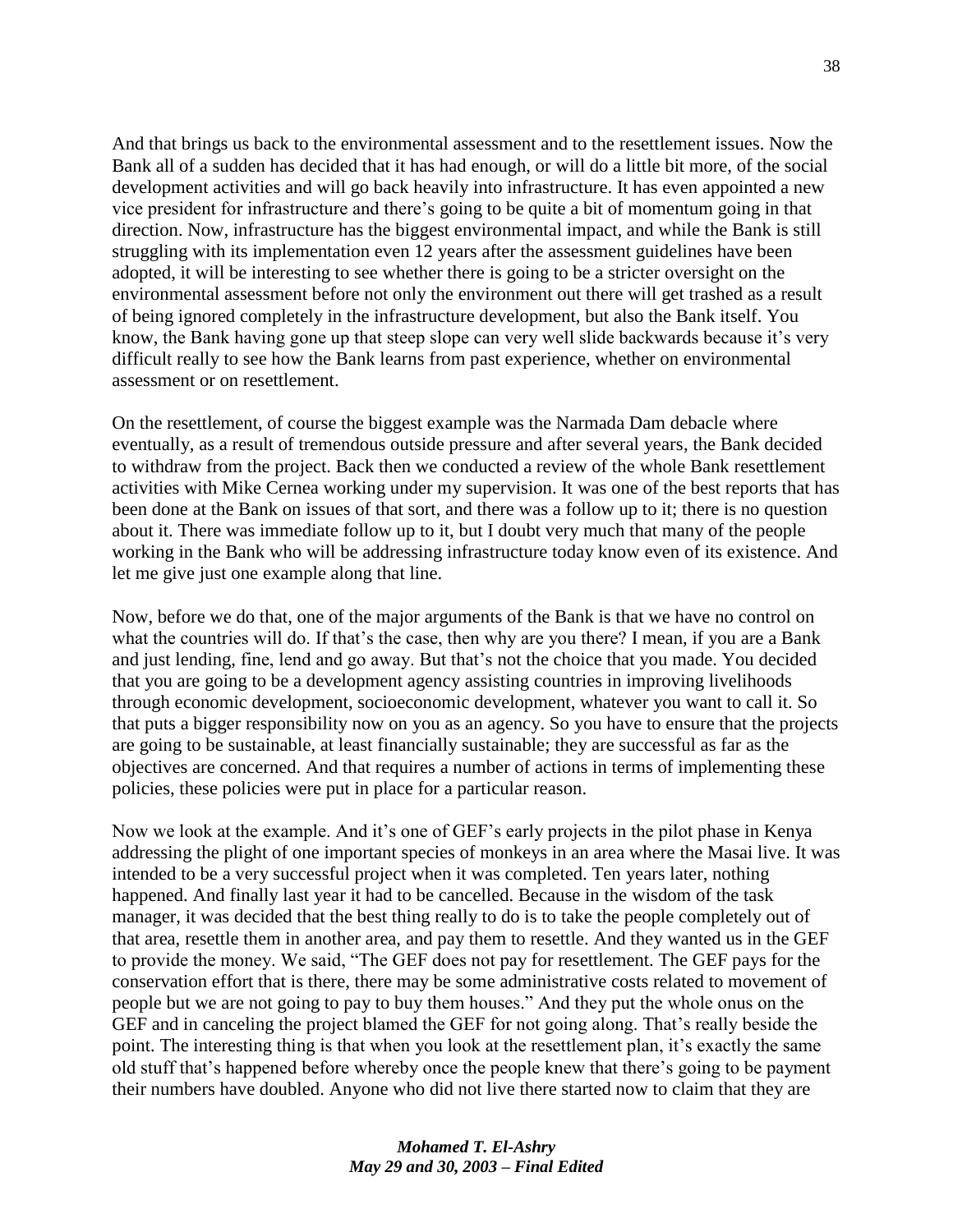living there so that they can get paid, so that they can get a better house in the new area. So what have we learned really from the past? Had you repaid them and moved them, there would have been complaints about how the government implemented the resettlement plan, just like what happened in the Narmada and the people got kicked out without any compensation, and just like what happened in many other projects. So it's very difficult sometimes really to see whether the lessons are shared across the whole Bank. I'm not saying that there are no places in the Bank that learn from their experiences, there are so many good things that happen in the Bank and so many good people, but sometimes the institutional memory is not there, and one reason I truly believe is, at least, part of the reason, is the insistence on moving staff every four years to another region or another task.

# **Q:** There's no continuity?

**EL-ASHRY:** There's no continuity; there is no institutional memory. And we find that difficulty within the GEF in that we deal with new people and they have to be educated again. Now, it's good to educate people but how are you going to get your business done when every time you have to educate? I mean, why not place them with the person that was there for a year or so and then have them take over? So all in all, whether it's really environmental assessment or whether it's the social policy, it's going to be very interesting to see how these fare in the context of the new focus on infrastructure.

**Q:** So would you say that, overall, there is a reinventing of the wheel across the Bank?

**EL-ASHRY:** Only really in the context of when the Bank gets out of some aspects of the business and then several years later comes back to it again. When that happens, the people who worked there, some of them and sometimes many of them, leave the Bank. For example, in the energy area, they decided we're not going to lend through energy because the private sector is going to do all of that. So many of the good people who worked on energy at the Bank left, and, in fact, this even affected our business on the climate change issue in the GEF. Now energy is back, coming into vogue again, and they're going to hire new people. There was an open-ended ad in the *Economist* for energy specialists. So they are going to come from outside, brand new, and they will start reinventing the wheel because no one has the time to sit and read everything that has been done before. Everybody comes new and thinks, "I have now a mandate and a charge to move forward." And that's not unique to the World Bank. Unfortunately, that's the mark of many of the big bureaucracies in the international system. That's what happens as you go through changes and reorganizations and so on, so one cannot just blame the Bank for it. But it's a matter of, if one is aware of these things, what can really be done in finding ways to address them.

**Q:** Moving on to GEF's oversight structure. You've already talked about this a little but I'd still like to ask how has GEF's oversight structure, in terms of policy strategies and institutional arrangements, impacted the effectiveness of its activities over the decades since it was established in 1991? And, in your opinion, what might have been done differently, if anything?

**EL-ASHRY:** I'll start with the end. I don't really think anything could have been done differently back then. That is not because I'm biased, since I was behind putting these things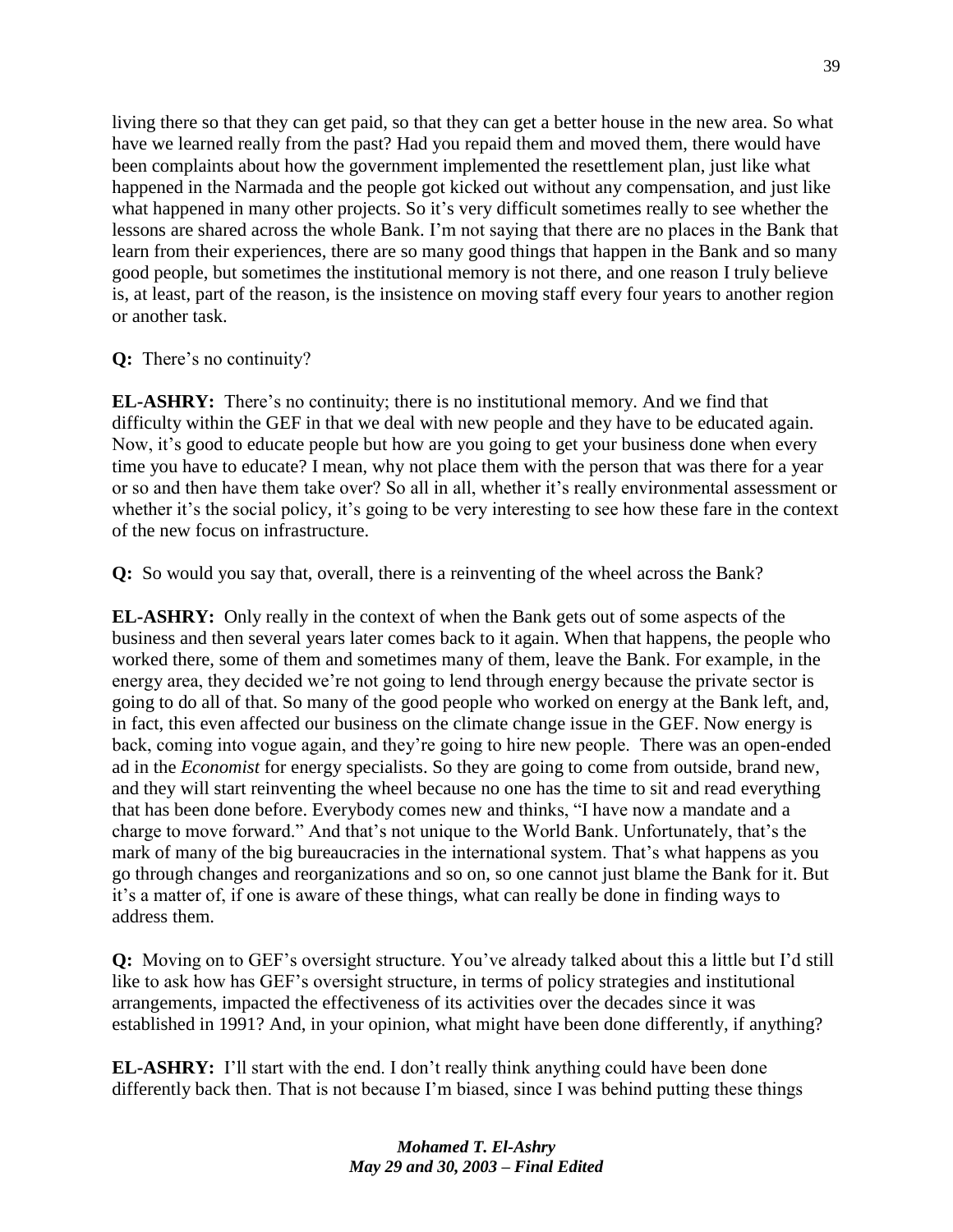together, but it's because of the complex structure that we talked about yesterday. You had to follow these steps, go with the step-wise approach and not immediately try to do everything in the beginning, then learn by doing, and try to bring the countries themselves on board in understanding really what the global environmental projects would look like and how does it fit into their sustainable development efforts. I think when I look back myself at the first days in 1994 and the lack of trust that still existed following the negotiations on the restructuring of the GEF and the 18 months that we took to put together the institutional structure and the policy framework for the GEF, you could see the improvement over the 18 months.

Initially, the meetings would go 'til 2:00 and 3:00 in the morning because people just wanted to debate for the sake of debating because the gap was still wide along the north-south axis. Eventually, as they started dealing with the disbursement of funds, making decisions on money, it's amazing how it orients the mind in a different way and you stop talking too much and you start really dealing with the best and most efficient ways of making commitments on financial resources. As a result, the Council now, for example, is really being touted by many people and many observers, and many countries brought their senior people, the ministries of finance and so on, to observe how the Council works. They may debate for a while, but ultimately a decision is made very professionally during a two and a half-day meeting, meeting only twice a year on very important policies and commitments of resources.

I hope that this continues in a sense with the notion that this is really international cooperation. This is not development assistance. And I think people learned along the way because some of the representatives from the OECD countries come from development corporations, but they learned along the way not to speak the language of development assistance. This is international cooperation in support of the conventions, and there are two partners here: the developing; and the developed countries. And the developing countries also learn that it's not a matter of saying, "You know, I am entitled to this money." It's a matter of again sharing in the decisions that affect them as well as ensure the integrity of the financial resources themselves so that there will be more replenishments in the future. Everybody learned that lesson very quickly, in that you have to really put safeguards in policies and on how the money is being spent so that we can show to Parliaments and to Congress, if we are interested in getting more money in the future.

**Q:** OK. In 1997 in the article, *The GEF: A Self-Assessment*, you refer to GEF as, "A pioneer" operating on one of the frontiers of sustainable development." In your opinion, has the GEF continued to be pioneering and innovative, and, more particularly, what role did you play in that?

**EL-ASHRY:** Well, I really think so. In the sense that this is not just my view, I think the Johannesburg World Summit on Sustainable Development showed how the world in its entirety feels about the GEF and how they look at the GEF as the hope in showing the way on different approaches to doing business, not only in the context of projects on the ground, but in the context of its governance, what I was just talking about on how developing and developed countries work around the table of the Council itself. That's something that you don't really see in a great way in other institutions, in other UN meetings, other UN conferences, it's pandemonium all the time, even the Commission on Sustainable Development that's supposed to follow up on Rio and now to follow up on Johannesburg. It's still the same old thing: two people talking over each other's heads. Each one is reading a statement, and no one is really listening to what the other is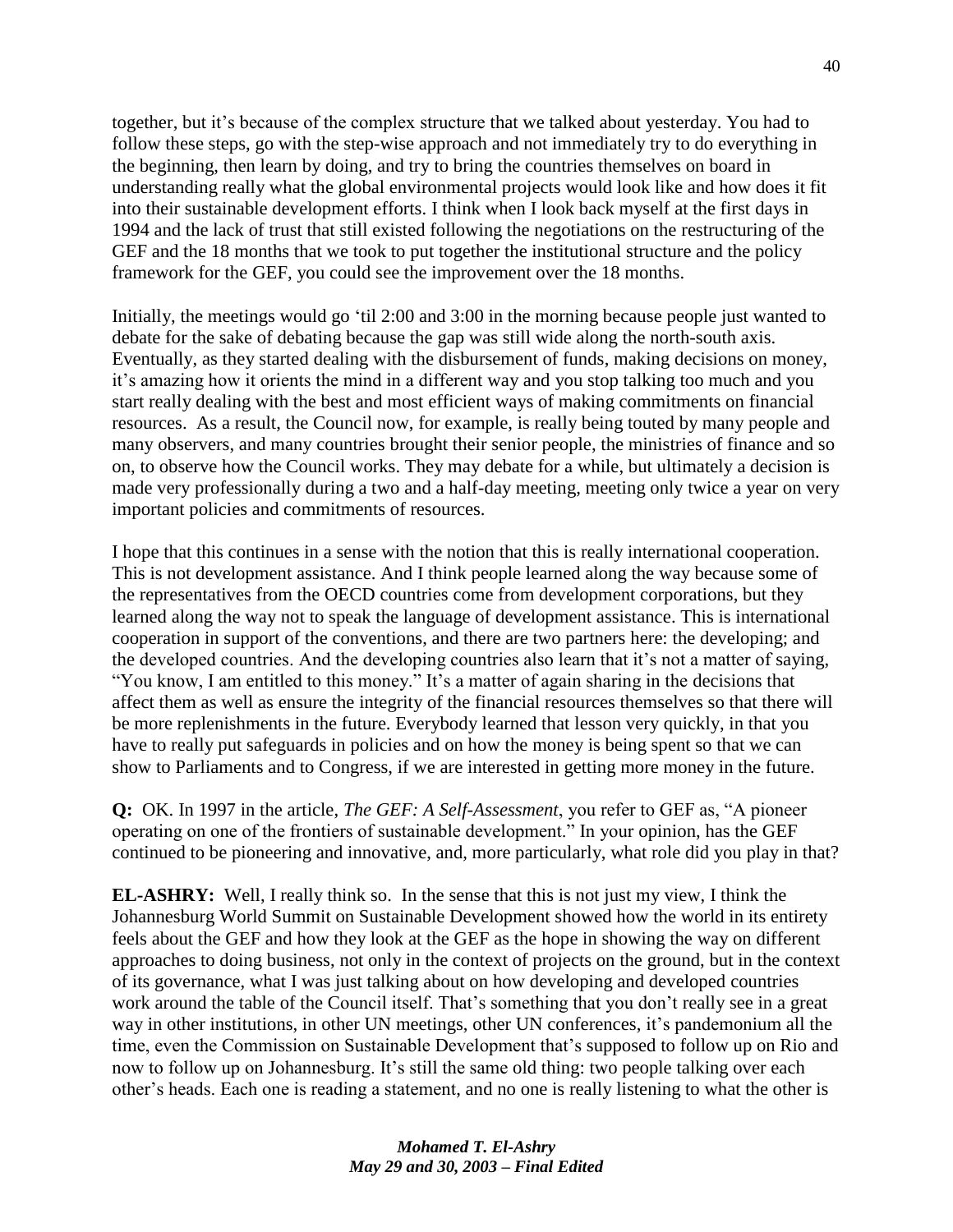saying. They are concentrating on what they are going to say themselves in their statements and correcting their statements till the last minute. So that's why the GEF is truly a pioneer in how to bring the UN and the Bretton Woods approaches, more importantly, to bring the environment and the economic development and cooperation community together. And that's a very important thing and I think people are learning and they are trying to use the model in the discussions, as I said yesterday, in the conventions, for example. Things have improved greatly in terms of north-south discussions at the conventions, and it's mainly because it's the same people who are also involved in the GEF.

The same thing with addressing the global environment or the environment in the context of development. By our insistence from the beginning, and because it was the right thing, as I felt strongly that the developing countries would not accept making any commitment or doing anything about the global environment unless they see the benefit to them in the context of sustainable development. So we focused a good amount of the renewable energy on rural areas where the poor people live. They don't have grid connections, and they probably will not have a grid connection for many, many years to come. What we are showing is how you can at the same time benefit the people as well as the environment.

The same thing on the issue of biodiversity where it is not just a matter of conservation, but it is also a matter of sustainable use of these resources. Protecting the watersheds so that the water resources can benefit the people instead of disappearing immediately after all the trees have been cut and carry all the silt with it downstream.

So all in all, the GEF is on the cutting edge of demonstrating how to do things, and I think it will continue to do that because if it doesn't I think it will lose the support that it now has. And that's what we try to protect. If the GEF becomes perceived as another development assistance effort, why do you have it in the first place? Why not just put the money in the Bank, UNDP, IFAD and so on and not have a separate entity? So it has to be unique, and it has to be performing a unique mission that others are not doing on their own but participate through this partnership, under that umbrella, and actually contribute their experience and expertise for the sake of this bigger agenda called the global environmental agenda.

**Q:** In your opinion, how is the GEF perceived by the NGOs?

**EL-ASHRY:** Very strongly. Very strongly because they see really in what we are doing, and what I just described, the hope that they have themselves been advocating for some time and that's why they work very closely with us in a number of ways. They participate by being observers in the policy deliberations themselves and they also participate as advisors to the countries. A great number of the good projects are coming from countries where there's good involvement of NGOs. And third, as implementing organizations themselves, they implement a number of the projects on the ground. The small grants program is completely directed towards action by NGOs and community organizations on the ground. Then we developed a mediumsized project approach for those who have the capacity and can implement bigger projects. Then we created together, with the Bank, a separate partnership--the Critical Ecosystem Partnership Fund, where the World Bank, the GEF, CI (Conservation International), the MacArthur Foundation, and now the government of Japan, each has put \$25 million into the fund for actions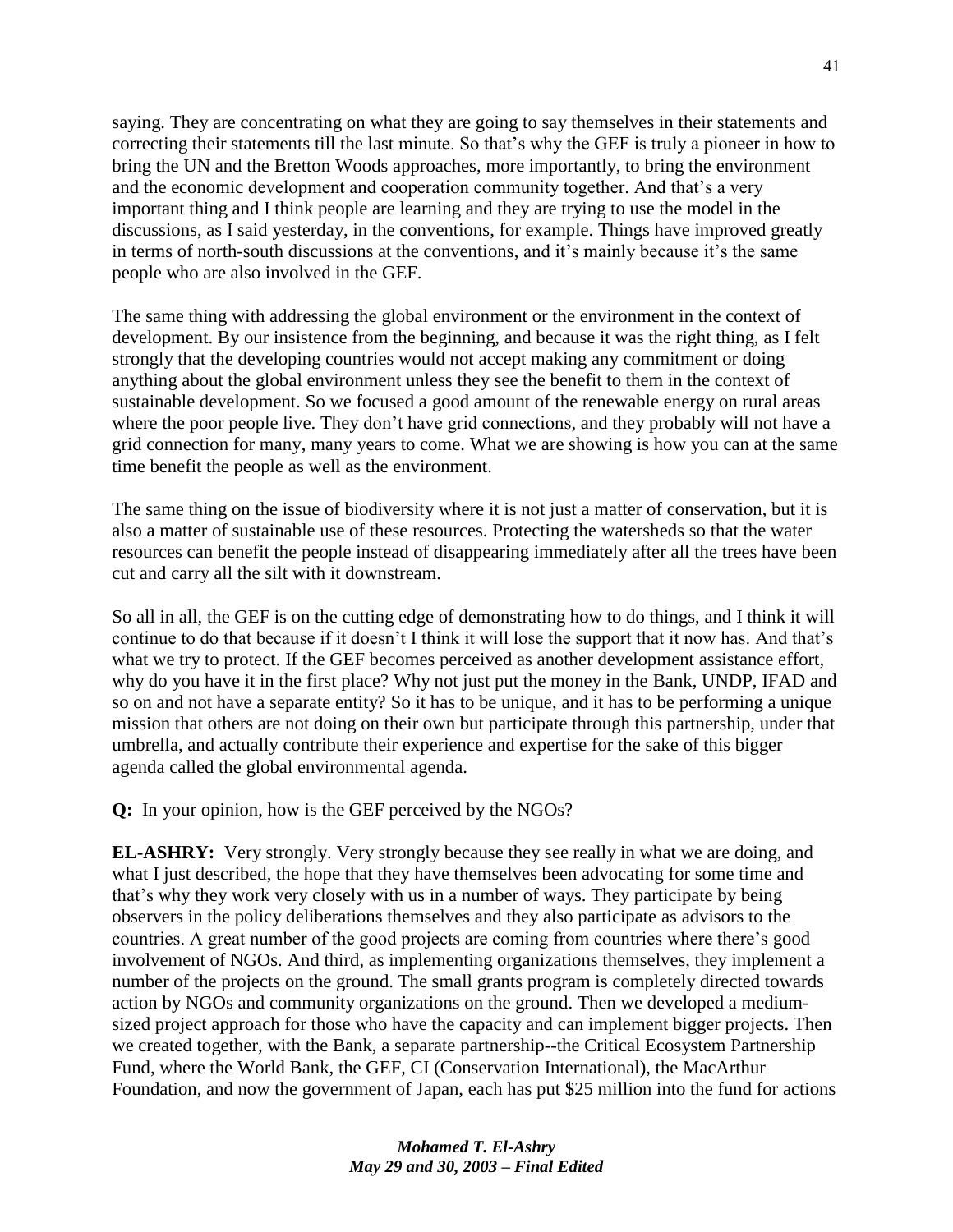by NGOs in biodiversity hot spots. It operates in a very innovative way, handling proposals electronically, for example, and getting small amounts of money disbursed quickly. This is just one example of what you can do with partnerships. You know, many people talk about partnerships but very few actually practice them.

**Q:** Would you say that the NGOs' association or partnership with the GEF has contributed to the narrowing of the north-south gap?

**EL-ASHRY:** Not necessarily, in the sense that the north-south gap on the NGO side still remains wide because you have the advocacy NGOs in the north that are talking about big global things while the NGOs in the south are at the country level, at the village level, and they are interested really in seeing how poverty would be eradicated. They see the environment through the lens of poverty rather than poverty through the lens of the environment. And that, even though it has been reconciled among a few groups, does not really work yet the way it should in terms of cooperation and partnerships on the larger scale that is needed. But I'm confident that with the kind of people we have worked with this is constantly improving and will continue to improve in the future.

**Q:** What advice would you give your successor, Leonard Good? Notice we didn't ask, what are the criteria and attributes of a good CEO and Chairman of the GEF, but you can certainly still talk about it if you want to.

**EL-ASHRY:** No, that's OK. Leonard Good has the knowledge and experience to be able to provide continued leadership for the GEF. Of course, his personality will dictate the ways in which these things will happen. I think it's important to say that GEF right now is on a very solid foundation, so you're not talking about an institutional structure that still needs to be developed and all that. What is needed right now is fine-tuning based on past experience. And, as we talked yesterday about the monitoring and evaluation becoming more important and more independent, it needs to be able to provide the feedback loop to help design better projects. So my first advice to him, which I'm going to tell him when we get together next week or the week after, is to nurture the cooperative relationship that developed in the GEF--the G-77 and OECD countries. That truly is key to the continued success of the GEF. If the GEF Council becomes another debating society, it's going to lose the support that it now has and its uniqueness. I think this is one of the best advice that I can give him. He will continue to have good task managers who will do good projects, and, as I said, the policies are being fine-tuned. How to keep that complex structure together? It is by getting his arms around it and making sure that it stays together and not fall apart. And that requires a dedicated effort of consultations with GEF's multiple stakeholders. I think that will be the single most important advice that I'll be giving him.

**Q:** What in your opinion are the lessons learned by the GEF experience related to global environmental problems, and what future challenges lie ahead for the GEF?

**EL-ASHRY:** Well, I think the biggest experience is that it's not easy to do these activities where they are needed the most because there are still many people who don't really understand how or why and because you don't really have the biggest partnership that's needed, and that's with the private sector--the private sector internationally as well as nationally in the countries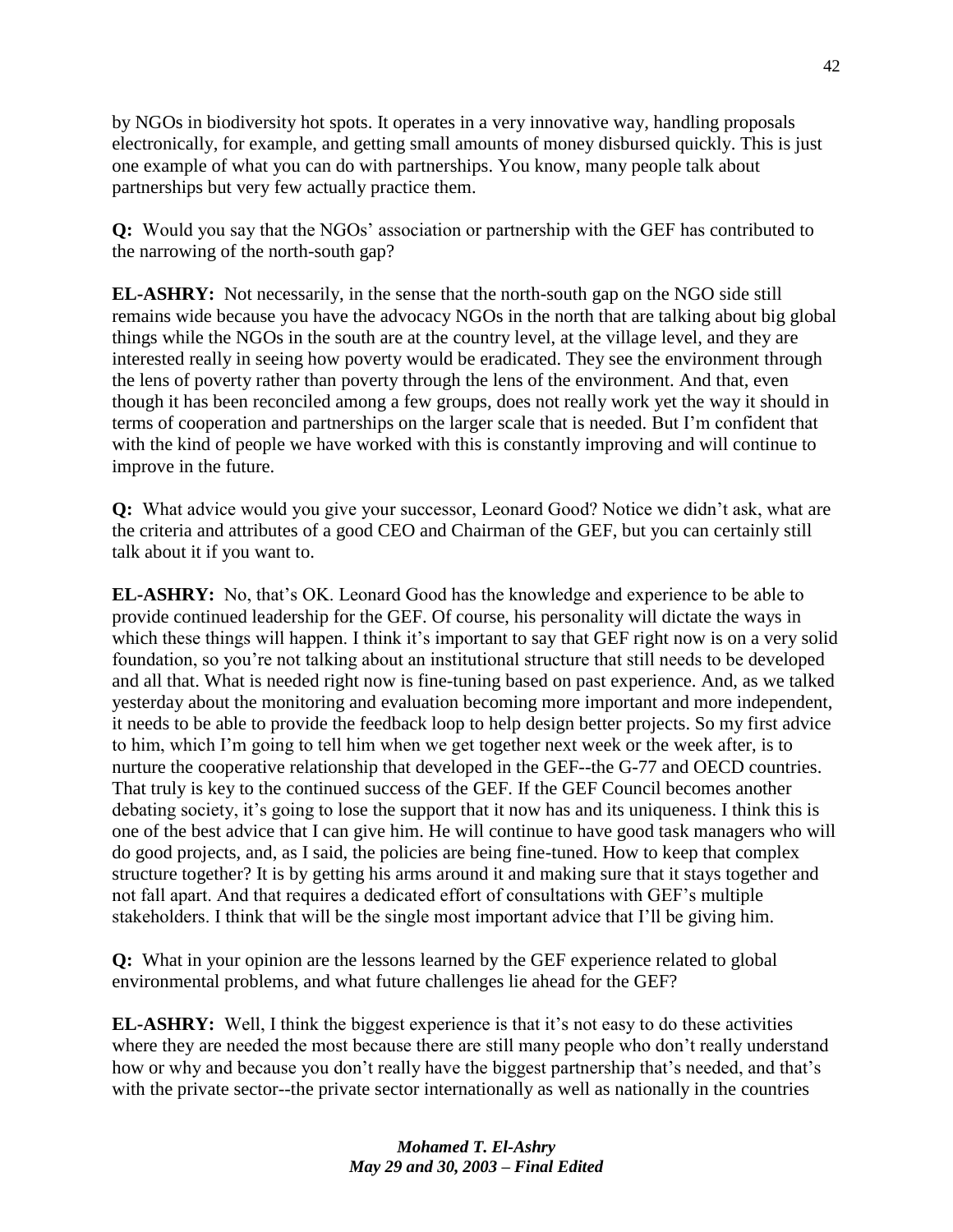themselves. So if there's really one thing out of that experience that needs to happen in the short run, it is to work a little harder on these partnerships, particularly on the private sector level.

The second lesson really is that when the implementing agencies work together, the GEF and the global environment benefit. When they compete with one another and fight with one another at the country level, each wanting that one project, we all lose. We have past experience on that front where for the same country we received two proposals that were exactly the same, one from the Bank dealing with one ministry and one from UNDP dealing with another ministry. It was a matter of who is going to beat the other to it. That was the example I used in one of my annual meetings with the heads of the agencies. The CEO convenes the heads of the three agencies once a year. As a result, there has been a tremendous effort of coordination at the country level. But you still have the resident reps of the UNDP and you have the country directors of the Bank, and it depends really on the chemistry and the cooperation between them. So you really need a bigger commitment from the offices of the implementing agencies at the country level. Those who have the commitment and understanding do much better than those who don't. And that's not just the Bank; that's UNDP as well. UNEP does not, of course, have country offices as such.

Another lesson is when the mandates of the agencies and the activities of the GEF are clear, things move quite well and efficiently. When they get fuzzed up, mainly because staff want them to be fuzzy so that they can spend more than they are supposed to or do more than they are capable of doing, you end up with problems--problems like going around and promising countries projects that they cannot sell to the GEF in the first place. The example here is UNEP, which is not an "operating" organization, yet it's called an implementing agency in the GEF because you don't want to differentiate between them. It is not in their mandate to implement projects on the ground. They can put together regional activities in cooperation with the other agencies. We have been moving towards that, but still there is resentment. Does that make them less than a full implementing agency having to work with UNDP, the Bank, or in partnership with other organizations? But, again, you just keep hammering on it and insist on it and not be swayed by the political pressure here and there, and it eventually gets done, and people understand it.

#### **Q:** Future challenges?

**EL-ASHRY:** Future challenges? We talked yesterday about finance. I think that's the biggest challenge. We can have the largest replenishment ever like we did last August, but if the countries, particularly the U.S., do not pay, then there is not enough money to get the job done. And if that continues for a while then the GEF will lose its credibility. The support that is there right now will erode, people will go to other places, will look for the small sources of money out there that are now partnering with the GEF, and the whole effort gets fragmented. I really think that is the biggest challenge.

Another challenge is in the context of the ten implementing and executing agencies, whether that model will actually continue to work the way it is set up right now or whether it will get upset along the way either because of higher expectations on the part of the executing agencies or because of strong lobbying by the implementing agencies to minimize their role. And as we were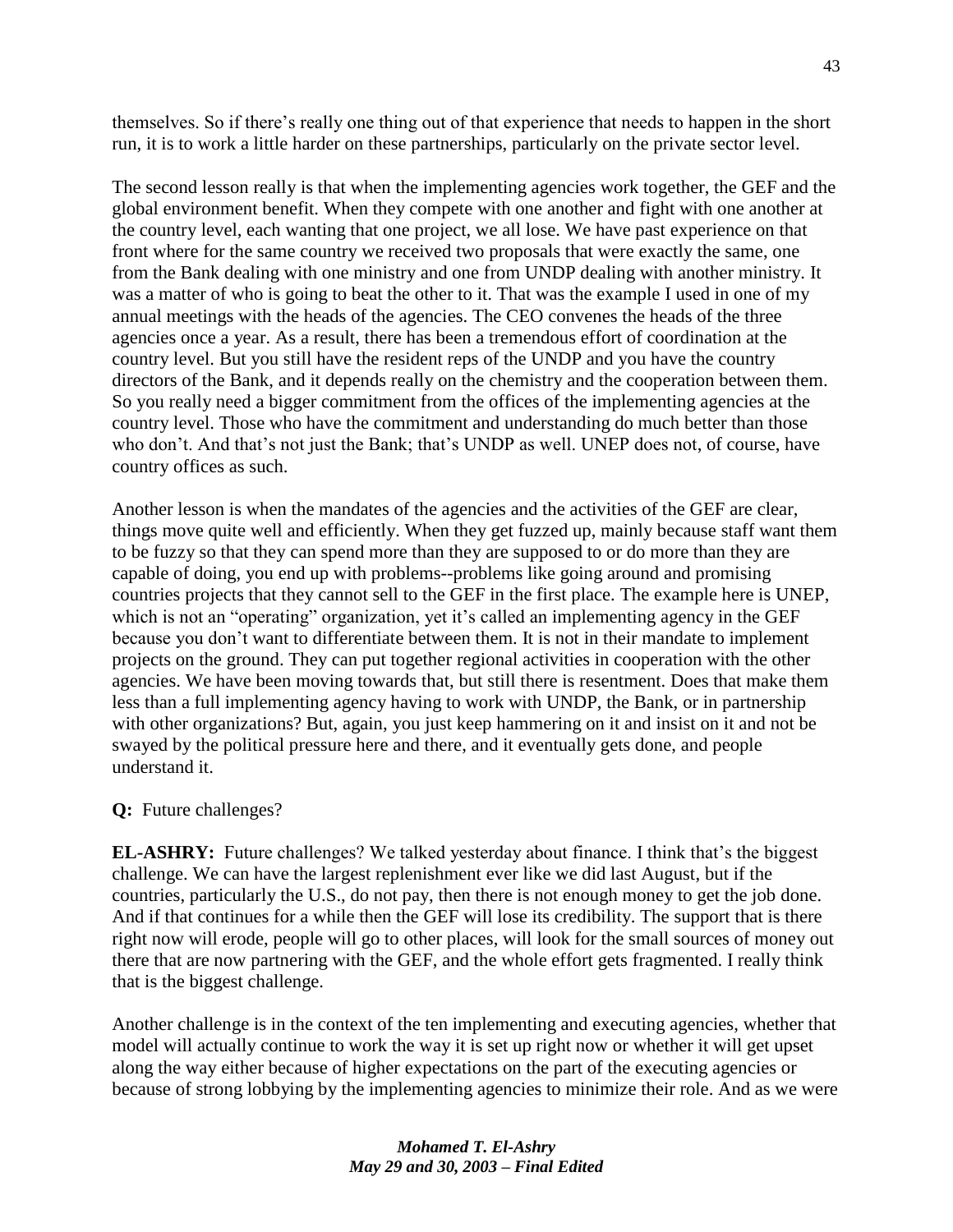talking earlier about the competition between the three agencies, now you have to safeguard against the ten agencies competing, and how do you manage all that with the small staff here in the secretariat.

**Q:** OK. Before concluding, is there anything you wish to talk about that we might have overlooked during this interview?

**EL-ASHRY:** Not in terms of topics. Again, it's the level of detail. Let's go back to environmental assessment. There is a very good example that shows, similar to resettlement, that unless you have the right agreement with the countries themselves you have no control afterwards. The argument about, "We have no control over what the country is doing," is right, up to a point, in the sense that you did not get them to enter into a legal commitment to do these things in the first place. Maybe they enter into a legal commitment when it comes to repaying the loan but not on the environment.

And the best example here that I was involved with was the Pak Mun Dam in Thailand which was opposed by many NGOs, particularly the Thai NGOs. I was new in the Bank, and we were to approve the environmental assessments. I was then approached on the subject by Gautum Kaji, who was the country director at the time, so I said, "Well, let me look into it." So I took all of the environmental assessment reports that had been prepared, because that was one of the sources of attack by the NGOs, and I read them all, and I realized that it's actually a very good assessment. It does everything that an assessment ought to do. So my recommendation to him was not to do another assessment, but there were some key issues that have been identified as potential adverse impacts which was all an environmental assessment can do. A prediction, just like the weather. It does not mean it's going to happen, but that it could, based on the technical analysis. And the biggest potential impact was on fisheries, which ultimately affect the livelihood of the people since it is a major source of their food in that region. So I came up with an idea which is simply to put together as part of the agreement a scientific panel that would monitor or examine the information, from monitoring the situation after the dam is built and the gates are closed and seeing whether what is being predicted in the assessment will actually happen, and then be prepared to take corrective actions. He accepted that, the country accepted that, and it became part of the agreement on the project. We are talking now about 1992 or so- actually, late 1991, early '92, because the Annual Meeting of the Bank in ‗91 was in Bangkok and I met with the NGOs there and more or less got them to understand that this is really the right approach.

After that, the dam was built, no one really paid attention to it, and just late last year I read in a newspaper about how the fisheries of that region behind the Pak Mun Dam have been practically decimated. So it just shows you again that you can't just do that final evaluation report and walk away. Now, too, you can't stay there all the time, but you've got to make sure that the agreements that have been done are being followed by the countries themselves, and there has to be a way to deal with that as the Bank moves ahead with lending for infrastructure. It's an issue that's not going to go away, whether it's on the environmental side or whether it's on the resettlement and social development side.